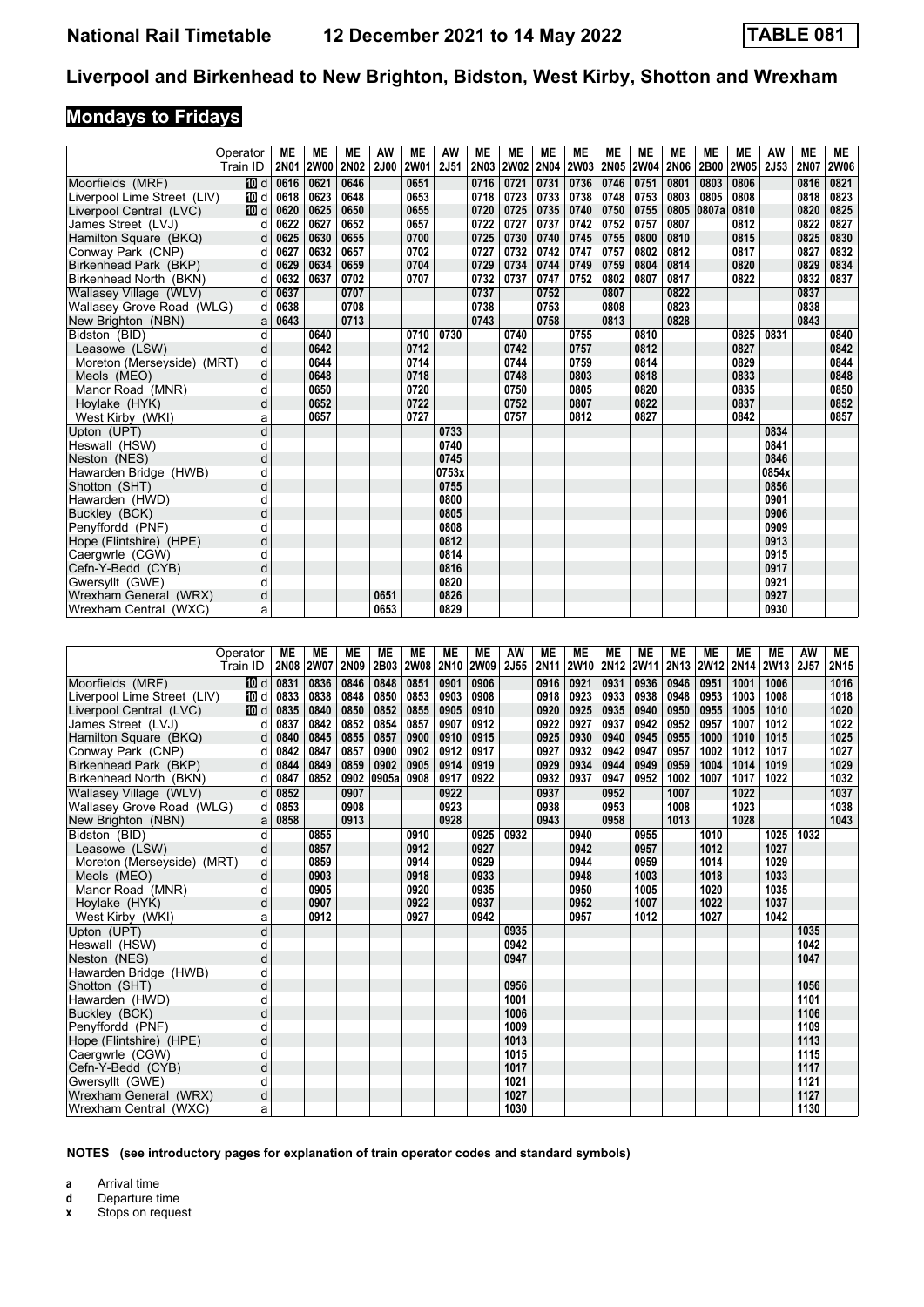# **Mondays to Fridays**

|                             | Operator<br>Train ID | <b>ME</b><br>2W14 | <b>ME</b><br>2N16 | <b>ME</b><br>2W15 2N17 | <b>ME</b> | <b>ME</b><br><b>2W16</b> | <b>ME</b><br>2N18 | <b>ME</b><br><b>2W17</b> | AW<br>2J59 | <b>ME</b><br>2N19 | <b>ME</b><br><b>2W18</b> | <b>ME</b><br>2N20 | <b>ME</b><br><b>2W19</b> | <b>ME</b><br>2N21 | <b>ME</b><br><b>2W20</b> | <b>ME</b><br>2N22 | <b>ME</b><br><b>2W21</b> | AW<br>2J61 | ME<br>2N23 |
|-----------------------------|----------------------|-------------------|-------------------|------------------------|-----------|--------------------------|-------------------|--------------------------|------------|-------------------|--------------------------|-------------------|--------------------------|-------------------|--------------------------|-------------------|--------------------------|------------|------------|
| Moorfields (MRF)            | 100 d                | 1021              | 1031              | 1036                   | 1046      | 1051                     | 1101              | 1106                     |            | 1116              | 1121                     | 1131              | 1136                     | 1146              | 1151                     | 1201              | 1206                     |            | 1216       |
| Liverpool Lime Street (LIV) | 10 d                 | 1023              | 1033              | 1038                   | 1048      | 1053                     | 1103              | 1108                     |            | 1118              | 1123                     | 1133              | 1138                     | 1148              | 1153                     | 1203              | 1208                     |            | 1218       |
| Liverpool Central (LVC)     | <b>ID</b> d          | 1025              | 1035              | 1040                   | 1050      | 1055                     | 1105              | 1110                     |            | 1120              | 1125                     | 1135              | 1140                     | 1150              | 1155                     | 1205              | 1210                     |            | 1220       |
| James Street (LVJ)          | d                    | 1027              | 1037              | 1042                   | 1052      | 1057                     | 1107              | 1112                     |            | 1122              | 1127                     | 1137              | 1142                     | 1152              | 1157                     | 1207              | 1212                     |            | 1222       |
| Hamilton Square (BKQ)       | d                    | 1030              | 1040              | 1045                   | 1055      | 1100                     | 1110              | 1115                     |            | 1125              | 1130                     | 1140              | 1145                     | 1155              | 1200                     | 1210              | 1215                     |            | 1225       |
| Conway Park (CNP)           | d                    | 1032              | 1042              | 1047                   | 1057      | 1102                     | 1112              | 1117                     |            | 1127              | 1132                     | 1142              | 1147                     | 1157              | 1202                     | 1212              | 1217                     |            | 1227       |
| Birkenhead Park (BKP)       | d                    | 1034              | 1044              | 1049                   | 1059      | 1104                     | 1114              | 1119                     |            | 1129              | 1134                     | 1144              | 1149                     | 1159              | 1204                     | 1214              | 1219                     |            | 1229       |
| Birkenhead North (BKN)      | d                    | 1037              | 1047              | 1052                   | 1102      | 1107                     | 1117              | 1122                     |            | 1132              | 1137                     | 1147              | 1152                     | 1202              | 1207                     | 1217              | 1222                     |            | 1232       |
| Wallasey Village (WLV)      | d                    |                   | 1052              |                        | 1107      |                          | 1122              |                          |            | 1137              |                          | 1152              |                          | 1207              |                          | 1222              |                          |            | 1237       |
| Wallasey Grove Road (WLG)   | d                    |                   | 1053              |                        | 1108      |                          | 1123              |                          |            | 1138              |                          | 1153              |                          | 1208              |                          | 1223              |                          |            | 1238       |
| New Brighton (NBN)          | a                    |                   | 1058              |                        | 1113      |                          | 1128              |                          |            | 1143              |                          | 1158              |                          | 1213              |                          | 1228              |                          |            | 1243       |
| Bidston (BID)               | d                    | 1040              |                   | 1055                   |           | 1110                     |                   | 1125                     | 1132       |                   | 1140                     |                   | 1155                     |                   | 1210                     |                   | 1225                     | 1232       |            |
| Leasowe (LSW)               | d                    | 1042              |                   | 1057                   |           | 1112                     |                   | 1127                     |            |                   | 1142                     |                   | 1157                     |                   | 1212                     |                   | 1227                     |            |            |
| Moreton (Merseyside) (MRT)  | d                    | 1044              |                   | 1059                   |           | 1114                     |                   | 1129                     |            |                   | 1144                     |                   | 1159                     |                   | 1214                     |                   | 1229                     |            |            |
| Meols (MEO)                 | d                    | 1048              |                   | 1103                   |           | 1118                     |                   | 1133                     |            |                   | 1148                     |                   | 1203                     |                   | 1218                     |                   | 1233                     |            |            |
| Manor Road (MNR)            | d                    | 1050              |                   | 1105                   |           | 1120                     |                   | 1135                     |            |                   | 1150                     |                   | 1205                     |                   | 1220                     |                   | 1235                     |            |            |
| Hoylake (HYK)               | d                    | 1052              |                   | 1107                   |           | 1122                     |                   | 1137                     |            |                   | 1152                     |                   | 1207                     |                   | 1222                     |                   | 1237                     |            |            |
| West Kirby (WKI)            | a                    | 1057              |                   | 1112                   |           | 1127                     |                   | 1142                     |            |                   | 1157                     |                   | 1212                     |                   | 1227                     |                   | 1242                     |            |            |
| Upton (UPT)                 | d                    |                   |                   |                        |           |                          |                   |                          | 1135       |                   |                          |                   |                          |                   |                          |                   |                          | 1235       |            |
| Heswall (HSW)               | d                    |                   |                   |                        |           |                          |                   |                          | 1142       |                   |                          |                   |                          |                   |                          |                   |                          | 1242       |            |
| Neston (NES)                | d                    |                   |                   |                        |           |                          |                   |                          | 1147       |                   |                          |                   |                          |                   |                          |                   |                          | 1247       |            |
| Hawarden Bridge (HWB)       | d                    |                   |                   |                        |           |                          |                   |                          |            |                   |                          |                   |                          |                   |                          |                   |                          |            |            |
| Shotton (SHT)               | d                    |                   |                   |                        |           |                          |                   |                          | 1156       |                   |                          |                   |                          |                   |                          |                   |                          | 1256       |            |
| Hawarden (HWD)              | d                    |                   |                   |                        |           |                          |                   |                          | 1201       |                   |                          |                   |                          |                   |                          |                   |                          | 1301       |            |
| Buckley (BCK)               | d                    |                   |                   |                        |           |                          |                   |                          | 1206       |                   |                          |                   |                          |                   |                          |                   |                          | 1306       |            |
| Penvffordd (PNF)            | d                    |                   |                   |                        |           |                          |                   |                          | 1209       |                   |                          |                   |                          |                   |                          |                   |                          | 1309       |            |
| Hope (Flintshire) (HPE)     | d                    |                   |                   |                        |           |                          |                   |                          | 1213       |                   |                          |                   |                          |                   |                          |                   |                          | 1313       |            |
| Caergwrle (CGW)             | d                    |                   |                   |                        |           |                          |                   |                          | 1215       |                   |                          |                   |                          |                   |                          |                   |                          | 1315       |            |
| Cefn-Y-Bedd (CYB)           | d                    |                   |                   |                        |           |                          |                   |                          | 1217       |                   |                          |                   |                          |                   |                          |                   |                          | 1317       |            |
| Gwersyllt (GWE)             | d                    |                   |                   |                        |           |                          |                   |                          | 1221       |                   |                          |                   |                          |                   |                          |                   |                          | 1321       |            |
| Wrexham General (WRX)       | d                    |                   |                   |                        |           |                          |                   |                          | 1227       |                   |                          |                   |                          |                   |                          |                   |                          | 1327       |            |
| Wrexham Central (WXC)       | a                    |                   |                   |                        |           |                          |                   |                          | 1230       |                   |                          |                   |                          |                   |                          |                   |                          | 1330       |            |

|                             | Operator | ME          | ME   | ME          | <b>ME</b> | ME        | <b>ME</b> | ME   | AW   | <b>ME</b> | ME          | <b>ME</b> | <b>ME</b>   | МE   | ME   | <b>ME</b> | МE   | AW   | ME   |
|-----------------------------|----------|-------------|------|-------------|-----------|-----------|-----------|------|------|-----------|-------------|-----------|-------------|------|------|-----------|------|------|------|
|                             | Train ID | <b>2W22</b> | 2N24 | <b>2W23</b> | 2N25      | 2W24 2N26 |           | 2W25 | 2J63 | 2N27      | <b>2W26</b> | 2N28      | <b>2W27</b> | 2N29 | 2W28 | 2N30      | 2W29 | 2J65 | 2N31 |
| Moorfields (MRF)            | iD d     | 1221        | 1231 | 1236        | 1246      | 1251      | 1301      | 1306 |      | 1316      | 1321        | 1331      | 1336        | 1346 | 1351 | 1401      | 1406 |      | 1416 |
| Liverpool Lime Street (LIV) | 10 d     | 1223        | 1233 | 1238        | 1248      | 1253      | 1303      | 1308 |      | 1318      | 1323        | 1333      | 1338        | 1348 | 1353 | 1403      | 1408 |      | 1418 |
| Liverpool Central (LVC)     | [10] d   | 1225        | 1235 | 1240        | 1250      | 1255      | 1305      | 1310 |      | 1320      | 1325        | 1335      | 1340        | 1350 | 1355 | 1405      | 1410 |      | 1420 |
| James Street (LVJ)          | d        | 1227        | 1237 | 1242        | 1252      | 1257      | 1307      | 1312 |      | 1322      | 1327        | 1337      | 1342        | 1352 | 1357 | 1407      | 1412 |      | 1422 |
| Hamilton Square (BKQ)       | d        | 1230        | 1240 | 1245        | 1255      | 1300      | 1310      | 1315 |      | 1325      | 1330        | 1340      | 1345        | 1355 | 1400 | 1410      | 1415 |      | 1425 |
| Conway Park (CNP)           | d        | 1232        | 1242 | 1247        | 1257      | 1302      | 1312      | 1317 |      | 1327      | 1332        | 1342      | 1347        | 1357 | 1402 | 1412      | 1417 |      | 1427 |
| Birkenhead Park (BKP)       | d        | 1234        | 1244 | 1249        | 1259      | 1304      | 1314      | 1319 |      | 1329      | 1334        | 1344      | 1349        | 1359 | 1404 | 1414      | 1419 |      | 1429 |
| Birkenhead North (BKN)      | d        | 1237        | 1247 | 1252        | 1302      | 1307      | 1317      | 1322 |      | 1332      | 1337        | 1347      | 1352        | 1402 | 1407 | 1417      | 1422 |      | 1432 |
| Wallasey Village (WLV)      | d        |             | 1252 |             | 1307      |           | 1322      |      |      | 1337      |             | 1352      |             | 1407 |      | 1422      |      |      | 1437 |
| Wallasey Grove Road (WLG)   | d        |             | 1253 |             | 1308      |           | 1323      |      |      | 1338      |             | 1353      |             | 1408 |      | 1423      |      |      | 1438 |
| New Brighton (NBN)          | a        |             | 1258 |             | 1313      |           | 1328      |      |      | 1343      |             | 1358      |             | 1413 |      | 1428      |      |      | 1443 |
| Bidston (BID)               | d        | 1240        |      | 1255        |           | 1310      |           | 1325 | 1332 |           | 1340        |           | 1355        |      | 1410 |           | 1425 | 1432 |      |
| Leasowe (LSW)               | d        | 1242        |      | 1257        |           | 1312      |           | 1327 |      |           | 1342        |           | 1357        |      | 1412 |           | 1427 |      |      |
| Moreton (Merseyside) (MRT)  | d        | 1244        |      | 1259        |           | 1314      |           | 1329 |      |           | 1344        |           | 1359        |      | 1414 |           | 1429 |      |      |
| Meols (MEO)                 | d        | 1248        |      | 1303        |           | 1318      |           | 1333 |      |           | 1348        |           | 1403        |      | 1418 |           | 1433 |      |      |
| Manor Road (MNR)            | d        | 1250        |      | 1305        |           | 1320      |           | 1335 |      |           | 1350        |           | 1405        |      | 1420 |           | 1435 |      |      |
| Hoylake (HYK)               | d        | 1252        |      | 1307        |           | 1322      |           | 1337 |      |           | 1352        |           | 1407        |      | 1422 |           | 1437 |      |      |
| West Kirby (WKI)            | a        | 1257        |      | 1312        |           | 1327      |           | 1342 |      |           | 1357        |           | 1412        |      | 1427 |           | 1442 |      |      |
| Upton (UPT)                 | d        |             |      |             |           |           |           |      | 1335 |           |             |           |             |      |      |           |      | 1435 |      |
| Heswall (HSW)               | d        |             |      |             |           |           |           |      | 1342 |           |             |           |             |      |      |           |      | 1442 |      |
| Neston (NES)                | d        |             |      |             |           |           |           |      | 1347 |           |             |           |             |      |      |           |      | 1447 |      |
| Hawarden Bridge (HWB)       | d        |             |      |             |           |           |           |      |      |           |             |           |             |      |      |           |      |      |      |
| Shotton (SHT)               | d        |             |      |             |           |           |           |      | 1356 |           |             |           |             |      |      |           |      | 1456 |      |
| Hawarden (HWD)              | d        |             |      |             |           |           |           |      | 1401 |           |             |           |             |      |      |           |      | 1501 |      |
| Buckley (BCK)               | d        |             |      |             |           |           |           |      | 1406 |           |             |           |             |      |      |           |      | 1506 |      |
| Penvffordd (PNF)            | d        |             |      |             |           |           |           |      | 1409 |           |             |           |             |      |      |           |      | 1509 |      |
| Hope (Flintshire) (HPE)     | d        |             |      |             |           |           |           |      | 1413 |           |             |           |             |      |      |           |      | 1513 |      |
| Caergwrle (CGW)             | d        |             |      |             |           |           |           |      | 1415 |           |             |           |             |      |      |           |      | 1515 |      |
| Cefn-Y-Bedd (CYB)           | d        |             |      |             |           |           |           |      | 1417 |           |             |           |             |      |      |           |      | 1517 |      |
| Gwersyllt (GWE)             | d        |             |      |             |           |           |           |      | 1421 |           |             |           |             |      |      |           |      | 1521 |      |
| Wrexham General (WRX)       | d        |             |      |             |           |           |           |      | 1427 |           |             |           |             |      |      |           |      | 1527 |      |
| Wrexham Central (WXC)       | a        |             |      |             |           |           |           |      | 1430 |           |             |           |             |      |      |           |      | 1530 |      |

**NOTES (see introductory pages for explanation of train operator codes and standard symbols)**

**a** Arrival time<br>**d** Departure t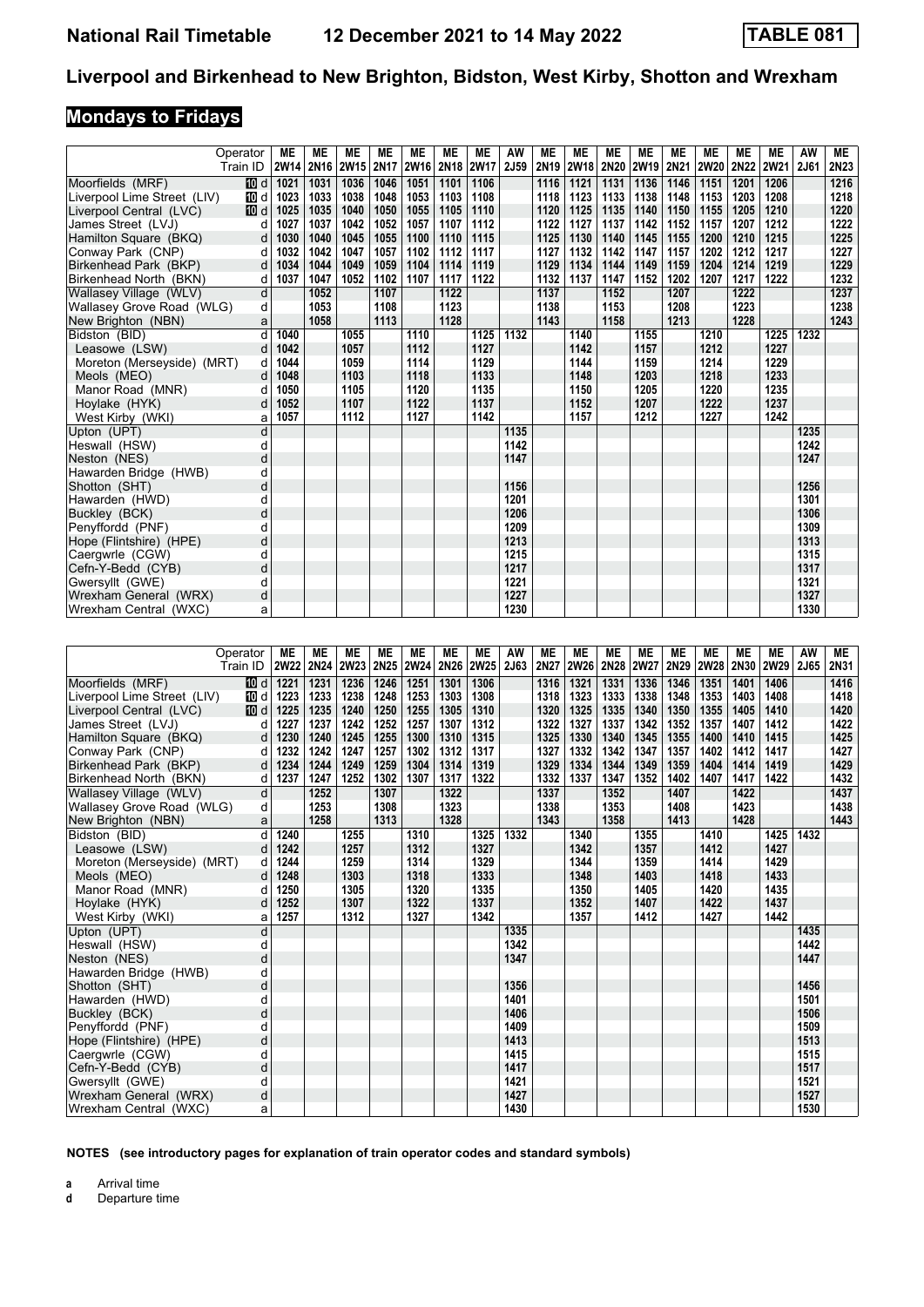# **Mondays to Fridays**

|                             | Operator    | ME          | <b>ME</b> | <b>ME</b> | <b>ME</b> | <b>ME</b>   | <b>ME</b> | ME<br><b>2W33</b> | AW<br>2J67 | <b>ME</b> | <b>ME</b><br>2W34 | <b>ME</b> | <b>ME</b> | <b>ME</b> | <b>ME</b>   | <b>ME</b> | <b>ME</b><br>2W37 | AW<br>2J69 | <b>ME</b><br>2N39 |
|-----------------------------|-------------|-------------|-----------|-----------|-----------|-------------|-----------|-------------------|------------|-----------|-------------------|-----------|-----------|-----------|-------------|-----------|-------------------|------------|-------------------|
|                             | Train ID    | <b>2W30</b> | 2N32      | 2W31      | 2N33      | <b>2W32</b> | 2N34      |                   |            | 2N35      |                   | 2N36      | 2W35      | 2N37      | <b>2W36</b> | 2N38      |                   |            |                   |
| Moorfields (MRF)            | 100 d       | 1421        | 1431      | 1436      | 1446      | 1451        | 1501      | 1506              |            | 1516      | 1521              | 1531      | 1536      | 1546      | 1551        | 1601      | 1606              |            | 1616              |
| Liverpool Lime Street (LIV) | 10 d        | 1423        | 1433      | 1438      | 1448      | 1453        | 1503      | 1508              |            | 1518      | 1523              | 1533      | 1538      | 1548      | 1553        | 1603      | 1608              |            | 1618              |
| Liverpool Central (LVC)     | <b>ID</b> d | 1425        | 1435      | 1440      | 1450      | 1455        | 1505      | 1510              |            | 1520      | 1525              | 1535      | 1540      | 1550      | 1555        | 1605      | 1610              |            | 1620              |
| James Street (LVJ)          | d           | 1427        | 1437      | 1442      | 1452      | 1457        | 1507      | 1512              |            | 1522      | 1527              | 1537      | 1542      | 1552      | 1557        | 1607      | 1612              |            | 1622              |
| Hamilton Square (BKQ)       | d           | 1430        | 1440      | 1445      | 1455      | 1500        | 1510      | 1515              |            | 1525      | 1530              | 1540      | 1545      | 1555      | 1600        | 1610      | 1615              |            | 1625              |
| Conway Park (CNP)           | d           | 1432        | 1442      | 1447      | 1457      | 1502        | 1512      | 1517              |            | 1527      | 1532              | 1542      | 1547      | 1557      | 1602        | 1612      | 1617              |            | 1627              |
| Birkenhead Park (BKP)       | d           | 1434        | 1444      | 1449      | 1459      | 1504        | 1514      | 1519              |            | 1529      | 1534              | 1544      | 1549      | 1559      | 1604        | 1614      | 1619              |            | 1629              |
| Birkenhead North (BKN)      | d           | 1437        | 1447      | 1452      | 1502      | 1507        | 1517      | 1522              |            | 1532      | 1537              | 1547      | 1552      | 1602      | 1607        | 1617      | 1622              |            | 1632              |
| Wallasey Village (WLV)      | d           |             | 1452      |           | 1507      |             | 1522      |                   |            | 1537      |                   | 1552      |           | 1607      |             | 1622      |                   |            | 1637              |
| Wallasey Grove Road (WLG)   | d           |             | 1453      |           | 1508      |             | 1523      |                   |            | 1538      |                   | 1553      |           | 1608      |             | 1623      |                   |            | 1638              |
| New Brighton (NBN)          | a           |             | 1458      |           | 1513      |             | 1528      |                   |            | 1543      |                   | 1558      |           | 1613      |             | 1628      |                   |            | 1643              |
| Bidston (BID)               | d           | 1440        |           | 1455      |           | 1510        |           | 1525              | 1532       |           | 1540              |           | 1555      |           | 1610        |           | 1625              | 1632       |                   |
| Leasowe (LSW)               | d           | 1442        |           | 1457      |           | 1512        |           | 1527              |            |           | 1542              |           | 1557      |           | 1612        |           | 1627              |            |                   |
| Moreton (Merseyside) (MRT)  | d           | 1444        |           | 1459      |           | 1514        |           | 1529              |            |           | 1544              |           | 1559      |           | 1614        |           | 1629              |            |                   |
| Meols (MEO)                 | d           | 1448        |           | 1503      |           | 1518        |           | 1533              |            |           | 1548              |           | 1603      |           | 1618        |           | 1633              |            |                   |
| Manor Road (MNR)            | d           | 1450        |           | 1505      |           | 1520        |           | 1535              |            |           | 1550              |           | 1605      |           | 1620        |           | 1635              |            |                   |
| Hoylake (HYK)               | d           | 1452        |           | 1507      |           | 1522        |           | 1537              |            |           | 1552              |           | 1607      |           | 1622        |           | 1637              |            |                   |
| West Kirby (WKI)            | a           | 1457        |           | 1512      |           | 1527        |           | 1542              |            |           | 1557              |           | 1612      |           | 1627        |           | 1642              |            |                   |
| Upton (UPT)                 | d           |             |           |           |           |             |           |                   | 1535       |           |                   |           |           |           |             |           |                   | 1635       |                   |
| Heswall (HSW)               | d           |             |           |           |           |             |           |                   | 1542       |           |                   |           |           |           |             |           |                   | 1642       |                   |
| Neston (NES)                | d           |             |           |           |           |             |           |                   | 1547       |           |                   |           |           |           |             |           |                   | 1647       |                   |
| Hawarden Bridge (HWB)       | d           |             |           |           |           |             |           |                   |            |           |                   |           |           |           |             |           |                   | 1655x      |                   |
| Shotton (SHT)               | d           |             |           |           |           |             |           |                   | 1556       |           |                   |           |           |           |             |           |                   | 1657       |                   |
| Hawarden (HWD)              | d           |             |           |           |           |             |           |                   | 1601       |           |                   |           |           |           |             |           |                   | 1702       |                   |
| Buckley (BCK)               | d           |             |           |           |           |             |           |                   | 1606       |           |                   |           |           |           |             |           |                   | 1707       |                   |
| Penvffordd (PNF)            | d           |             |           |           |           |             |           |                   | 1609       |           |                   |           |           |           |             |           |                   | 1710       |                   |
| Hope (Flintshire) (HPE)     | d           |             |           |           |           |             |           |                   | 1613       |           |                   |           |           |           |             |           |                   | 1714       |                   |
| Caergwrle (CGW)             | d           |             |           |           |           |             |           |                   | 1615       |           |                   |           |           |           |             |           |                   | 1716       |                   |
| Cefn-Y-Bedd (CYB)           | d           |             |           |           |           |             |           |                   | 1617       |           |                   |           |           |           |             |           |                   | 1718       |                   |
| Gwersyllt (GWE)             | d           |             |           |           |           |             |           |                   | 1621       |           |                   |           |           |           |             |           |                   | 1722       |                   |
| Wrexham General (WRX)       | d           |             |           |           |           |             |           |                   | 1627       |           |                   |           |           |           |             |           |                   | 1728       |                   |
| Wrexham Central (WXC)       | a           |             |           |           |           |             |           |                   | 1630       |           |                   |           |           |           |             |           |                   | 1731       |                   |

|                             | Operator<br>Train ID | ME   | <b>ME</b><br>2W38 2N40 | <b>ME</b> | <b>ME</b> | МE<br>2W39 2N41 2W40 2N42 2W41 | МE   | <b>ME</b> | AW<br>2J71 | <b>ME</b><br>2N43 | <b>ME</b><br>2W42 2N44 | ME   | <b>ME</b><br><b>2W43</b> | AW<br>1B01 | МE   | ME<br>2N45 2W44 | <b>ME</b> | <b>ME</b><br>2N46 2W45 | ME<br><b>2N47</b> |
|-----------------------------|----------------------|------|------------------------|-----------|-----------|--------------------------------|------|-----------|------------|-------------------|------------------------|------|--------------------------|------------|------|-----------------|-----------|------------------------|-------------------|
| Days of operation/Notes     |                      |      |                        |           |           |                                |      |           |            |                   |                        |      |                          | A          |      |                 |           |                        |                   |
| Moorfields (MRF)            | 10 d                 | 1621 | 1631                   | 1636      | 1646      | 1651                           | 1701 | 1706      |            | 1716              | 1721                   | 1731 | 1736                     |            | 1746 | 1751            | 1801      | 1806                   | 1816              |
| Liverpool Lime Street (LIV) | 10 d l               | 1623 | 1633                   | 1638      | 1648      | 1653                           | 1703 | 1708      |            | 1718              | 1723                   | 1733 | 1738                     | 1739       | 1748 | 1753            | 1803      | 1808                   | 1818              |
| Liverpool Central (LVC)     | <b>ID</b> d          | 1625 | 1635                   | 1640      | 1650      | 1655                           | 1705 | 1710      |            | 1720              | 1725                   | 1735 | 1740                     |            | 1750 | 1755            | 1805      | 1810                   | 1820              |
| James Street (LVJ)          | d                    | 1627 | 1637                   | 1642      | 1652      | 1657                           | 1707 | 1712      |            | 1722              | 1727                   | 1737 | 1742                     |            | 1752 | 1757            | 1807      | 1812                   | 1822              |
| Hamilton Square (BKQ)       | d                    | 1630 | 1640                   | 1645      | 1655      | 1700                           | 1710 | 1715      |            | 1725              | 1730                   | 1740 | 1745                     |            | 1755 | 1800            | 1810      | 1815                   | 1825              |
| Conway Park (CNP)           | d                    | 1632 | 1642                   | 1647      | 1657      | 1702                           | 1712 | 1717      |            | 1727              | 1732                   | 1742 | 1747                     |            | 1757 | 1802            | 1812      | 1817                   | 1827              |
| Birkenhead Park (BKP)       | d                    | 1634 | 1644                   | 1649      | 1659      | 1704                           | 1714 | 1719      |            | 1729              | 1734                   | 1744 | 1749                     |            | 1759 | 1804            | 1814      | 1819                   | 1829              |
| Birkenhead North (BKN)      | d                    | 1637 | 1647                   | 1652      | 1702      | 1707                           | 1717 | 1722      |            | 1732              | 1737                   | 1747 | 1752                     |            | 1802 | 1807            | 1817      | 1822                   | 1832              |
| Wallasev Village (WLV)      | d                    |      | 1652                   |           | 1707      |                                | 1722 |           |            | 1737              |                        | 1752 |                          |            | 1807 |                 | 1822      |                        | 1837              |
| Wallasey Grove Road (WLG)   | d                    |      | 1653                   |           | 1708      |                                | 1723 |           |            | 1738              |                        | 1753 |                          |            | 1808 |                 | 1823      |                        | 1838              |
| New Brighton (NBN)          | a                    |      | 1658                   |           | 1713      |                                | 1728 |           |            | 1743              |                        | 1758 |                          |            | 1813 |                 | 1828      |                        | 1843              |
| Bidston (BID)               | d                    | 1640 |                        | 1655      |           | 1710                           |      | 1725      | 1736       |                   | 1740                   |      | 1755                     |            |      | 1810            |           | 1825                   |                   |
| Leasowe (LSW)               | d                    | 1642 |                        | 1657      |           | 1712                           |      | 1727      |            |                   | 1742                   |      | 1757                     |            |      | 1812            |           | 1827                   |                   |
| Moreton (Merseyside) (MRT)  | d                    | 1644 |                        | 1659      |           | 1714                           |      | 1729      |            |                   | 1744                   |      | 1759                     |            |      | 1814            |           | 1829                   |                   |
| Meols (MEO)                 | d                    | 1648 |                        | 1703      |           | 1718                           |      | 1733      |            |                   | 1748                   |      | 1803                     |            |      | 1818            |           | 1833                   |                   |
| Manor Road (MNR)            | d                    | 1650 |                        | 1705      |           | 1720                           |      | 1735      |            |                   | 1750                   |      | 1805                     |            |      | 1820            |           | 1835                   |                   |
| Hoylake (HYK)               | d                    | 1652 |                        | 1707      |           | 1722                           |      | 1737      |            |                   | 1752                   |      | 1807                     |            |      | 1822            |           | 1837                   |                   |
| West Kirby (WKI)            | a                    | 1657 |                        | 1712      |           | 1727                           |      | 1742      |            |                   | 1757                   |      | 1812                     |            |      | 1827            |           | 1842                   |                   |
| Upton (UPT)                 | d                    |      |                        |           |           |                                |      |           | 1739       |                   |                        |      |                          |            |      |                 |           |                        |                   |
| Heswall (HSW)               | d                    |      |                        |           |           |                                |      |           | 1746       |                   |                        |      |                          |            |      |                 |           |                        |                   |
| Neston (NES)                | d                    |      |                        |           |           |                                |      |           | 1751       |                   |                        |      |                          |            |      |                 |           |                        |                   |
| Hawarden Bridge (HWB)       | d                    |      |                        |           |           |                                |      |           | 1759x      |                   |                        |      |                          |            |      |                 |           |                        |                   |
| Shotton (SHT)               | d                    |      |                        |           |           |                                |      |           | 1801       |                   |                        |      |                          |            |      |                 |           |                        |                   |
| Hawarden (HWD)              | d                    |      |                        |           |           |                                |      |           | 1806       |                   |                        |      |                          |            |      |                 |           |                        |                   |
| Buckley (BCK)               | d                    |      |                        |           |           |                                |      |           | 1811       |                   |                        |      |                          |            |      |                 |           |                        |                   |
| Penyffordd (PNF)            | d                    |      |                        |           |           |                                |      |           | 1814       |                   |                        |      |                          |            |      |                 |           |                        |                   |
| Hope (Flintshire) (HPE)     | d                    |      |                        |           |           |                                |      |           | 1818       |                   |                        |      |                          |            |      |                 |           |                        |                   |
| Caergwrle (CGW)             | d                    |      |                        |           |           |                                |      |           | 1820       |                   |                        |      |                          |            |      |                 |           |                        |                   |
| Cefn-Y-Bedd (CYB)           | d                    |      |                        |           |           |                                |      |           | 1822       |                   |                        |      |                          |            |      |                 |           |                        |                   |
| Gwersyllt (GWE)             | d                    |      |                        |           |           |                                |      |           | 1826       |                   |                        |      |                          |            |      |                 |           |                        |                   |
| Wrexham General (WRX)       | d                    |      |                        |           |           |                                |      |           | 1832       |                   |                        |      |                          | 1850a      |      |                 |           |                        |                   |
| Wrexham Central (WXC)       | a                    |      |                        |           |           |                                |      |           | 1837       |                   |                        |      |                          |            |      |                 |           |                        |                   |

#### **NOTES (see introductory pages for explanation of train operator codes and standard symbols)**

- **a** Arrival time
- **d** Departure time
- **x** Stops on request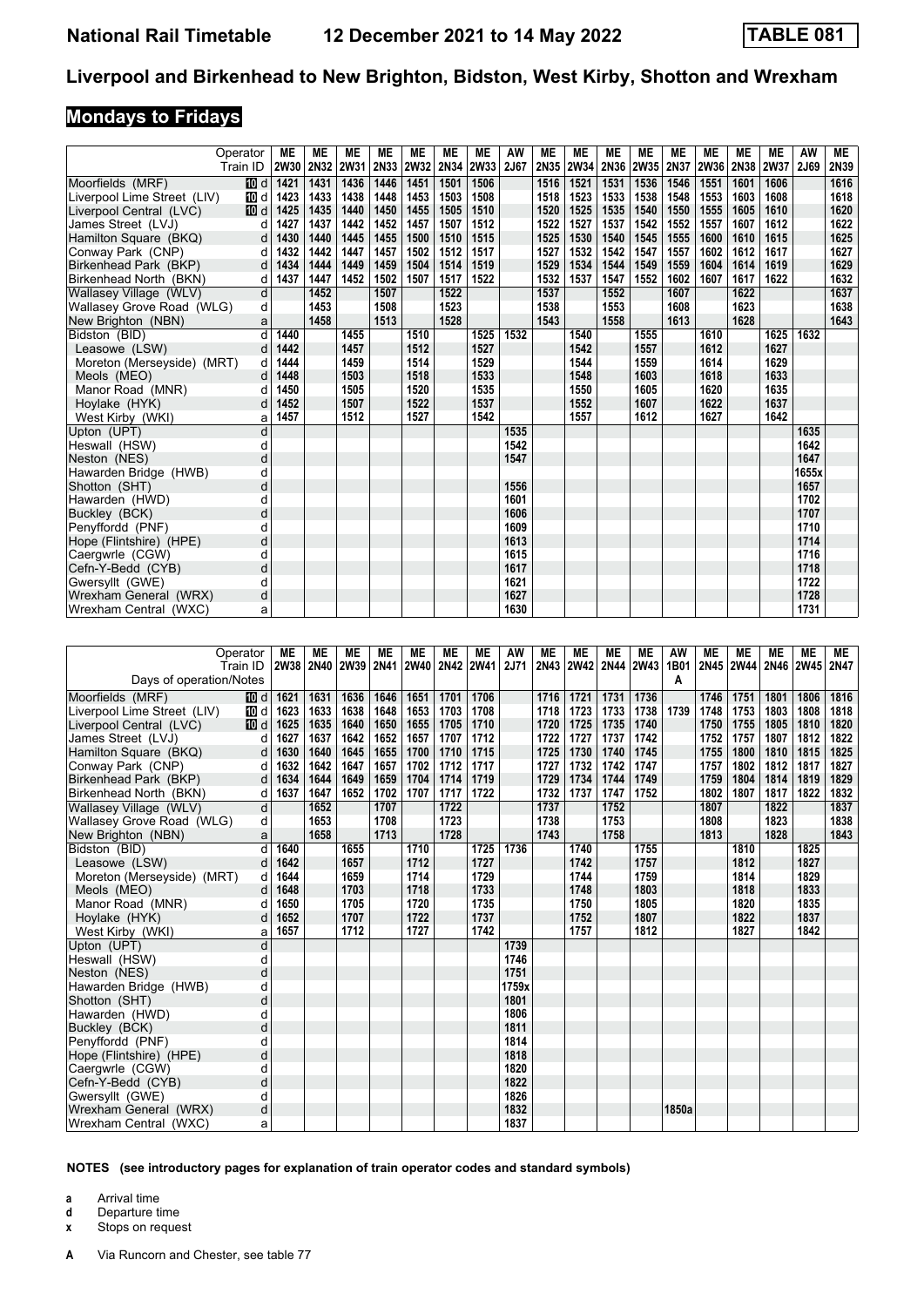# **Mondays to Fridays**

|                             | Operator<br>Train ID | <b>ME</b><br>2W46 | AW<br>2J73 | ME<br>2N48 | <b>ME</b><br><b>2W47</b> | МE<br>2N49 | <b>ME</b><br><b>2W48</b> | <b>ME</b><br>2N50 | <b>ME</b><br><b>2W49</b> | <b>ME</b><br>2N51 | <b>ME</b><br><b>2W50</b> | <b>ME</b><br>2N52 | ME<br><b>2W51</b> | AW<br>2J75 | МE<br>2N53 | <b>ME</b><br><b>2W52</b> | ME<br>2N54 | <b>ME</b><br>2W53 | ME<br><b>2N55</b> |
|-----------------------------|----------------------|-------------------|------------|------------|--------------------------|------------|--------------------------|-------------------|--------------------------|-------------------|--------------------------|-------------------|-------------------|------------|------------|--------------------------|------------|-------------------|-------------------|
|                             |                      |                   |            |            |                          |            |                          |                   |                          |                   |                          |                   |                   |            |            |                          |            |                   |                   |
| Moorfields (MRF)            | 10 d                 | 1821              |            | 1831       | 1836                     | 1846       | 1851                     | 1901              | 1906                     | 1916              | 1931                     | 1946              | 2001              |            | 2016       | 2031                     | 2046       | 2101              | 2116              |
| Liverpool Lime Street (LIV) | 10 d                 | 1823              |            | 1833       | 1838                     | 1848       | 1853                     | 1903              | 1908                     | 1918              | 1933                     | 1948              | 2003              |            | 2018       | 2033                     | 2048       | 2103              | 2118              |
| Liverpool Central (LVC)     | [顶 d                 | 1825              |            | 1835       | 1840                     | 1850       | 1855                     | 1905              | 1910                     | 1920              | 1935                     | 1950              | 2005              |            | 2020       | 2035                     | 2050       | 2105              | 2120              |
| James Street (LVJ)          | d                    | 1827              |            | 1837       | 1842                     | 1852       | 1857                     | 1907              | 1912                     | 1922              | 1937                     | 1952              | 2007              |            | 2022       | 2037                     | 2052       | 2107              | 2122              |
| Hamilton Square (BKQ)       | d                    | 1830              |            | 1840       | 1845                     | 1855       | 1900                     | 1910              | 1915                     | 1925              | 1940                     | 1955              | 2010              |            | 2025       | 2040                     | 2055       | 2110              | 2125              |
| Conway Park (CNP)           | d                    | 1832              |            | 1842       | 1847                     | 1857       | 1902                     | 1912              | 1917                     | 1927              | 1942                     | 1957              | 2012              |            | 2027       | 2042                     | 2057       | 2112              | 2127              |
| Birkenhead Park (BKP)       | d                    | 1834              |            | 1844       | 1849                     | 1859       | 1904                     | 1914              | 1919                     | 1929              | 1944                     | 1959              | 2014              |            | 2029       | 2044                     | 2059       | 2114              | 2129              |
| Birkenhead North (BKN)      | d                    | 1837              |            | 1847       | 1852                     | 1902       | 1907                     | 1917              | 1922                     | 1932              | 1947                     | 2002              | 2017              |            | 2032       | 2047                     | 2102       | 2117              | 2132              |
| Wallasey Village (WLV)      | d                    |                   |            | 1852       |                          | 1907       |                          | 1922              |                          | 1937              |                          | 2007              |                   |            | 2037       |                          | 2107       |                   | 2137              |
| Wallasey Grove Road (WLG)   | d                    |                   |            | 1853       |                          | 1908       |                          | 1923              |                          | 1938              |                          | 2008              |                   |            | 2038       |                          | 2108       |                   | 2138              |
| New Brighton (NBN)          | a                    |                   |            | 1858       |                          | 1913       |                          | 1928              |                          | 1943              |                          | 2013              |                   |            | 2043       |                          | 2113       |                   | 2143              |
| Bidston (BID)               | d                    | 1840              | 1847       |            | 1855                     |            | 1910                     |                   | 1925                     |                   | 1950                     |                   | 2020              | 2046       |            | 2050                     |            | 2120              |                   |
| Leasowe (LSW)               | d                    | 1842              |            |            | 1857                     |            | 1912                     |                   | 1927                     |                   | 1952                     |                   | 2022              |            |            | 2052                     |            | 2122              |                   |
| Moreton (Merseyside) (MRT)  | d                    | 1844              |            |            | 1859                     |            | 1914                     |                   | 1929                     |                   | 1954                     |                   | 2024              |            |            | 2054                     |            | 2124              |                   |
| Meols (MEO)                 | d                    | 1848              |            |            | 1903                     |            | 1918                     |                   | 1933                     |                   | 1958                     |                   | 2028              |            |            | 2058                     |            | 2128              |                   |
| Manor Road (MNR)            | d                    | 1850              |            |            | 1905                     |            | 1920                     |                   | 1935                     |                   | 2000                     |                   | 2030              |            |            | 2100                     |            | 2130              |                   |
| Hoylake (HYK)               | d                    | 1852              |            |            | 1907                     |            | 1922                     |                   | 1937                     |                   | 2002                     |                   | 2032              |            |            | 2102                     |            | 2132              |                   |
| West Kirby (WKI)            | a                    | 1857              |            |            | 1912                     |            | 1927                     |                   | 1942                     |                   | 2007                     |                   | 2037              |            |            | 2107                     |            | 2137              |                   |
| Upton (UPT)                 | d                    |                   | 1850       |            |                          |            |                          |                   |                          |                   |                          |                   |                   | 2049       |            |                          |            |                   |                   |
| Heswall (HSW)               | d                    |                   | 1857       |            |                          |            |                          |                   |                          |                   |                          |                   |                   | 2056       |            |                          |            |                   |                   |
| Neston (NES)                | d                    |                   | 1902       |            |                          |            |                          |                   |                          |                   |                          |                   |                   | 2101       |            |                          |            |                   |                   |
| Hawarden Bridge (HWB)       | d                    |                   |            |            |                          |            |                          |                   |                          |                   |                          |                   |                   |            |            |                          |            |                   |                   |
| Shotton (SHT)               | d                    |                   | 1911       |            |                          |            |                          |                   |                          |                   |                          |                   |                   | 2111       |            |                          |            |                   |                   |
| Hawarden (HWD)              | d                    |                   | 1916       |            |                          |            |                          |                   |                          |                   |                          |                   |                   | 2116       |            |                          |            |                   |                   |
| Buckley (BCK)               | d                    |                   | 1921       |            |                          |            |                          |                   |                          |                   |                          |                   |                   | 2121       |            |                          |            |                   |                   |
| Penyffordd (PNF)            | d                    |                   | 1924       |            |                          |            |                          |                   |                          |                   |                          |                   |                   | 2124       |            |                          |            |                   |                   |
| Hope (Flintshire) (HPE)     | d                    |                   | 1928       |            |                          |            |                          |                   |                          |                   |                          |                   |                   | 2128       |            |                          |            |                   |                   |
| Caergwrle (CGW)             | d                    |                   | 1930       |            |                          |            |                          |                   |                          |                   |                          |                   |                   | 2130       |            |                          |            |                   |                   |
| Cefn-Y-Bedd (CYB)           | d                    |                   | 1932       |            |                          |            |                          |                   |                          |                   |                          |                   |                   | 2132       |            |                          |            |                   |                   |
| Gwersyllt (GWE)             | d                    |                   | 1936       |            |                          |            |                          |                   |                          |                   |                          |                   |                   | 2137       |            |                          |            |                   |                   |
| Wrexham General (WRX)       | d                    |                   | 1942       |            |                          |            |                          |                   |                          |                   |                          |                   |                   | 2143       |            |                          |            |                   |                   |
| Wrexham Central (WXC)       | a                    |                   | 1944       |            |                          |            |                          |                   |                          |                   |                          |                   |                   | 2148       |            |                          |            |                   |                   |

|                             | Operator                | <b>ME</b>   | <b>ME</b> | <b>ME</b> | <b>ME</b> | МE   | <b>ME</b> | <b>ME</b> | <b>ME</b> | <b>ME</b>   | МE   | <b>ME</b> |
|-----------------------------|-------------------------|-------------|-----------|-----------|-----------|------|-----------|-----------|-----------|-------------|------|-----------|
|                             | Train ID                | <b>2W54</b> | 2N56 2W55 |           | 2N57      |      | 2W56 2N58 | 2W57      | 2N59      | <b>2W58</b> | 2N60 | 2R50      |
| Moorfields (MRF)            | iII d                   | 2131        | 2146      | 2201      | 2216      | 2231 | 2246      | 2301      | 2316      | 2331        | 2346 | 2356      |
| Liverpool Lime Street (LIV) | 10 d                    | 2133        | 2148      | 2203      | 2218      | 2233 | 2248      | 2303      | 2318      | 2333        | 2348 | 2358      |
| Liverpool Central (LVC)     | [10] d                  | 2135        | 2150      | 2205      | 2220      | 2235 | 2250      | 2305      | 2320      | 2335        | 2350 | 2359      |
| James Street (LVJ)          | d                       | 2137        | 2152      | 2207      | 2222      | 2237 | 2252      | 2307      | 2322      | 2337        | 2352 | 0002      |
| Hamilton Square (BKQ)       | d                       | 2140        | 2155      | 2210      | 2225      | 2240 | 2255      | 2310      | 2325      | 2340        | 2355 | 0005a     |
| Conway Park (CNP)           | d                       | 2142        | 2157      | 2212      | 2227      | 2242 | 2257      | 2312      | 2327      | 2342        | 2357 |           |
| Birkenhead Park (BKP)       | d                       | 2144        | 2159      | 2214      | 2229      | 2244 | 2259      | 2314      | 2329      | 2344        | 2359 |           |
| Birkenhead North (BKN)      | d                       | 2147        | 2202      | 2217      | 2232      | 2247 | 2302      | 2317      | 2332      | 2347        | 0002 |           |
| Wallasev Village (WLV)      | d                       |             | 2207      |           | 2237      |      | 2307      |           | 2337      |             | 0007 |           |
| Wallasey Grove Road (WLG)   | d                       |             | 2208      |           | 2238      |      | 2308      |           | 2338      |             | 0008 |           |
| New Brighton (NBN)          | a                       |             | 2213      |           | 2243      |      | 2313      |           | 2343      |             | 0013 |           |
| Bidston (BID)               | $\overline{\mathsf{d}}$ | 2150        |           | 2220      |           | 2250 |           | 2320      |           | 2350        |      |           |
| Leasowe (LSW)               | d                       | 2152        |           | 2222      |           | 2252 |           | 2322      |           | 2352        |      |           |
| Moreton (Merseyside) (MRT)  | d                       | 2154        |           | 2224      |           | 2254 |           | 2324      |           | 2354        |      |           |
| Meols (MEO)                 | d                       | 2158        |           | 2228      |           | 2258 |           | 2328      |           | 2358        |      |           |
| Manor Road (MNR)            | d                       | 2200        |           | 2230      |           | 2300 |           | 2330      |           | 2359        |      |           |
| Hoylake (HYK)               | d                       | 2202        |           | 2232      |           | 2302 |           | 2332      |           | 0002        |      |           |
| West Kirby (WKI)            | a                       | 2207        |           | 2237      |           | 2307 |           | 2337      |           | 0007        |      |           |
| Upton (UPT)                 | d                       |             |           |           |           |      |           |           |           |             |      |           |
| Heswall (HSW)               | d                       |             |           |           |           |      |           |           |           |             |      |           |
| Neston (NES)                | d                       |             |           |           |           |      |           |           |           |             |      |           |
| Hawarden Bridge (HWB)       | d                       |             |           |           |           |      |           |           |           |             |      |           |
| Shotton (SHT)               | d                       |             |           |           |           |      |           |           |           |             |      |           |
| Hawarden (HWD)              | d                       |             |           |           |           |      |           |           |           |             |      |           |
| Buckley (BCK)               | d                       |             |           |           |           |      |           |           |           |             |      |           |
| Penyffordd (PNF)            | d                       |             |           |           |           |      |           |           |           |             |      |           |
| Hope (Flintshire) (HPE)     | d                       |             |           |           |           |      |           |           |           |             |      |           |
| Caergwrle (CGW)             | d                       |             |           |           |           |      |           |           |           |             |      |           |
| Cefn-Y-Bedd (CYB)           | d                       |             |           |           |           |      |           |           |           |             |      |           |
| Gwersyllt (GWE)             | d                       |             |           |           |           |      |           |           |           |             |      |           |
| Wrexham General (WRX)       | d                       |             |           |           |           |      |           |           |           |             |      |           |
| Wrexham Central (WXC)       | a                       |             |           |           |           |      |           |           |           |             |      |           |

**NOTES (see introductory pages for explanation of train operator codes and standard symbols)**

**a** Arrival time<br>**d** Departure t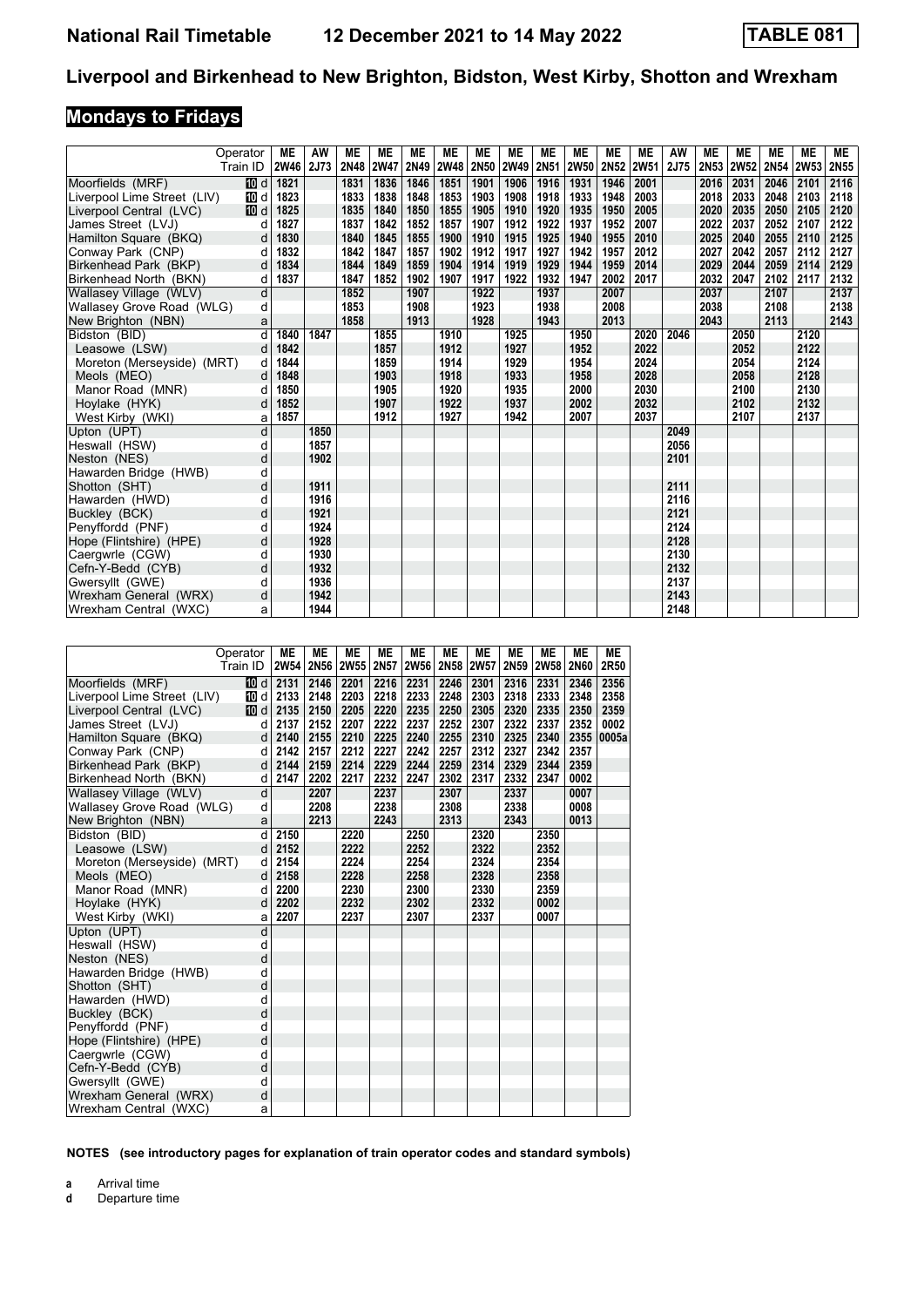# **Saturdays**

|                             | Operator | МE<br>2N01 | <b>ME</b><br><b>2W00</b> | ME<br>2N02 | AW   | <b>ME</b><br><b>2W01</b> | <b>AW</b><br>2J51 | <b>ME</b><br>2N03 | ME<br><b>2W02</b> | <b>ME</b><br>2N04 | <b>ME</b><br><b>2W03</b> | ME<br>2N05 | ME<br>2W04 | <b>ME</b><br>2N06 | ME<br>2W05 | AW<br>2J53 | <b>ME</b><br>2N07 | <b>ME</b><br><b>2W06</b> | ME<br><b>2N08</b> |
|-----------------------------|----------|------------|--------------------------|------------|------|--------------------------|-------------------|-------------------|-------------------|-------------------|--------------------------|------------|------------|-------------------|------------|------------|-------------------|--------------------------|-------------------|
|                             | Train ID |            |                          |            | 2J00 |                          |                   |                   |                   |                   |                          |            |            |                   |            |            |                   |                          |                   |
| Moorfields (MRF)            | 100 d    | 0616       | 0621                     | 0646       |      | 0651                     |                   | 0716              | 0721              | 0731              | 0736                     | 0746       | 0751       | 0801              | 0806       |            | 0816              | 0821                     | 0831              |
| Liverpool Lime Street (LIV) | 10 d     | 0618       | 0623                     | 0648       |      | 0653                     |                   | 0718              | 0723              | 0733              | 0738                     | 0748       | 0753       | 0803              | 0808       |            | 0818              | 0823                     | 0833              |
| Liverpool Central (LVC)     | 10 d     | 0620       | 0625                     | 0650       |      | 0655                     |                   | 0720              | 0725              | 0735              | 0740                     | 0750       | 0755       | 0805              | 0810       |            | 0820              | 0825                     | 0835              |
| James Street (LVJ)          | d        | 0622       | 0627                     | 0652       |      | 0657                     |                   | 0722              | 0727              | 0737              | 0742                     | 0752       | 0757       | 0807              | 0812       |            | 0822              | 0827                     | 0837              |
| Hamilton Square (BKQ)       | d        | 0625       | 0630                     | 0655       |      | 0700                     |                   | 0725              | 0730              | 0740              | 0745                     | 0755       | 0800       | 0810              | 0815       |            | 0825              | 0830                     | 0840              |
| Conway Park (CNP)           | d        | 0627       | 0632                     | 0657       |      | 0702                     |                   | 0727              | 0732              | 0742              | 0747                     | 0757       | 0802       | 0812              | 0817       |            | 0827              | 0832                     | 0842              |
| Birkenhead Park (BKP)       | d        | 0629       | 0634                     | 0659       |      | 0704                     |                   | 0729              | 0734              | 0744              | 0749                     | 0759       | 0804       | 0814              | 0819       |            | 0829              | 0834                     | 0844              |
| Birkenhead North (BKN)      | d        | 0632       | 0637                     | 0702       |      | 0707                     |                   | 0732              | 0737              | 0747              | 0752                     | 0802       | 0807       | 0817              | 0822       |            | 0832              | 0837                     | 0847              |
| Wallasey Village (WLV)      | d        | 0637       |                          | 0707       |      |                          |                   | 0737              |                   | 0752              |                          | 0807       |            | 0822              |            |            | 0837              |                          | 0852              |
| Wallasey Grove Road (WLG)   | d        | 0638       |                          | 0708       |      |                          |                   | 0738              |                   | 0753              |                          | 0808       |            | 0823              |            |            | 0838              |                          | 0853              |
| New Brighton (NBN)          | a        | 0643       |                          | 0713       |      |                          |                   | 0743              |                   | 0758              |                          | 0813       |            | 0828              |            |            | 0843              |                          | 0858              |
| Bidston (BID)               | d        |            | 0640                     |            |      | 0710                     | 0730              |                   | 0740              |                   | 0755                     |            | 0810       |                   | 0825       | 0831       |                   | 0840                     |                   |
| Leasowe (LSW)               | d        |            | 0642                     |            |      | 0712                     |                   |                   | 0742              |                   | 0757                     |            | 0812       |                   | 0827       |            |                   | 0842                     |                   |
| Moreton (Merseyside) (MRT)  | d        |            | 0644                     |            |      | 0714                     |                   |                   | 0744              |                   | 0759                     |            | 0814       |                   | 0829       |            |                   | 0844                     |                   |
| Meols (MEO)                 | d        |            | 0648                     |            |      | 0718                     |                   |                   | 0748              |                   | 0803                     |            | 0818       |                   | 0833       |            |                   | 0848                     |                   |
| Manor Road (MNR)            | d        |            | 0650                     |            |      | 0720                     |                   |                   | 0750              |                   | 0805                     |            | 0820       |                   | 0835       |            |                   | 0850                     |                   |
| Hoylake (HYK)               | d        |            | 0652                     |            |      | 0722                     |                   |                   | 0752              |                   | 0807                     |            | 0822       |                   | 0837       |            |                   | 0852                     |                   |
| West Kirby (WKI)            | a        |            | 0657                     |            |      | 0727                     |                   |                   | 0757              |                   | 0812                     |            | 0827       |                   | 0842       |            |                   | 0857                     |                   |
| Upton (UPT)                 | d        |            |                          |            |      |                          | 0733              |                   |                   |                   |                          |            |            |                   |            | 0834       |                   |                          |                   |
| Heswall (HSW)               | d        |            |                          |            |      |                          | 0740              |                   |                   |                   |                          |            |            |                   |            | 0841       |                   |                          |                   |
| Neston (NES)                | d        |            |                          |            |      |                          | 0745              |                   |                   |                   |                          |            |            |                   |            | 0846       |                   |                          |                   |
| Hawarden Bridge (HWB)       | d        |            |                          |            |      |                          | 0753x             |                   |                   |                   |                          |            |            |                   |            | 0854x      |                   |                          |                   |
| Shotton (SHT)               | d        |            |                          |            |      |                          | 0755              |                   |                   |                   |                          |            |            |                   |            | 0856       |                   |                          |                   |
| Hawarden (HWD)              | d        |            |                          |            |      |                          | 0800              |                   |                   |                   |                          |            |            |                   |            | 0901       |                   |                          |                   |
| Buckley (BCK)               | d        |            |                          |            |      |                          | 0805              |                   |                   |                   |                          |            |            |                   |            | 0906       |                   |                          |                   |
| Penyffordd (PNF)            |          |            |                          |            |      |                          | 0808              |                   |                   |                   |                          |            |            |                   |            | 0909       |                   |                          |                   |
| Hope (Flintshire) (HPE)     | d        |            |                          |            |      |                          | 0812              |                   |                   |                   |                          |            |            |                   |            | 0913       |                   |                          |                   |
| Caergwrle (CGW)             | d        |            |                          |            |      |                          | 0814              |                   |                   |                   |                          |            |            |                   |            | 0915       |                   |                          |                   |
| Cefn-Y-Bedd (CYB)           | d        |            |                          |            |      |                          | 0816              |                   |                   |                   |                          |            |            |                   |            | 0917       |                   |                          |                   |
| Gwersyllt (GWE)             | d        |            |                          |            |      |                          | 0820              |                   |                   |                   |                          |            |            |                   |            | 0921       |                   |                          |                   |
| Wrexham General (WRX)       | d        |            |                          |            | 0651 |                          | 0826              |                   |                   |                   |                          |            |            |                   |            | 0927       |                   |                          |                   |
| Wrexham Central (WXC)       | a        |            |                          |            | 0653 |                          | 0829              |                   |                   |                   |                          |            |            |                   |            | 0930       |                   |                          |                   |

|                             | Operator | <b>ME</b>   | <b>ME</b> | <b>ME</b>   | <b>ME</b>   | <b>ME</b>   | AW          | <b>ME</b> | <b>ME</b> | ME   | <b>ME</b> | ME   | <b>ME</b>   | ME   | <b>ME</b> | AW   | ME   | ME          | ME   |
|-----------------------------|----------|-------------|-----------|-------------|-------------|-------------|-------------|-----------|-----------|------|-----------|------|-------------|------|-----------|------|------|-------------|------|
|                             | Train ID | <b>2W07</b> | 2N09      | <b>2W08</b> | <b>2N10</b> | <b>2W09</b> | <b>2J55</b> | 2N11      | 2W10      | 2N12 | 2W11      | 2N13 | <b>2W12</b> | 2N14 | 2W13      | 2J57 | 2N15 | <b>2W14</b> | 2N16 |
| Moorfields (MRF)            | III d    | 0836        | 0846      | 0851        | 0901        | 0906        |             | 0916      | 0921      | 0931 | 0936      | 0946 | 0951        | 1001 | 1006      |      | 1016 | 1021        | 1031 |
| Liverpool Lime Street (LIV) | 10 d     | 0838        | 0848      | 0853        | 0903        | 0908        |             | 0918      | 0923      | 0933 | 0938      | 0948 | 0953        | 1003 | 1008      |      | 1018 | 1023        | 1033 |
| Liverpool Central (LVC)     | [10] d   | 0840        | 0850      | 0855        | 0905        | 0910        |             | 0920      | 0925      | 0935 | 0940      | 0950 | 0955        | 1005 | 1010      |      | 1020 | 1025        | 1035 |
| James Street (LVJ)          | d        | 0842        | 0852      | 0857        | 0907        | 0912        |             | 0922      | 0927      | 0937 | 0942      | 0952 | 0957        | 1007 | 1012      |      | 1022 | 1027        | 1037 |
| Hamilton Square (BKQ)       | d        | 0845        | 0855      | 0900        | 0910        | 0915        |             | 0925      | 0930      | 0940 | 0945      | 0955 | 1000        | 1010 | 1015      |      | 1025 | 1030        | 1040 |
| Conway Park (CNP)           | d        | 0847        | 0857      | 0902        | 0912        | 0917        |             | 0927      | 0932      | 0942 | 0947      | 0957 | 1002        | 1012 | 1017      |      | 1027 | 1032        | 1042 |
| Birkenhead Park (BKP)       | d        | 0849        | 0859      | 0904        | 0914        | 0919        |             | 0929      | 0934      | 0944 | 0949      | 0959 | 1004        | 1014 | 1019      |      | 1029 | 1034        | 1044 |
| Birkenhead North (BKN)      | d        | 0852        | 0902      | 0907        | 0917        | 0922        |             | 0932      | 0937      | 0947 | 0952      | 1002 | 1007        | 1017 | 1022      |      | 1032 | 1037        | 1047 |
| Wallasev Village (WLV)      | d        |             | 0907      |             | 0922        |             |             | 0937      |           | 0952 |           | 1007 |             | 1022 |           |      | 1037 |             | 1052 |
| Wallasey Grove Road (WLG)   | d        |             | 0908      |             | 0923        |             |             | 0938      |           | 0953 |           | 1008 |             | 1023 |           |      | 1038 |             | 1053 |
| New Brighton (NBN)          | a        |             | 0913      |             | 0928        |             |             | 0943      |           | 0958 |           | 1013 |             | 1028 |           |      | 1043 |             | 1058 |
| Bidston (BID)               | d        | 0855        |           | 0910        |             | 0925        | 0932        |           | 0940      |      | 0955      |      | 1010        |      | 1025      | 1032 |      | 1040        |      |
| Leasowe (LSW)               | d        | 0857        |           | 0912        |             | 0927        |             |           | 0942      |      | 0957      |      | 1012        |      | 1027      |      |      | 1042        |      |
| Moreton (Merseyside) (MRT)  | d        | 0859        |           | 0914        |             | 0929        |             |           | 0944      |      | 0959      |      | 1014        |      | 1029      |      |      | 1044        |      |
| Meols (MEO)                 | d        | 0903        |           | 0918        |             | 0933        |             |           | 0948      |      | 1003      |      | 1018        |      | 1033      |      |      | 1048        |      |
| Manor Road (MNR)            | d        | 0905        |           | 0920        |             | 0935        |             |           | 0950      |      | 1005      |      | 1020        |      | 1035      |      |      | 1050        |      |
| Hoylake (HYK)               | d        | 0907        |           | 0922        |             | 0937        |             |           | 0952      |      | 1007      |      | 1022        |      | 1037      |      |      | 1052        |      |
| West Kirby (WKI)            | a        | 0912        |           | 0927        |             | 0942        |             |           | 0957      |      | 1012      |      | 1027        |      | 1042      |      |      | 1057        |      |
| Upton (UPT)                 | d        |             |           |             |             |             | 0935        |           |           |      |           |      |             |      |           | 1035 |      |             |      |
| Heswall (HSW)               | d        |             |           |             |             |             | 0942        |           |           |      |           |      |             |      |           | 1042 |      |             |      |
| Neston (NES)                | d        |             |           |             |             |             | 0947        |           |           |      |           |      |             |      |           | 1047 |      |             |      |
| Hawarden Bridge (HWB)       | d        |             |           |             |             |             |             |           |           |      |           |      |             |      |           |      |      |             |      |
| Shotton (SHT)               | d        |             |           |             |             |             | 0956        |           |           |      |           |      |             |      |           | 1056 |      |             |      |
| Hawarden (HWD)              | d        |             |           |             |             |             | 1001        |           |           |      |           |      |             |      |           | 1101 |      |             |      |
| Buckley (BCK)               | d        |             |           |             |             |             | 1006        |           |           |      |           |      |             |      |           | 1106 |      |             |      |
| Penyffordd (PNF)            | d        |             |           |             |             |             | 1009        |           |           |      |           |      |             |      |           | 1109 |      |             |      |
| Hope (Flintshire) (HPE)     | d        |             |           |             |             |             | 1013        |           |           |      |           |      |             |      |           | 1113 |      |             |      |
| Caergwrle (CGW)             | d        |             |           |             |             |             | 1015        |           |           |      |           |      |             |      |           | 1115 |      |             |      |
| Cefn-Y-Bedd (CYB)           | d        |             |           |             |             |             | 1017        |           |           |      |           |      |             |      |           | 1117 |      |             |      |
| Gwersyllt (GWE)             | d        |             |           |             |             |             | 1021        |           |           |      |           |      |             |      |           | 1121 |      |             |      |
| Wrexham General (WRX)       | d        |             |           |             |             |             | 1027        |           |           |      |           |      |             |      |           | 1127 |      |             |      |
| Wrexham Central (WXC)       | a        |             |           |             |             |             | 1030        |           |           |      |           |      |             |      |           | 1130 |      |             |      |

**NOTES (see introductory pages for explanation of train operator codes and standard symbols)**

**a** Arrival time<br>**d** Departure t

**d** Departure time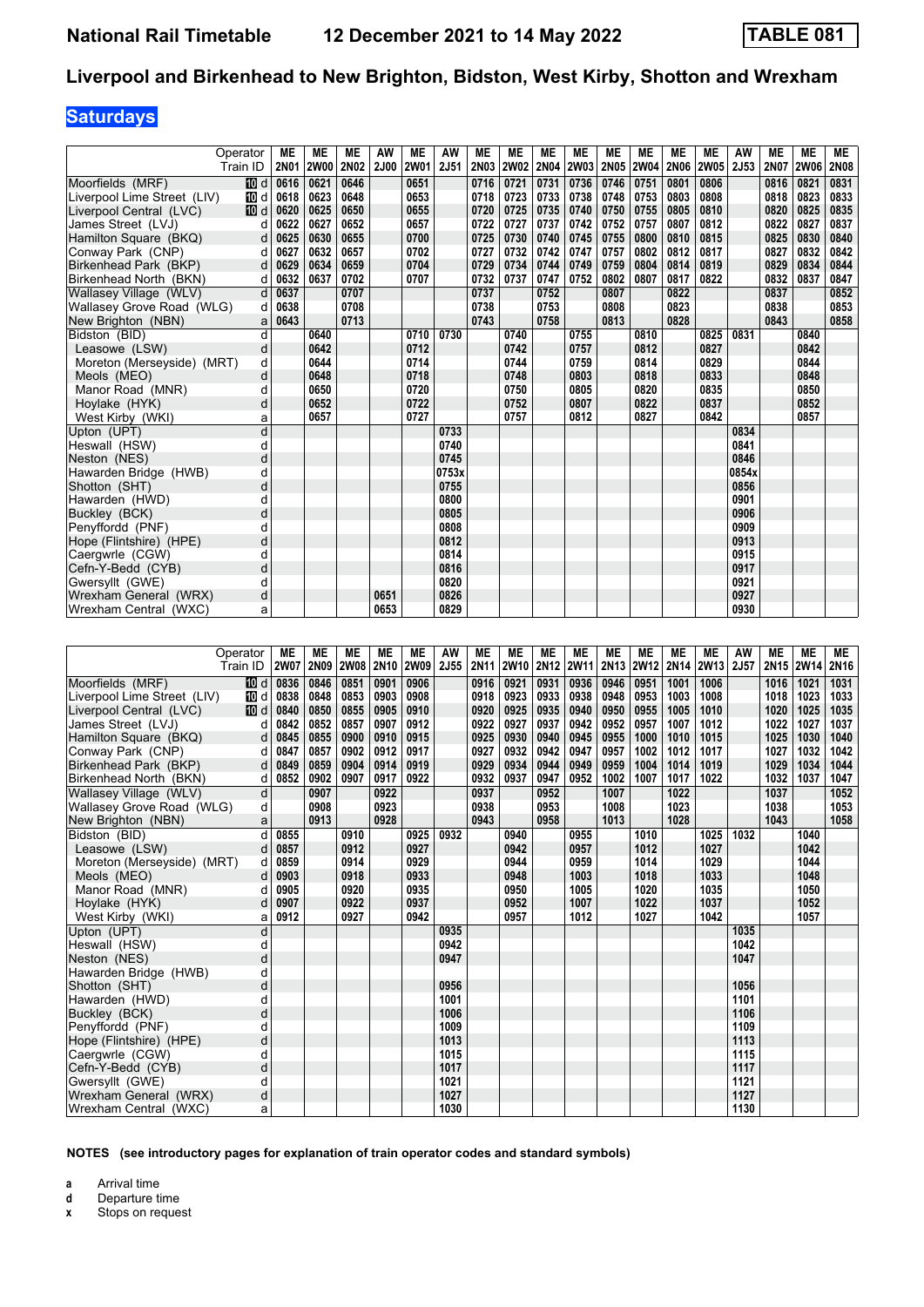# **Saturdays**

|                                                 | Operator<br>Train ID | МE<br>2W <sub>15</sub> | <b>ME</b><br>2N17 | <b>ME</b><br><b>2W16</b> | <b>ME</b><br><b>2N18</b> | <b>ME</b><br><b>2W17</b> | <b>AW</b><br>2J59 | <b>ME</b>    | <b>ME</b><br>2N19 2W18 | <b>ME</b><br>2N20 | <b>ME</b><br><b>2W19</b> | <b>ME</b><br>2N21 | <b>ME</b><br><b>2W20</b> | <b>ME</b><br>2N22 | ME<br><b>2W21</b> | AW<br>2J61 | <b>ME</b><br>2N23 | <b>ME</b><br><b>2W22</b> | <b>ME</b><br>2N24 |
|-------------------------------------------------|----------------------|------------------------|-------------------|--------------------------|--------------------------|--------------------------|-------------------|--------------|------------------------|-------------------|--------------------------|-------------------|--------------------------|-------------------|-------------------|------------|-------------------|--------------------------|-------------------|
|                                                 |                      |                        |                   |                          |                          |                          |                   |              |                        |                   |                          |                   |                          |                   |                   |            |                   |                          |                   |
| Moorfields (MRF)<br>Liverpool Lime Street (LIV) | 10 d<br>10 d         | 1036<br>1038           | 1046<br>1048      | 1051<br>1053             | 1101<br>1103             | 1106<br>1108             |                   | 1116<br>1118 | 1121<br>1123           | 1131<br>1133      | 1136<br>1138             | 1146<br>1148      | 1151<br>1153             | 1201<br>1203      | 1206<br>1208      |            | 1216<br>1218      | 1221<br>1223             | 1231<br>1233      |
| Liverpool Central (LVC)                         | [10] d               | 1040                   | 1050              | 1055                     | 1105                     | 1110                     |                   | 1120         | 1125                   | 1135              | 1140                     | 1150              | 1155                     | 1205              | 1210              |            | 1220              | 1225                     | 1235              |
| James Street (LVJ)                              | d                    | 1042                   | 1052              | 1057                     | 1107                     | 1112                     |                   | 1122         | 1127                   | 1137              | 1142                     | 1152              | 1157                     | 1207              | 1212              |            | 1222              | 1227                     | 1237              |
| Hamilton Square (BKQ)                           | d                    | 1045                   | 1055              | 1100                     | 1110                     | 1115                     |                   | 1125         | 1130                   | 1140              | 1145                     | 1155              | 1200                     | 1210              | 1215              |            | 1225              | 1230                     | 1240              |
| Conway Park (CNP)                               | d                    | 1047                   | 1057              | 1102                     | 1112                     | 1117                     |                   | 1127         | 1132                   | 1142              | 1147                     | 1157              | 1202                     | 1212              | 1217              |            | 1227              | 1232                     | 1242              |
| Birkenhead Park (BKP)                           | d                    | 1049                   | 1059              | 1104                     | 1114                     | 1119                     |                   | 1129         | 1134                   | 1144              | 1149                     | 1159              | 1204                     | 1214              | 1219              |            | 1229              | 1234                     | 1244              |
| Birkenhead North (BKN)                          | d                    | 1052                   | 1102              | 1107                     | 1117                     | 1122                     |                   | 1132         | 1137                   | 1147              | 1152                     | 1202              | 1207                     | 1217              | 1222              |            | 1232              | 1237                     | 1247              |
|                                                 |                      |                        | 1107              |                          | 1122                     |                          |                   | 1137         |                        | 1152              |                          | 1207              |                          | 1222              |                   |            | 1237              |                          | 1252              |
| Wallasey Village (WLV)                          | d                    |                        | 1108              |                          | 1123                     |                          |                   | 1138         |                        | 1153              |                          | 1208              |                          | 1223              |                   |            | 1238              |                          | 1253              |
| Wallasey Grove Road (WLG)                       | d                    |                        | 1113              |                          | 1128                     |                          |                   | 1143         |                        | 1158              |                          | 1213              |                          | 1228              |                   |            | 1243              |                          | 1258              |
| New Brighton (NBN)                              | a                    |                        |                   |                          |                          |                          |                   |              |                        |                   |                          |                   |                          |                   |                   |            |                   |                          |                   |
| Bidston (BID)                                   | d                    | 1055<br>1057           |                   | 1110<br>1112             |                          | 1125<br>1127             | 1132              |              | 1140<br>1142           |                   | 1155                     |                   | 1210<br>1212             |                   | 1225<br>1227      | 1232       |                   | 1240<br>1242             |                   |
| Leasowe (LSW)                                   |                      |                        |                   |                          |                          |                          |                   |              |                        |                   | 1157                     |                   |                          |                   |                   |            |                   |                          |                   |
| Moreton (Merseyside) (MRT)                      | d                    | 1059                   |                   | 1114                     |                          | 1129                     |                   |              | 1144                   |                   | 1159                     |                   | 1214                     |                   | 1229              |            |                   | 1244                     |                   |
| Meols (MEO)                                     |                      | 1103                   |                   | 1118                     |                          | 1133                     |                   |              | 1148                   |                   | 1203                     |                   | 1218                     |                   | 1233              |            |                   | 1248                     |                   |
| Manor Road (MNR)                                | d                    | 1105                   |                   | 1120                     |                          | 1135                     |                   |              | 1150                   |                   | 1205                     |                   | 1220                     |                   | 1235              |            |                   | 1250                     |                   |
| Hoylake (HYK)                                   | d                    | 1107                   |                   | 1122                     |                          | 1137                     |                   |              | 1152                   |                   | 1207                     |                   | 1222                     |                   | 1237              |            |                   | 1252                     |                   |
| West Kirby (WKI)                                | a                    | 1112                   |                   | 1127                     |                          | 1142                     |                   |              | 1157                   |                   | 1212                     |                   | 1227                     |                   | 1242              |            |                   | 1257                     |                   |
| Upton (UPT)                                     | d                    |                        |                   |                          |                          |                          | 1135              |              |                        |                   |                          |                   |                          |                   |                   | 1235       |                   |                          |                   |
| Heswall (HSW)                                   | d                    |                        |                   |                          |                          |                          | 1142              |              |                        |                   |                          |                   |                          |                   |                   | 1242       |                   |                          |                   |
| Neston (NES)                                    | d                    |                        |                   |                          |                          |                          | 1147              |              |                        |                   |                          |                   |                          |                   |                   | 1247       |                   |                          |                   |
| Hawarden Bridge (HWB)                           | d                    |                        |                   |                          |                          |                          |                   |              |                        |                   |                          |                   |                          |                   |                   |            |                   |                          |                   |
| Shotton (SHT)                                   | d                    |                        |                   |                          |                          |                          | 1156              |              |                        |                   |                          |                   |                          |                   |                   | 1256       |                   |                          |                   |
| Hawarden (HWD)                                  | d                    |                        |                   |                          |                          |                          | 1201              |              |                        |                   |                          |                   |                          |                   |                   | 1301       |                   |                          |                   |
| Buckley (BCK)                                   | d                    |                        |                   |                          |                          |                          | 1206              |              |                        |                   |                          |                   |                          |                   |                   | 1306       |                   |                          |                   |
| Penyffordd (PNF)                                | d                    |                        |                   |                          |                          |                          | 1209              |              |                        |                   |                          |                   |                          |                   |                   | 1309       |                   |                          |                   |
| Hope (Flintshire) (HPE)                         | d                    |                        |                   |                          |                          |                          | 1213              |              |                        |                   |                          |                   |                          |                   |                   | 1313       |                   |                          |                   |
| Caergwrle (CGW)                                 | d                    |                        |                   |                          |                          |                          | 1215              |              |                        |                   |                          |                   |                          |                   |                   | 1315       |                   |                          |                   |
| Cefn-Y-Bedd (CYB)                               | d                    |                        |                   |                          |                          |                          | 1217              |              |                        |                   |                          |                   |                          |                   |                   | 1317       |                   |                          |                   |
| Gwersyllt (GWE)                                 | d                    |                        |                   |                          |                          |                          | 1221              |              |                        |                   |                          |                   |                          |                   |                   | 1321       |                   |                          |                   |
| Wrexham General (WRX)                           | d                    |                        |                   |                          |                          |                          | 1227              |              |                        |                   |                          |                   |                          |                   |                   | 1327       |                   |                          |                   |
| Wrexham Central (WXC)                           | a                    |                        |                   |                          |                          |                          | 1230              |              |                        |                   |                          |                   |                          |                   |                   | 1330       |                   |                          |                   |

|                             | Operator    | ME   | МE          | <b>ME</b>   | <b>ME</b> | <b>ME</b>   | AW   | <b>ME</b> | <b>ME</b>   | <b>ME</b>   | <b>ME</b>   | <b>ME</b> | <b>ME</b> | <b>ME</b> | <b>ME</b> | AW   | <b>ME</b> | <b>ME</b>   | <b>ME</b> |
|-----------------------------|-------------|------|-------------|-------------|-----------|-------------|------|-----------|-------------|-------------|-------------|-----------|-----------|-----------|-----------|------|-----------|-------------|-----------|
|                             | Train ID    | 2W23 | <b>2N25</b> | <b>2W24</b> | 2N26      | <b>2W25</b> | 2J63 | 2N27      | <b>2W26</b> | <b>2N28</b> | <b>2W27</b> | 2N29      | 2W28      | 2N30      | 2W29      | 2J65 | 2N31      | <b>2W30</b> | 2N32      |
| Moorfields (MRF)            | 10 d        | 1236 | 1246        | 1251        | 1301      | 1306        |      | 1316      | 1321        | 1331        | 1336        | 1346      | 1351      | 1401      | 1406      |      | 1416      | 1421        | 1431      |
| Liverpool Lime Street (LIV) | 10 d        | 1238 | 1248        | 1253        | 1303      | 1308        |      | 1318      | 1323        | 1333        | 1338        | 1348      | 1353      | 1403      | 1408      |      | 1418      | 1423        | 1433      |
| Liverpool Central (LVC)     | <b>ID</b> d | 1240 | 1250        | 1255        | 1305      | 1310        |      | 1320      | 1325        | 1335        | 1340        | 1350      | 1355      | 1405      | 1410      |      | 1420      | 1425        | 1435      |
| James Street (LVJ)          | d           | 1242 | 1252        | 1257        | 1307      | 1312        |      | 1322      | 1327        | 1337        | 1342        | 1352      | 1357      | 1407      | 1412      |      | 1422      | 1427        | 1437      |
| Hamilton Square (BKQ)       | d           | 1245 | 1255        | 1300        | 1310      | 1315        |      | 1325      | 1330        | 1340        | 1345        | 1355      | 1400      | 1410      | 1415      |      | 1425      | 1430        | 1440      |
| Conway Park (CNP)           | d           | 1247 | 1257        | 1302        | 1312      | 1317        |      | 1327      | 1332        | 1342        | 1347        | 1357      | 1402      | 1412      | 1417      |      | 1427      | 1432        | 1442      |
| Birkenhead Park (BKP)       | d           | 1249 | 1259        | 1304        | 1314      | 1319        |      | 1329      | 1334        | 1344        | 1349        | 1359      | 1404      | 1414      | 1419      |      | 1429      | 1434        | 1444      |
| Birkenhead North (BKN)      | d           | 1252 | 1302        | 1307        | 1317      | 1322        |      | 1332      | 1337        | 1347        | 1352        | 1402      | 1407      | 1417      | 1422      |      | 1432      | 1437        | 1447      |
| Wallasev Village (WLV)      | d           |      | 1307        |             | 1322      |             |      | 1337      |             | 1352        |             | 1407      |           | 1422      |           |      | 1437      |             | 1452      |
| Wallasey Grove Road (WLG)   | d           |      | 1308        |             | 1323      |             |      | 1338      |             | 1353        |             | 1408      |           | 1423      |           |      | 1438      |             | 1453      |
| New Brighton (NBN)          | a           |      | 1313        |             | 1328      |             |      | 1343      |             | 1358        |             | 1413      |           | 1428      |           |      | 1443      |             | 1458      |
| Bidston (BID)               | d           | 1255 |             | 1310        |           | 1325        | 1332 |           | 1340        |             | 1355        |           | 1410      |           | 1425      | 1432 |           | 1440        |           |
| Leasowe (LSW)               | d           | 1257 |             | 1312        |           | 1327        |      |           | 1342        |             | 1357        |           | 1412      |           | 1427      |      |           | 1442        |           |
| Moreton (Merseyside) (MRT)  | d           | 1259 |             | 1314        |           | 1329        |      |           | 1344        |             | 1359        |           | 1414      |           | 1429      |      |           | 1444        |           |
| Meols (MEO)                 | d           | 1303 |             | 1318        |           | 1333        |      |           | 1348        |             | 1403        |           | 1418      |           | 1433      |      |           | 1448        |           |
| Manor Road (MNR)            | d           | 1305 |             | 1320        |           | 1335        |      |           | 1350        |             | 1405        |           | 1420      |           | 1435      |      |           | 1450        |           |
| Hoylake (HYK)               | d           | 1307 |             | 1322        |           | 1337        |      |           | 1352        |             | 1407        |           | 1422      |           | 1437      |      |           | 1452        |           |
| West Kirby (WKI)            | a           | 1312 |             | 1327        |           | 1342        |      |           | 1357        |             | 1412        |           | 1427      |           | 1442      |      |           | 1457        |           |
| Upton (UPT)                 | d           |      |             |             |           |             | 1335 |           |             |             |             |           |           |           |           | 1435 |           |             |           |
| Heswall (HSW)               | d           |      |             |             |           |             | 1342 |           |             |             |             |           |           |           |           | 1442 |           |             |           |
| Neston (NES)                | d           |      |             |             |           |             | 1347 |           |             |             |             |           |           |           |           | 1447 |           |             |           |
| Hawarden Bridge (HWB)       | d           |      |             |             |           |             |      |           |             |             |             |           |           |           |           |      |           |             |           |
| Shotton (SHT)               | d           |      |             |             |           |             | 1356 |           |             |             |             |           |           |           |           | 1456 |           |             |           |
| Hawarden (HWD)              | d           |      |             |             |           |             | 1401 |           |             |             |             |           |           |           |           | 1501 |           |             |           |
| Buckley (BCK)               | d           |      |             |             |           |             | 1406 |           |             |             |             |           |           |           |           | 1506 |           |             |           |
| Penvffordd (PNF)            | d           |      |             |             |           |             | 1409 |           |             |             |             |           |           |           |           | 1509 |           |             |           |
| Hope (Flintshire) (HPE)     | d           |      |             |             |           |             | 1413 |           |             |             |             |           |           |           |           | 1513 |           |             |           |
| Caergwrle (CGW)             | d           |      |             |             |           |             | 1415 |           |             |             |             |           |           |           |           | 1515 |           |             |           |
| Cefn-Y-Bedd (CYB)           | d           |      |             |             |           |             | 1417 |           |             |             |             |           |           |           |           | 1517 |           |             |           |
| Gwersyllt (GWE)             | d           |      |             |             |           |             | 1421 |           |             |             |             |           |           |           |           | 1521 |           |             |           |
| Wrexham General (WRX)       | d           |      |             |             |           |             | 1427 |           |             |             |             |           |           |           |           | 1527 |           |             |           |
| Wrexham Central (WXC)       | a           |      |             |             |           |             | 1430 |           |             |             |             |           |           |           |           | 1530 |           |             |           |

**NOTES (see introductory pages for explanation of train operator codes and standard symbols)**

**a** Arrival time<br>**d** Departure t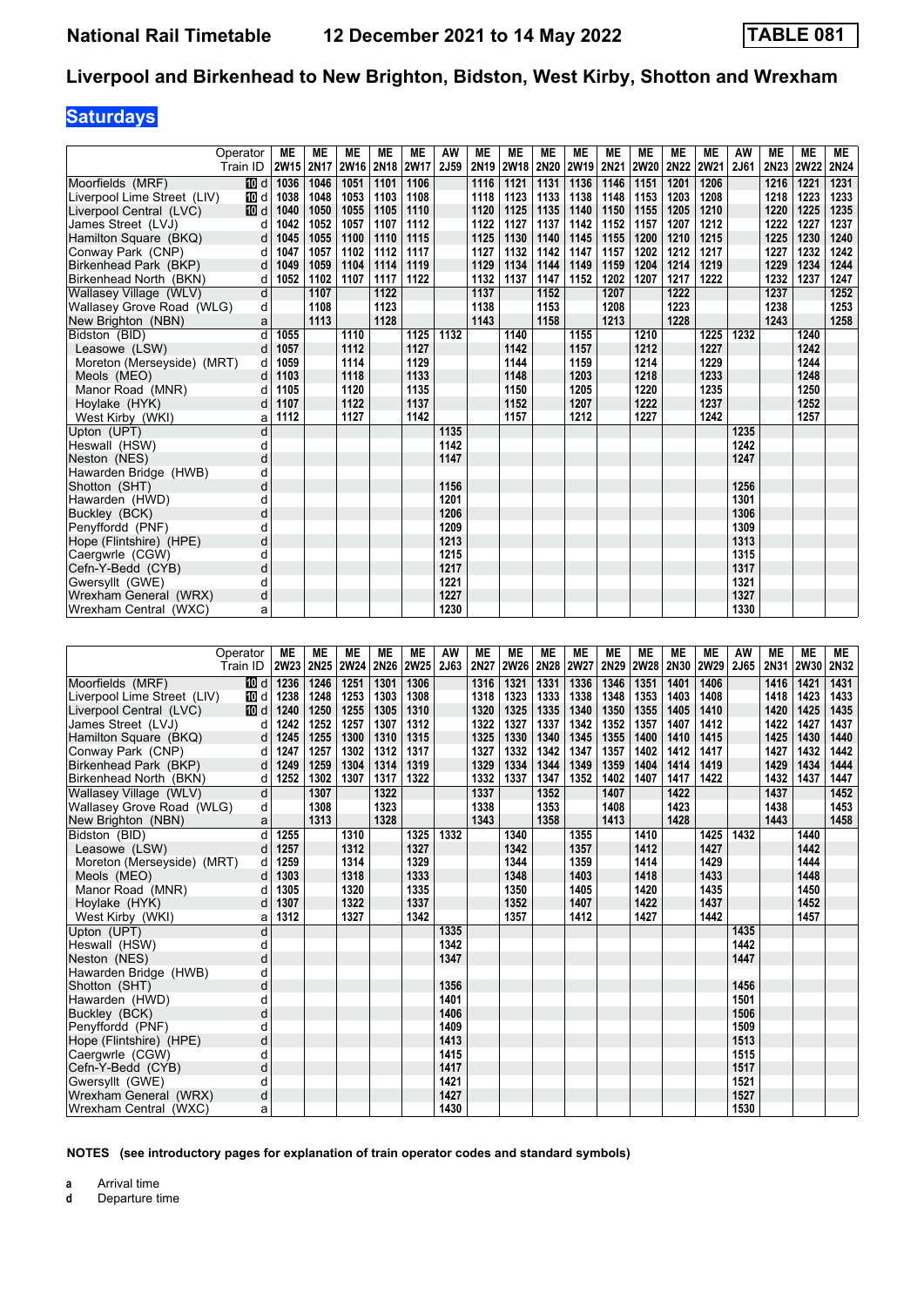# **Saturdays**

|                             | Operator    | МE          | <b>ME</b> | <b>ME</b>   | <b>ME</b> | <b>ME</b>   | AW   | <b>ME</b> | <b>ME</b>   | <b>ME</b> | <b>ME</b> | <b>ME</b> | <b>ME</b> | <b>ME</b> | <b>ME</b>   | AW    | МE   | <b>ME</b> | <b>ME</b> |
|-----------------------------|-------------|-------------|-----------|-------------|-----------|-------------|------|-----------|-------------|-----------|-----------|-----------|-----------|-----------|-------------|-------|------|-----------|-----------|
|                             | Train ID    | <b>2W31</b> | 2N33      | <b>2W32</b> | 2N34      | <b>2W33</b> | 2J67 | 2N35      | <b>2W34</b> | 2N36      | 2W35      | 2N37      | 2W36      | 2N38      | <b>2W37</b> | 2J69  | 2N39 | 2W38      | 2N40      |
| Moorfields (MRF)            | 100 d       | 1436        | 1446      | 1451        | 1501      | 1506        |      | 1516      | 1521        | 1531      | 1536      | 1546      | 1551      | 1601      | 1606        |       | 1616 | 1621      | 1631      |
| Liverpool Lime Street (LIV) | 10 d        | 1438        | 1448      | 1453        | 1503      | 1508        |      | 1518      | 1523        | 1533      | 1538      | 1548      | 1553      | 1603      | 1608        |       | 1618 | 1623      | 1633      |
| Liverpool Central (LVC)     | <b>ID</b> d | 1440        | 1450      | 1455        | 1505      | 1510        |      | 1520      | 1525        | 1535      | 1540      | 1550      | 1555      | 1605      | 1610        |       | 1620 | 1625      | 1635      |
| James Street (LVJ)          | d           | 1442        | 1452      | 1457        | 1507      | 1512        |      | 1522      | 1527        | 1537      | 1542      | 1552      | 1557      | 1607      | 1612        |       | 1622 | 1627      | 1637      |
| Hamilton Square (BKQ)       | d           | 1445        | 1455      | 1500        | 1510      | 1515        |      | 1525      | 1530        | 1540      | 1545      | 1555      | 1600      | 1610      | 1615        |       | 1625 | 1630      | 1640      |
| Conway Park (CNP)           | d           | 1447        | 1457      | 1502        | 1512      | 1517        |      | 1527      | 1532        | 1542      | 1547      | 1557      | 1602      | 1612      | 1617        |       | 1627 | 1632      | 1642      |
| Birkenhead Park (BKP)       | d           | 1449        | 1459      | 1504        | 1514      | 1519        |      | 1529      | 1534        | 1544      | 1549      | 1559      | 1604      | 1614      | 1619        |       | 1629 | 1634      | 1644      |
| Birkenhead North (BKN)      | d           | 1452        | 1502      | 1507        | 1517      | 1522        |      | 1532      | 1537        | 1547      | 1552      | 1602      | 1607      | 1617      | 1622        |       | 1632 | 1637      | 1647      |
| Wallasey Village (WLV)      | d           |             | 1507      |             | 1522      |             |      | 1537      |             | 1552      |           | 1607      |           | 1622      |             |       | 1637 |           | 1652      |
| Wallasey Grove Road (WLG)   | d           |             | 1508      |             | 1523      |             |      | 1538      |             | 1553      |           | 1608      |           | 1623      |             |       | 1638 |           | 1653      |
| New Brighton (NBN)          | a           |             | 1513      |             | 1528      |             |      | 1543      |             | 1558      |           | 1613      |           | 1628      |             |       | 1643 |           | 1658      |
| Bidston (BID)               | d           | 1455        |           | 1510        |           | 1525        | 1532 |           | 1540        |           | 1555      |           | 1610      |           | 1625        | 1632  |      | 1640      |           |
| Leasowe (LSW)               | d           | 1457        |           | 1512        |           | 1527        |      |           | 1542        |           | 1557      |           | 1612      |           | 1627        |       |      | 1642      |           |
| Moreton (Merseyside) (MRT)  | d           | 1459        |           | 1514        |           | 1529        |      |           | 1544        |           | 1559      |           | 1614      |           | 1629        |       |      | 1644      |           |
| Meols (MEO)                 | d           | 1503        |           | 1518        |           | 1533        |      |           | 1548        |           | 1603      |           | 1618      |           | 1633        |       |      | 1648      |           |
| Manor Road (MNR)            | d           | 1505        |           | 1520        |           | 1535        |      |           | 1550        |           | 1605      |           | 1620      |           | 1635        |       |      | 1650      |           |
| Hoylake (HYK)               |             | 1507        |           | 1522        |           | 1537        |      |           | 1552        |           | 1607      |           | 1622      |           | 1637        |       |      | 1652      |           |
| West Kirby (WKI)            | а           | 1512        |           | 1527        |           | 1542        |      |           | 1557        |           | 1612      |           | 1627      |           | 1642        |       |      | 1657      |           |
| Upton (UPT)                 | d           |             |           |             |           |             | 1535 |           |             |           |           |           |           |           |             | 1635  |      |           |           |
| Heswall (HSW)               | d           |             |           |             |           |             | 1542 |           |             |           |           |           |           |           |             | 1642  |      |           |           |
| Neston (NES)                | d           |             |           |             |           |             | 1547 |           |             |           |           |           |           |           |             | 1647  |      |           |           |
| Hawarden Bridge (HWB)       | d           |             |           |             |           |             |      |           |             |           |           |           |           |           |             | 1655x |      |           |           |
| Shotton (SHT)               | d           |             |           |             |           |             | 1556 |           |             |           |           |           |           |           |             | 1657  |      |           |           |
| Hawarden (HWD)              | d           |             |           |             |           |             | 1601 |           |             |           |           |           |           |           |             | 1702  |      |           |           |
| Buckley (BCK)               | d           |             |           |             |           |             | 1606 |           |             |           |           |           |           |           |             | 1707  |      |           |           |
| Penvffordd (PNF)            | d           |             |           |             |           |             | 1609 |           |             |           |           |           |           |           |             | 1710  |      |           |           |
| Hope (Flintshire) (HPE)     | d           |             |           |             |           |             | 1613 |           |             |           |           |           |           |           |             | 1714  |      |           |           |
| Caergwrle (CGW)             | d           |             |           |             |           |             | 1615 |           |             |           |           |           |           |           |             | 1716  |      |           |           |
| Cefn-Y-Bedd (CYB)           | d           |             |           |             |           |             | 1617 |           |             |           |           |           |           |           |             | 1718  |      |           |           |
| Gwersyllt (GWE)             | d           |             |           |             |           |             | 1621 |           |             |           |           |           |           |           |             | 1722  |      |           |           |
| Wrexham General (WRX)       | d           |             |           |             |           |             | 1627 |           |             |           |           |           |           |           |             | 1728  |      |           |           |
| Wrexham Central (WXC)       | a           |             |           |             |           |             | 1630 |           |             |           |           |           |           |           |             | 1731  |      |           |           |

|                             | Operator<br>Train ID | <b>ME</b> | ME<br>2W39 2N41 | МE   | <b>ME</b> | ME<br>2W40 2N42 2W41 | AW<br>2J71 | <b>ME</b><br><b>2N43</b> | <b>ME</b><br><b>2W42</b> | <b>ME</b><br>2N44 | AW<br>1B01 | <b>ME</b><br><b>2W43</b> | <b>ME</b><br>2N45 | <b>ME</b><br><b>2W44</b> | ME   | <b>ME</b><br>2N46 2W45 | <b>ME</b><br>2N47 | <b>ME</b><br><b>2W46</b> | <b>AW</b><br><b>2J73</b> |
|-----------------------------|----------------------|-----------|-----------------|------|-----------|----------------------|------------|--------------------------|--------------------------|-------------------|------------|--------------------------|-------------------|--------------------------|------|------------------------|-------------------|--------------------------|--------------------------|
| Days of operation/Notes     |                      |           |                 |      |           |                      |            |                          |                          |                   | A          |                          |                   |                          |      |                        |                   |                          |                          |
| Moorfields (MRF)            | 100 d                | 1636      | 1646            | 1651 | 1701      | 1706                 |            | 1716                     | 1721                     | 1731              |            | 1736                     | 1746              | 1751                     | 1801 | 1806                   | 1816              | 1821                     |                          |
| Liverpool Lime Street (LIV) | 10 d                 | 1638      | 1648            | 1653 | 1703      | 1708                 |            | 1718                     | 1723                     | 1733              | 1737       | 1738                     | 1748              | 1753                     | 1803 | 1808                   | 1818              | 1823                     |                          |
| Liverpool Central (LVC)     | <b>而</b> d           | 1640      | 1650            | 1655 | 1705      | 1710                 |            | 1720                     | 1725                     | 1735              |            | 1740                     | 1750              | 1755                     | 1805 | 1810                   | 1820              | 1825                     |                          |
| James Street (LVJ)          | d                    | 1642      | 1652            | 1657 | 1707      | 1712                 |            | 1722                     | 1727                     | 1737              |            | 1742                     | 1752              | 1757                     | 1807 | 1812                   | 1822              | 1827                     |                          |
| Hamilton Square (BKQ)       | d                    | 1645      | 1655            | 1700 | 1710      | 1715                 |            | 1725                     | 1730                     | 1740              |            | 1745                     | 1755              | 1800                     | 1810 | 1815                   | 1825              | 1830                     |                          |
| Conway Park (CNP)           | d                    | 1647      | 1657            | 1702 | 1712      | 1717                 |            | 1727                     | 1732                     | 1742              |            | 1747                     | 1757              | 1802                     | 1812 | 1817                   | 1827              | 1832                     |                          |
| Birkenhead Park (BKP)       | d                    | 1649      | 1659            | 1704 | 1714      | 1719                 |            | 1729                     | 1734                     | 1744              |            | 1749                     | 1759              | 1804                     | 1814 | 1819                   | 1829              | 1834                     |                          |
| Birkenhead North (BKN)      | d                    | 1652      | 1702            | 1707 | 1717      | 1722                 |            | 1732                     | 1737                     | 1747              |            | 1752                     | 1802              | 1807                     | 1817 | 1822                   | 1832              | 1837                     |                          |
| Wallasey Village (WLV)      | d                    |           | 1707            |      | 1722      |                      |            | 1737                     |                          | 1752              |            |                          | 1807              |                          | 1822 |                        | 1837              |                          |                          |
| Wallasey Grove Road (WLG)   | d                    |           | 1708            |      | 1723      |                      |            | 1738                     |                          | 1753              |            |                          | 1808              |                          | 1823 |                        | 1838              |                          |                          |
| New Brighton (NBN)          | a                    |           | 1713            |      | 1728      |                      |            | 1743                     |                          | 1758              |            |                          | 1813              |                          | 1828 |                        | 1843              |                          |                          |
| Bidston (BID)               | d                    | 1655      |                 | 1710 |           | 1725                 | 1736       |                          | 1740                     |                   |            | 1755                     |                   | 1810                     |      | 1825                   |                   | 1840                     | 1847                     |
| Leasowe (LSW)               | d                    | 1657      |                 | 1712 |           | 1727                 |            |                          | 1742                     |                   |            | 1757                     |                   | 1812                     |      | 1827                   |                   | 1842                     |                          |
| Moreton (Merseyside) (MRT)  | d                    | 1659      |                 | 1714 |           | 1729                 |            |                          | 1744                     |                   |            | 1759                     |                   | 1814                     |      | 1829                   |                   | 1844                     |                          |
| Meols (MEO)                 | d                    | 1703      |                 | 1718 |           | 1733                 |            |                          | 1748                     |                   |            | 1803                     |                   | 1818                     |      | 1833                   |                   | 1848                     |                          |
| Manor Road (MNR)            | d                    | 1705      |                 | 1720 |           | 1735                 |            |                          | 1750                     |                   |            | 1805                     |                   | 1820                     |      | 1835                   |                   | 1850                     |                          |
| Hoylake (HYK)               | d                    | 1707      |                 | 1722 |           | 1737                 |            |                          | 1752                     |                   |            | 1807                     |                   | 1822                     |      | 1837                   |                   | 1852                     |                          |
| West Kirby (WKI)            | a                    | 1712      |                 | 1727 |           | 1742                 |            |                          | 1757                     |                   |            | 1812                     |                   | 1827                     |      | 1842                   |                   | 1857                     |                          |
| Upton (UPT)                 | d                    |           |                 |      |           |                      | 1739       |                          |                          |                   |            |                          |                   |                          |      |                        |                   |                          | 1850                     |
| Heswall (HSW)               | d                    |           |                 |      |           |                      | 1746       |                          |                          |                   |            |                          |                   |                          |      |                        |                   |                          | 1857                     |
| Neston (NES)                | d                    |           |                 |      |           |                      | 1751       |                          |                          |                   |            |                          |                   |                          |      |                        |                   |                          | 1902                     |
| Hawarden Bridge (HWB)       | d                    |           |                 |      |           |                      | 1759x      |                          |                          |                   |            |                          |                   |                          |      |                        |                   |                          |                          |
| Shotton (SHT)               | d                    |           |                 |      |           |                      | 1801       |                          |                          |                   |            |                          |                   |                          |      |                        |                   |                          | 1911                     |
| Hawarden (HWD)              | d                    |           |                 |      |           |                      | 1806       |                          |                          |                   |            |                          |                   |                          |      |                        |                   |                          | 1916                     |
| Buckley (BCK)               | d                    |           |                 |      |           |                      | 1811       |                          |                          |                   |            |                          |                   |                          |      |                        |                   |                          | 1921                     |
| Penyffordd (PNF)            | d                    |           |                 |      |           |                      | 1814       |                          |                          |                   |            |                          |                   |                          |      |                        |                   |                          | 1924                     |
| Hope (Flintshire) (HPE)     | d                    |           |                 |      |           |                      | 1818       |                          |                          |                   |            |                          |                   |                          |      |                        |                   |                          | 1928                     |
| Caergwrle (CGW)             | d                    |           |                 |      |           |                      | 1820       |                          |                          |                   |            |                          |                   |                          |      |                        |                   |                          | 1930                     |
| Cefn-Y-Bedd (CYB)           | d                    |           |                 |      |           |                      | 1822       |                          |                          |                   |            |                          |                   |                          |      |                        |                   |                          | 1932                     |
| Gwersyllt (GWE)             | d                    |           |                 |      |           |                      | 1826       |                          |                          |                   |            |                          |                   |                          |      |                        |                   |                          | 1936                     |
| Wrexham General (WRX)       | d                    |           |                 |      |           |                      | 1832       |                          |                          |                   | 1841a      |                          |                   |                          |      |                        |                   |                          | 1942                     |
| Wrexham Central (WXC)       | a                    |           |                 |      |           |                      | 1837       |                          |                          |                   |            |                          |                   |                          |      |                        |                   |                          | 1944                     |

#### **NOTES (see introductory pages for explanation of train operator codes and standard symbols)**

- **a** Arrival time
- **d** Departure time
- **x** Stops on request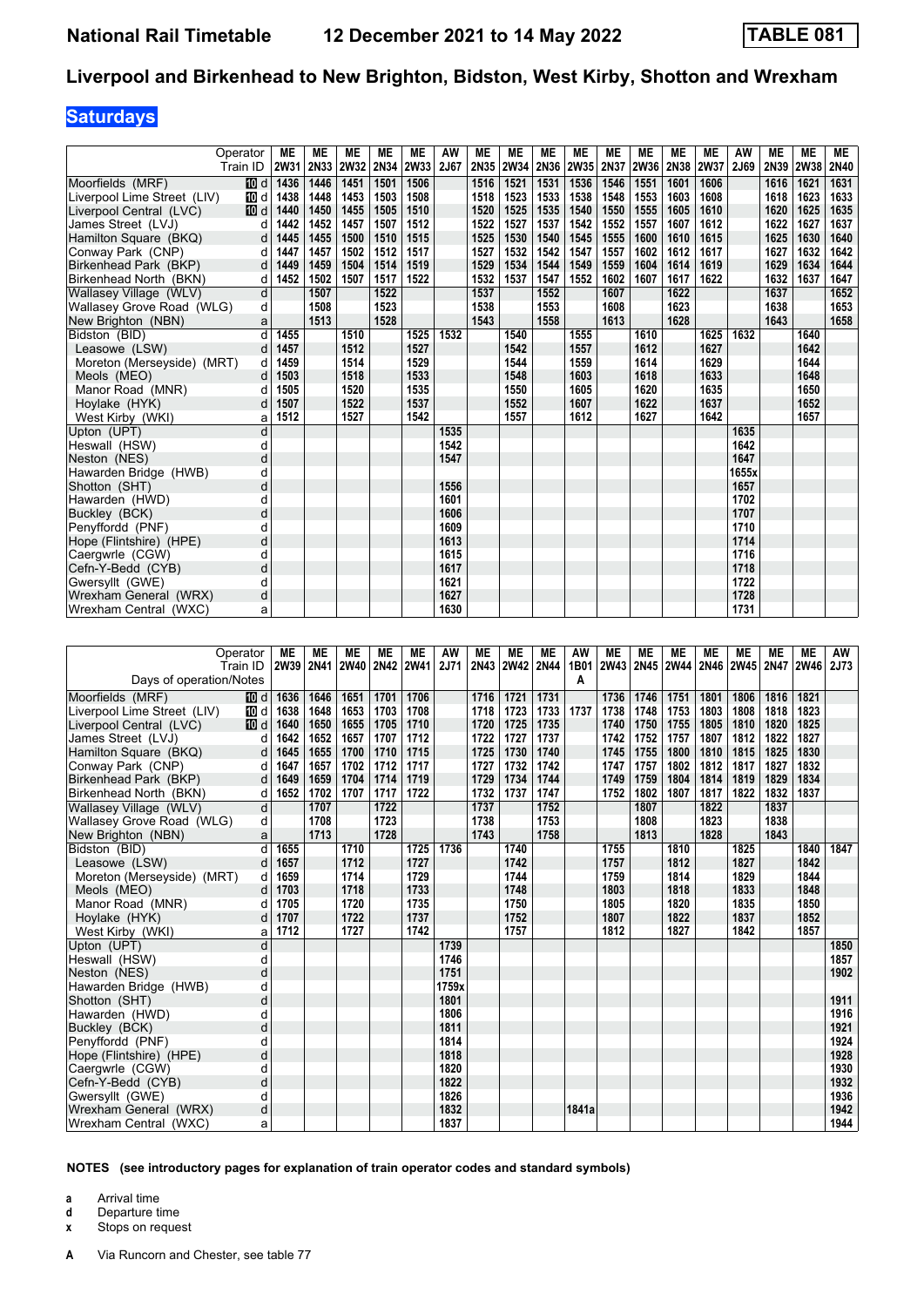# **Saturdays**

|                             | Operator<br>Train ID | МE<br>2N48 | <b>ME</b><br><b>2W47</b> | МE<br>2N49 | <b>ME</b><br><b>2W48</b> | <b>ME</b><br><b>2N50</b> | <b>ME</b><br>2W49 | <b>ME</b><br>2N51 | <b>ME</b><br><b>2W50</b> | <b>ME</b><br>2N52 | <b>ME</b><br><b>2W51</b> | AW<br>2J75 | <b>ME</b><br>2N53 | <b>ME</b><br><b>2W52</b> | <b>ME</b><br><b>2N54</b> | <b>ME</b><br><b>2W53</b> | <b>ME</b><br>2N55 | <b>ME</b><br><b>2W54</b> | ME<br>2N56 |
|-----------------------------|----------------------|------------|--------------------------|------------|--------------------------|--------------------------|-------------------|-------------------|--------------------------|-------------------|--------------------------|------------|-------------------|--------------------------|--------------------------|--------------------------|-------------------|--------------------------|------------|
| Moorfields (MRF)            | <b>ID</b> d          | 1831       | 1836                     | 1846       | 1851                     | 1901                     | 1906              | 1916              | 1931                     | 1946              | 2001                     |            | 2016              | 2031                     | 2046                     | 2101                     | 2116              | 2131                     | 2146       |
| Liverpool Lime Street (LIV) | 10 d                 | 1833       | 1838                     | 1848       | 1853                     | 1903                     | 1908              | 1918              | 1933                     | 1948              | 2003                     |            | 2018              | 2033                     | 2048                     | 2103                     | 2118              | 2133                     | 2148       |
| Liverpool Central (LVC)     | III d                | 1835       | 1840                     | 1850       | 1855                     | 1905                     | 1910              | 1920              | 1935                     | 1950              | 2005                     |            | 2020              | 2035                     | 2050                     | 2105                     | 2120              | 2135                     | 2150       |
| James Street (LVJ)          | d                    | 1837       | 1842                     | 1852       | 1857                     | 1907                     | 1912              | 1922              | 1937                     | 1952              | 2007                     |            | 2022              | 2037                     | 2052                     | 2107                     | 2122              | 2137                     | 2152       |
| Hamilton Square (BKQ)       | d                    | 1840       | 1845                     | 1855       | 1900                     | 1910                     | 1915              | 1925              | 1940                     | 1955              | 2010                     |            | 2025              | 2040                     | 2055                     | 2110                     | 2125              | 2140                     | 2155       |
| Conway Park (CNP)           | d                    | 1842       | 1847                     | 1857       | 1902                     | 1912                     | 1917              | 1927              | 1942                     | 1957              | 2012                     |            | 2027              | 2042                     | 2057                     | 2112                     | 2127              | 2142                     | 2157       |
| Birkenhead Park (BKP)       | d                    | 1844       | 1849                     | 1859       | 1904                     | 1914                     | 1919              | 1929              | 1944                     | 1959              | 2014                     |            | 2029              | 2044                     | 2059                     | 2114                     | 2129              | 2144                     | 2159       |
| Birkenhead North (BKN)      | d                    | 1847       | 1852                     | 1902       | 1907                     | 1917                     | 1922              | 1932              | 1947                     | 2002              | 2017                     |            | 2032              | 2047                     | 2102                     | 2117                     | 2132              | 2147                     | 2202       |
| Wallasey Village (WLV)      | d                    | 1852       |                          | 1907       |                          | 1922                     |                   | 1937              |                          | 2007              |                          |            | 2037              |                          | 2107                     |                          | 2137              |                          | 2207       |
| Wallasey Grove Road (WLG)   | d                    | 1853       |                          | 1908       |                          | 1923                     |                   | 1938              |                          | 2008              |                          |            | 2038              |                          | 2108                     |                          | 2138              |                          | 2208       |
| New Brighton (NBN)          | a                    | 1858       |                          | 1913       |                          | 1928                     |                   | 1943              |                          | 2013              |                          |            | 2043              |                          | 2113                     |                          | 2143              |                          | 2213       |
| Bidston (BID)               | d                    |            | 1855                     |            | 1910                     |                          | 1925              |                   | 1950                     |                   | 2020                     | 2046       |                   | 2050                     |                          | 2120                     |                   | 2150                     |            |
| Leasowe (LSW)               | d                    |            | 1857                     |            | 1912                     |                          | 1927              |                   | 1952                     |                   | 2022                     |            |                   | 2052                     |                          | 2122                     |                   | 2152                     |            |
| Moreton (Merseyside) (MRT)  | d                    |            | 1859                     |            | 1914                     |                          | 1929              |                   | 1954                     |                   | 2024                     |            |                   | 2054                     |                          | 2124                     |                   | 2154                     |            |
| Meols (MEO)                 | d                    |            | 1903                     |            | 1918                     |                          | 1933              |                   | 1958                     |                   | 2028                     |            |                   | 2058                     |                          | 2128                     |                   | 2158                     |            |
| Manor Road (MNR)            | d                    |            | 1905                     |            | 1920                     |                          | 1935              |                   | 2000                     |                   | 2030                     |            |                   | 2100                     |                          | 2130                     |                   | 2200                     |            |
| Hoylake (HYK)               | d                    |            | 1907                     |            | 1922                     |                          | 1937              |                   | 2002                     |                   | 2032                     |            |                   | 2102                     |                          | 2132                     |                   | 2202                     |            |
| West Kirby (WKI)            | a                    |            | 1912                     |            | 1927                     |                          | 1942              |                   | 2007                     |                   | 2037                     |            |                   | 2107                     |                          | 2137                     |                   | 2207                     |            |
| Upton (UPT)                 | d                    |            |                          |            |                          |                          |                   |                   |                          |                   |                          | 2049       |                   |                          |                          |                          |                   |                          |            |
| Heswall (HSW)               | d                    |            |                          |            |                          |                          |                   |                   |                          |                   |                          | 2056       |                   |                          |                          |                          |                   |                          |            |
| Neston (NES)                | d                    |            |                          |            |                          |                          |                   |                   |                          |                   |                          | 2101       |                   |                          |                          |                          |                   |                          |            |
| Hawarden Bridge (HWB)       | d                    |            |                          |            |                          |                          |                   |                   |                          |                   |                          |            |                   |                          |                          |                          |                   |                          |            |
| Shotton (SHT)               | d                    |            |                          |            |                          |                          |                   |                   |                          |                   |                          | 2111       |                   |                          |                          |                          |                   |                          |            |
| Hawarden (HWD)              | d                    |            |                          |            |                          |                          |                   |                   |                          |                   |                          | 2116       |                   |                          |                          |                          |                   |                          |            |
| Buckley (BCK)               | d                    |            |                          |            |                          |                          |                   |                   |                          |                   |                          | 2121       |                   |                          |                          |                          |                   |                          |            |
| Penyffordd (PNF)            |                      |            |                          |            |                          |                          |                   |                   |                          |                   |                          | 2124       |                   |                          |                          |                          |                   |                          |            |
| Hope (Flintshire) (HPE)     | d                    |            |                          |            |                          |                          |                   |                   |                          |                   |                          | 2128       |                   |                          |                          |                          |                   |                          |            |
| Caergwrle (CGW)             | d                    |            |                          |            |                          |                          |                   |                   |                          |                   |                          | 2130       |                   |                          |                          |                          |                   |                          |            |
| Cefn-Y-Bedd (CYB)           | d                    |            |                          |            |                          |                          |                   |                   |                          |                   |                          | 2132       |                   |                          |                          |                          |                   |                          |            |
| Gwersyllt (GWE)             | d                    |            |                          |            |                          |                          |                   |                   |                          |                   |                          | 2137       |                   |                          |                          |                          |                   |                          |            |
| Wrexham General (WRX)       | d                    |            |                          |            |                          |                          |                   |                   |                          |                   |                          | 2143       |                   |                          |                          |                          |                   |                          |            |
| Wrexham Central (WXC)       | а                    |            |                          |            |                          |                          |                   |                   |                          |                   |                          | 2148       |                   |                          |                          |                          |                   |                          |            |

|                             | Operator    | <b>ME</b>   | <b>ME</b> | MЕ          | <b>ME</b> | <b>ME</b>   | <b>ME</b> | <b>ME</b> | <b>ME</b> | <b>ME</b> |
|-----------------------------|-------------|-------------|-----------|-------------|-----------|-------------|-----------|-----------|-----------|-----------|
|                             | Train ID    | <b>2W55</b> | 2N57      | <b>2W56</b> | 2N58      | <b>2W57</b> |           | 2N59 2W58 | 2N60      | 2R50      |
| Moorfields (MRF)            | 而 d         | 2201        | 2216      | 2231        | 2246      | 2301        | 2316      | 2331      | 2346      | 2356      |
| Liverpool Lime Street (LIV) | i10 d l     | 2203        | 2218      | 2233        | 2248      | 2303        | 2318      | 2333      | 2348      | 2358      |
| Liverpool Central (LVC)     | <b>TO</b> d | 2205        | 2220      | 2235        | 2250      | 2305        | 2320      | 2335      | 2350      | 2359      |
| James Street (LVJ)          | d           | 2207        | 2222      | 2237        | 2252      | 2307        | 2322      | 2337      | 2352      | 0002      |
| Hamilton Square (BKQ)       | d           | 2210        | 2225      | 2240        | 2255      | 2310        | 2325      | 2340      | 2355      | 0005a     |
| Conway Park (CNP)           | d           | 2212        | 2227      | 2242        | 2257      | 2312        | 2327      | 2342      | 2357      |           |
| Birkenhead Park (BKP)       | d           | 2214        | 2229      | 2244        | 2259      | 2314        | 2329      | 2344      | 2359      |           |
| Birkenhead North (BKN)      | d           | 2217        | 2232      | 2247        | 2302      | 2317        | 2332      | 2347      | 0002      |           |
| Wallasev Village (WLV)      | d           |             | 2237      |             | 2307      |             | 2337      |           | 0007      |           |
| Wallasey Grove Road (WLG)   | d           |             | 2238      |             | 2308      |             | 2338      |           | 0008      |           |
| New Brighton (NBN)          | a           |             | 2243      |             | 2313      |             | 2343      |           | 0013      |           |
| Bidston (BID)               | d           | 2220        |           | 2250        |           | 2320        |           | 2350      |           |           |
| Leasowe (LSW)               | d           | 2222        |           | 2252        |           | 2322        |           | 2352      |           |           |
| Moreton (Merseyside) (MRT)  | d           | 2224        |           | 2254        |           | 2324        |           | 2354      |           |           |
| Meols (MEO)                 | d           | 2228        |           | 2258        |           | 2328        |           | 2358      |           |           |
| Manor Road (MNR)            | d           | 2230        |           | 2300        |           | 2330        |           | 2359      |           |           |
| Hoylake (HYK)               | d           | 2232        |           | 2302        |           | 2332        |           | 0002      |           |           |
| West Kirby (WKI)            | a           | 2237        |           | 2307        |           | 2337        |           | 0007      |           |           |
| Upton (UPT)                 | d           |             |           |             |           |             |           |           |           |           |
| Heswall (HSW)               | d           |             |           |             |           |             |           |           |           |           |
| Neston (NES)                | d           |             |           |             |           |             |           |           |           |           |
| Hawarden Bridge (HWB)       | d           |             |           |             |           |             |           |           |           |           |
| Shotton (SHT)               | d           |             |           |             |           |             |           |           |           |           |
| Hawarden (HWD)              | d           |             |           |             |           |             |           |           |           |           |
| Buckley (BCK)               | d           |             |           |             |           |             |           |           |           |           |
| Penyffordd (PNF)            | d           |             |           |             |           |             |           |           |           |           |
| Hope (Flintshire) (HPE)     | d           |             |           |             |           |             |           |           |           |           |
| Caergwrle (CGW)             | d           |             |           |             |           |             |           |           |           |           |
| Cefn-Y-Bedd (CYB)           | d           |             |           |             |           |             |           |           |           |           |
| Gwersyllt (GWE)             | d           |             |           |             |           |             |           |           |           |           |
| Wrexham General (WRX)       | d           |             |           |             |           |             |           |           |           |           |
| Wrexham Central (WXC)       | a           |             |           |             |           |             |           |           |           |           |

**NOTES (see introductory pages for explanation of train operator codes and standard symbols)**

**a** Arrival time<br>**d** Departure t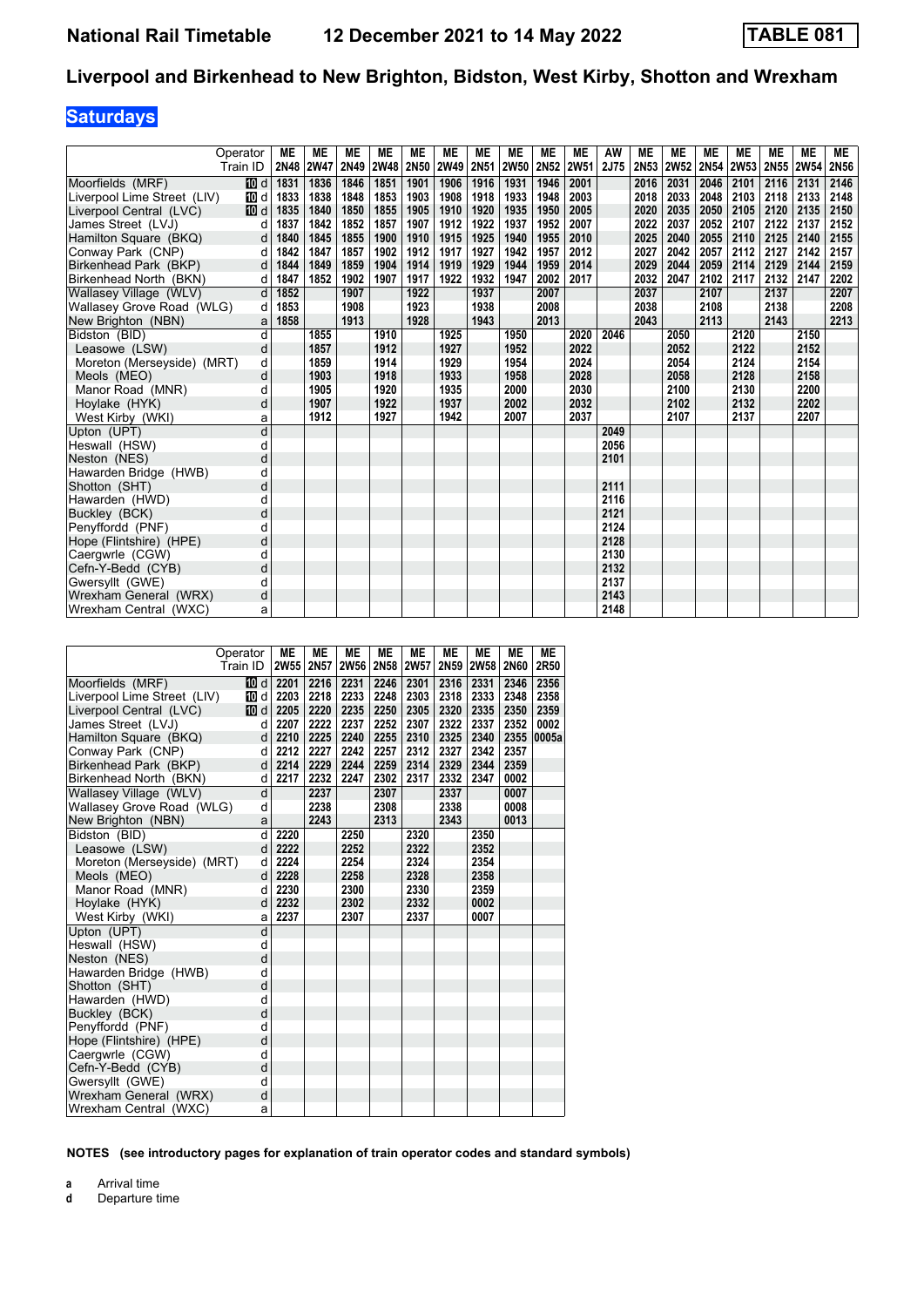# **Sundays**

|                             | Operator<br>Train ID | МE<br><b>2W04</b> | МE<br>2N07 | МE<br><b>2W06</b> | <b>ME</b><br>2N09 | <b>ME</b><br><b>2W08</b> | <b>ME</b><br>2N11 | ME<br><b>2W10</b> | AW<br>2J71 | <b>ME</b><br>2N13 | ME<br><b>2W12</b> | ME<br>2N15 | ME<br><b>2W14</b> | AW<br><b>2J72</b> | МE<br>2N17 | ME<br><b>2W16</b> | МE<br>2N19 | <b>ME</b><br><b>2W18</b> | ME<br>2N21 |
|-----------------------------|----------------------|-------------------|------------|-------------------|-------------------|--------------------------|-------------------|-------------------|------------|-------------------|-------------------|------------|-------------------|-------------------|------------|-------------------|------------|--------------------------|------------|
| Moorfields (MRF)            | <b>ID</b> d          | 0801              | 0816       | 0831              | 0846              | 0901                     | 0916              | 0931              |            | 0946              | 1001              | 1016       | 1031              |                   | 1046       | 1101              | 1116       | 1131                     | 1146       |
| Liverpool Lime Street (LIV) | 10 d                 | 0803              | 0818       | 0833              | 0848              | 0903                     | 0918              | 0933              |            | 0948              | 1003              | 1018       | 1033              |                   | 1048       | 1103              | 1118       | 1133                     | 1148       |
| Liverpool Central (LVC)     | <b>ID</b> d          | 0805              | 0820       | 0835              | 0850              | 0905                     | 0920              | 0935              |            | 0950              | 1005              | 1020       | 1035              |                   | 1050       | 1105              | 1120       | 1135                     | 1150       |
| James Street (LVJ)          | d                    | 0807              | 0822       | 0837              | 0852              | 0907                     | 0922              | 0937              |            | 0952              | 1007              | 1022       | 1037              |                   | 1052       | 1107              | 1122       | 1137                     | 1152       |
| Hamilton Square (BKQ)       | d                    | 0810              | 0825       | 0840              | 0855              | 0910                     | 0925              | 0940              |            | 0955              | 1010              | 1025       | 1040              |                   | 1055       | 1110              | 1125       | 1140                     | 1155       |
| Conway Park (CNP)           | d                    | 0812              | 0827       | 0842              | 0857              | 0912                     | 0927              | 0942              |            | 0957              | 1012              | 1027       | 1042              |                   | 1057       | 1112              | 1127       | 1142                     | 1157       |
| Birkenhead Park (BKP)       | d                    | 0814              | 0829       | 0844              | 0859              | 0914                     | 0929              | 0944              |            | 0959              | 1014              | 1029       | 1044              |                   | 1059       | 1114              | 1129       | 1144                     | 1159       |
| Birkenhead North (BKN)      | d                    | 0817              | 0832       | 0847              | 0902              | 0917                     | 0932              | 0947              |            | 1002              | 1017              | 1032       | 1047              |                   | 1102       | 1117              | 1132       | 1147                     | 1202       |
| Wallasey Village (WLV)      | d                    |                   | 0837       |                   | 0907              |                          | 0937              |                   |            | 1007              |                   | 1037       |                   |                   | 1107       |                   | 1137       |                          | 1207       |
| Wallasey Grove Road (WLG)   | d                    |                   | 0838       |                   | 0908              |                          | 0938              |                   |            | 1008              |                   | 1038       |                   |                   | 1108       |                   | 1138       |                          | 1208       |
| New Brighton (NBN)          | a                    |                   | 0843       |                   | 0913              |                          | 0943              |                   |            | 1013              |                   | 1043       |                   |                   | 1113       |                   | 1143       |                          | 1213       |
| Bidston (BID)               | d                    | 0820              |            | 0850              |                   | 0920                     |                   | 0950              | 0959       |                   | 1020              |            | 1050              | 1100              |            | 1120              |            | 1150                     |            |
| Leasowe (LSW)               | d                    | 0822              |            | 0852              |                   | 0922                     |                   | 0952              |            |                   | 1022              |            | 1052              |                   |            | 1122              |            | 1152                     |            |
| Moreton (Merseyside) (MRT)  | d                    | 0824              |            | 0854              |                   | 0924                     |                   | 0954              |            |                   | 1024              |            | 1054              |                   |            | 1124              |            | 1154                     |            |
| Meols (MEO)                 | d                    | 0828              |            | 0858              |                   | 0928                     |                   | 0958              |            |                   | 1028              |            | 1058              |                   |            | 1128              |            | 1158                     |            |
| Manor Road (MNR)            | d                    | 0830              |            | 0900              |                   | 0930                     |                   | 1000              |            |                   | 1030              |            | 1100              |                   |            | 1130              |            | 1200                     |            |
| Hovlake (HYK)               | d                    | 0832              |            | 0902              |                   | 0932                     |                   | 1002              |            |                   | 1032              |            | 1102              |                   |            | 1132              |            | 1202                     |            |
| West Kirby (WKI)            | a                    | 0837              |            | 0907              |                   | 0937                     |                   | 1007              |            |                   | 1037              |            | 1107              |                   |            | 1137              |            | 1207                     |            |
| Upton (UPT)                 | d                    |                   |            |                   |                   |                          |                   |                   | 1002       |                   |                   |            |                   | 1103              |            |                   |            |                          |            |
| Heswall (HSW)               | d                    |                   |            |                   |                   |                          |                   |                   | 1009       |                   |                   |            |                   | 1110              |            |                   |            |                          |            |
| Neston (NES)                | d                    |                   |            |                   |                   |                          |                   |                   | 1014       |                   |                   |            |                   | 1115              |            |                   |            |                          |            |
| Hawarden Bridge (HWB)       | d                    |                   |            |                   |                   |                          |                   |                   | 1022x      |                   |                   |            |                   | 1123x             |            |                   |            |                          |            |
| Shotton (SHT)               | d                    |                   |            |                   |                   |                          |                   |                   | 1024       |                   |                   |            |                   | 1125              |            |                   |            |                          |            |
| Hawarden (HWD)              | d                    |                   |            |                   |                   |                          |                   |                   | 1029       |                   |                   |            |                   | 1130              |            |                   |            |                          |            |
| Buckley (BCK)               | d                    |                   |            |                   |                   |                          |                   |                   | 1034       |                   |                   |            |                   | 1135              |            |                   |            |                          |            |
| Penyffordd (PNF)            | d                    |                   |            |                   |                   |                          |                   |                   | 1037       |                   |                   |            |                   | 1138              |            |                   |            |                          |            |
| Hope (Flintshire) (HPE)     | d                    |                   |            |                   |                   |                          |                   |                   | 1041       |                   |                   |            |                   | 1142              |            |                   |            |                          |            |
| Caergwrle (CGW)             | d                    |                   |            |                   |                   |                          |                   |                   | 1043       |                   |                   |            |                   | 1144              |            |                   |            |                          |            |
| Cefn-Y-Bedd (CYB)           | d                    |                   |            |                   |                   |                          |                   |                   | 1045       |                   |                   |            |                   | 1146              |            |                   |            |                          |            |
| Gwersyllt (GWE)             | d                    |                   |            |                   |                   |                          |                   |                   | 1049       |                   |                   |            |                   | 1150              |            |                   |            |                          |            |
| Wrexham General (WRX)       | d                    |                   |            |                   |                   |                          |                   |                   | 1055       |                   |                   |            |                   | 1157              |            |                   |            |                          |            |
| Wrexham Central (WXC)       | a                    |                   |            |                   |                   |                          |                   |                   | 1101       |                   |                   |            |                   | 1202              |            |                   |            |                          |            |

|                             | Operator | ME   | AW    | <b>ME</b> | <b>ME</b>   | МE   | <b>ME</b>   | <b>AW</b> | <b>ME</b> | МE          | МE   | МE   | <b>ME</b> | <b>ME</b>   | AW    | <b>ME</b> | МE          | <b>ME</b> | ME          |
|-----------------------------|----------|------|-------|-----------|-------------|------|-------------|-----------|-----------|-------------|------|------|-----------|-------------|-------|-----------|-------------|-----------|-------------|
|                             | Train ID | 2W20 | 2J73  | 2N23      | <b>2W22</b> | 2N25 | <b>2W24</b> | 2J74      | 2N27      | <b>2W26</b> | 2N29 | 2W28 | 2N31      | <b>2W30</b> | 2J75  | 2N33      | <b>2W32</b> | 2N35      | <b>2W34</b> |
| Moorfields (MRF)            | iD d     | 1201 |       | 1216      | 1231        | 1246 | 1301        |           | 1316      | 1331        | 1346 | 1401 | 1416      | 1431        |       | 1446      | 1501        | 1516      | 1531        |
| Liverpool Lime Street (LIV) | 10 d     | 1203 |       | 1218      | 1233        | 1248 | 1303        |           | 1318      | 1333        | 1348 | 1403 | 1418      | 1433        |       | 1448      | 1503        | 1518      | 1533        |
| Liverpool Central (LVC)     | [10] d   | 1205 |       | 1220      | 1235        | 1250 | 1305        |           | 1320      | 1335        | 1350 | 1405 | 1420      | 1435        |       | 1450      | 1505        | 1520      | 1535        |
| James Street (LVJ)          | d        | 1207 |       | 1222      | 1237        | 1252 | 1307        |           | 1322      | 1337        | 1352 | 1407 | 1422      | 1437        |       | 1452      | 1507        | 1522      | 1537        |
| Hamilton Square (BKQ)       | d        | 1210 |       | 1225      | 1240        | 1255 | 1310        |           | 1325      | 1340        | 1355 | 1410 | 1425      | 1440        |       | 1455      | 1510        | 1525      | 1540        |
| Conway Park (CNP)           | d        | 1212 |       | 1227      | 1242        | 1257 | 1312        |           | 1327      | 1342        | 1357 | 1412 | 1427      | 1442        |       | 1457      | 1512        | 1527      | 1542        |
| Birkenhead Park (BKP)       | d        | 1214 |       | 1229      | 1244        | 1259 | 1314        |           | 1329      | 1344        | 1359 | 1414 | 1429      | 1444        |       | 1459      | 1514        | 1529      | 1544        |
| Birkenhead North (BKN)      | d        | 1217 |       | 1232      | 1247        | 1302 | 1317        |           | 1332      | 1347        | 1402 | 1417 | 1432      | 1447        |       | 1502      | 1517        | 1532      | 1547        |
| Wallasey Village (WLV)      | d        |      |       | 1237      |             | 1307 |             |           | 1337      |             | 1407 |      | 1437      |             |       | 1507      |             | 1537      |             |
| Wallasey Grove Road (WLG)   | d        |      |       | 1238      |             | 1308 |             |           | 1338      |             | 1408 |      | 1438      |             |       | 1508      |             | 1538      |             |
| New Brighton (NBN)          | a        |      |       | 1243      |             | 1313 |             |           | 1343      |             | 1413 |      | 1443      |             |       | 1513      |             | 1543      |             |
| Bidston (BID)               | d        | 1220 | 1228  |           | 1250        |      | 1320        | 1329      |           | 1350        |      | 1420 |           | 1450        | 1458  |           | 1520        |           | 1550        |
| Leasowe (LSW)               | d        | 1222 |       |           | 1252        |      | 1322        |           |           | 1352        |      | 1422 |           | 1452        |       |           | 1522        |           | 1552        |
| Moreton (Merseyside) (MRT)  | d        | 1224 |       |           | 1254        |      | 1324        |           |           | 1354        |      | 1424 |           | 1454        |       |           | 1524        |           | 1554        |
| Meols (MEO)                 | d        | 1228 |       |           | 1258        |      | 1328        |           |           | 1358        |      | 1428 |           | 1458        |       |           | 1528        |           | 1558        |
| Manor Road (MNR)            | d        | 1230 |       |           | 1300        |      | 1330        |           |           | 1400        |      | 1430 |           | 1500        |       |           | 1530        |           | 1600        |
| Hoylake (HYK)               | d        | 1232 |       |           | 1302        |      | 1332        |           |           | 1402        |      | 1432 |           | 1502        |       |           | 1532        |           | 1602        |
| West Kirby (WKI)            | a        | 1237 |       |           | 1307        |      | 1337        |           |           | 1407        |      | 1437 |           | 1507        |       |           | 1537        |           | 1607        |
| Upton (UPT)                 | d        |      | 1231  |           |             |      |             | 1332      |           |             |      |      |           |             | 1501  |           |             |           |             |
| Heswall (HSW)               | d        |      | 1238  |           |             |      |             | 1339      |           |             |      |      |           |             | 1508  |           |             |           |             |
| Neston (NES)                | d        |      | 1243  |           |             |      |             | 1344      |           |             |      |      |           |             | 1513  |           |             |           |             |
| Hawarden Bridge (HWB)       | d        |      | 1251x |           |             |      |             | 1352x     |           |             |      |      |           |             | 1521x |           |             |           |             |
| Shotton (SHT)               | d        |      | 1253  |           |             |      |             | 1354      |           |             |      |      |           |             | 1523  |           |             |           |             |
| Hawarden (HWD)              | d        |      | 1258  |           |             |      |             | 1359      |           |             |      |      |           |             | 1528  |           |             |           |             |
| Buckley (BCK)               | d        |      | 1303  |           |             |      |             | 1404      |           |             |      |      |           |             | 1533  |           |             |           |             |
| Penyffordd (PNF)            | d        |      | 1306  |           |             |      |             | 1407      |           |             |      |      |           |             | 1536  |           |             |           |             |
| Hope (Flintshire) (HPE)     | d        |      | 1310  |           |             |      |             | 1411      |           |             |      |      |           |             | 1540  |           |             |           |             |
| Caergwrle (CGW)             | d        |      | 1312  |           |             |      |             | 1413      |           |             |      |      |           |             | 1542  |           |             |           |             |
| Cefn-Y-Bedd (CYB)           | d        |      | 1314  |           |             |      |             | 1415      |           |             |      |      |           |             | 1544  |           |             |           |             |
| Gwersyllt (GWE)             | d        |      | 1318  |           |             |      |             | 1419      |           |             |      |      |           |             | 1548  |           |             |           |             |
| Wrexham General (WRX)       | d        |      | 1325  |           |             |      |             | 1426      |           |             |      |      |           |             | 1555  |           |             |           |             |
| Wrexham Central (WXC)       | a        |      | 1330  |           |             |      |             | 1431      |           |             |      |      |           |             | 1600  |           |             |           |             |

**NOTES (see introductory pages for explanation of train operator codes and standard symbols)**

**a** Arrival time

**d** Departure time<br>**x** Stops on reque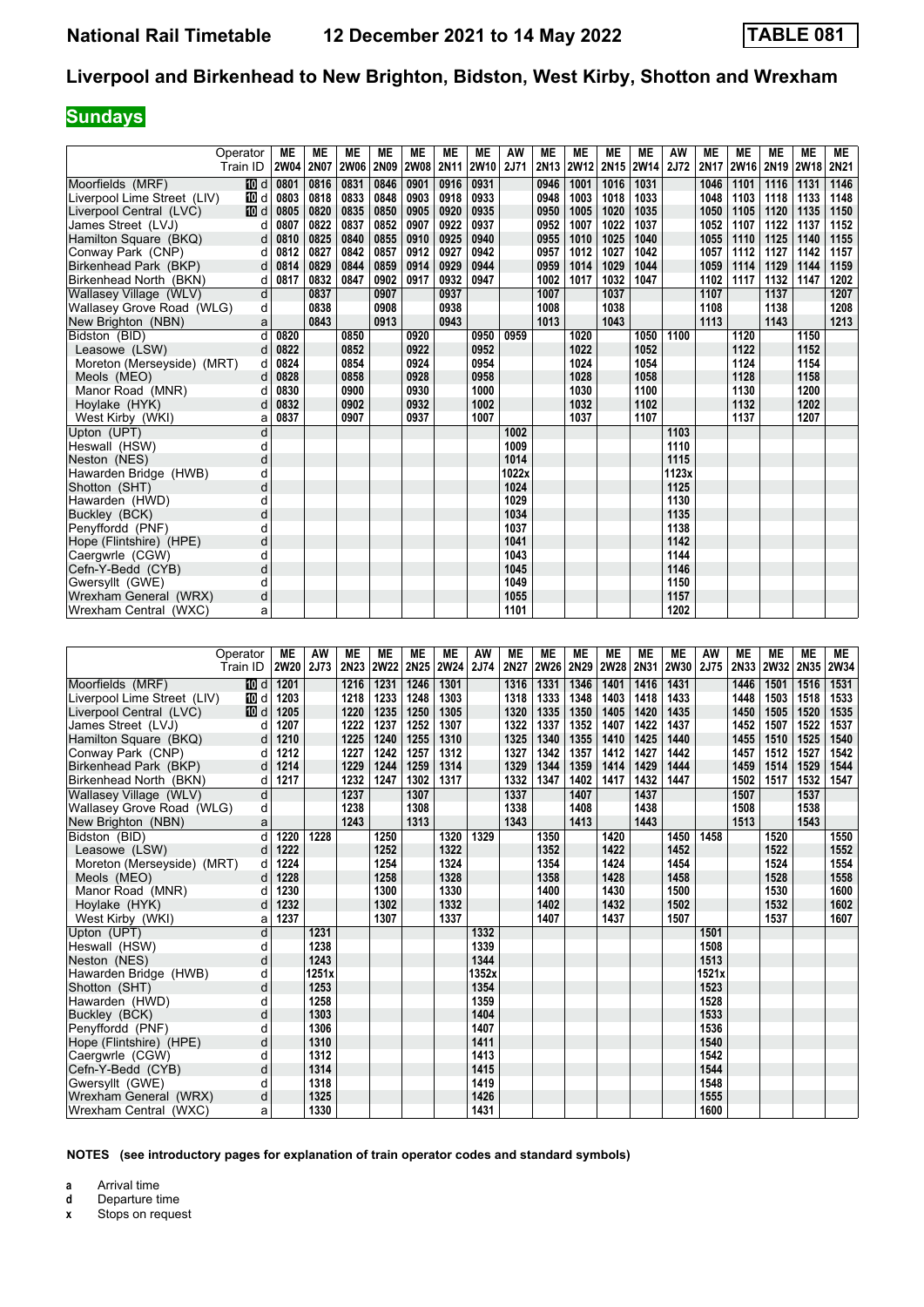# **Sundays**

|                             | Operator<br>Train ID | МE<br>2N37  | MЕ<br><b>2W36</b> | AW<br>2J76 | MЕ<br>2N39  | МE<br><b>2W38</b> | <b>ME</b><br>2N41 | ME<br><b>2W40</b> | <b>AW</b><br>2J77 | MЕ<br>2N43 | ME<br><b>2W42</b> | <b>ME</b><br>2N45 | <b>ME</b><br><b>2W44</b> | <b>ME</b><br>2N47 | <b>ME</b><br><b>2W46</b> | AW<br>2J78  | МE<br>2N49 | МE<br><b>2W48</b> | MЕ<br>2N51 |
|-----------------------------|----------------------|-------------|-------------------|------------|-------------|-------------------|-------------------|-------------------|-------------------|------------|-------------------|-------------------|--------------------------|-------------------|--------------------------|-------------|------------|-------------------|------------|
| Moorfields (MRF)            | <b>ID</b> d          | 1546        | 1601              |            | 1616        | 1631              | 1646              | 1701              |                   | 1716       | 1731              | 1746              | 1801                     | 1816              | 1831                     |             | 1846       | 1901              | 1916       |
| Liverpool Lime Street (LIV) | 10 d                 | 1548        | 1603              |            | 1618        | 1633              | 1648              | 1703              |                   | 1718       | 1733              | 1748              | 1803                     | 1818              | 1833                     |             | 1848       | 1903              | 1918       |
| Liverpool Central (LVC)     | 10 d                 | 1550        | 1605              |            | 1620        | 1635              | 1650              | 1705              |                   | 1720       | 1735              | 1750              | 1805                     | 1820              | 1835                     |             | 1850       | 1905              | 1920       |
| James Street (LVJ)          | d                    | 1552        | 1607              |            | 1622        | 1637              | 1652              | 1707              |                   | 1722       | 1737              | 1752              | 1807                     | 1822              | 1837                     |             | 1852       | 1907              | 1922       |
| Hamilton Square (BKQ)       | d                    | 1555        | 1610              |            | 1625        | 1640              | 1655              | 1710              |                   | 1725       | 1740              | 1755              | 1810                     | 1825              | 1840                     |             | 1855       | 1910              | 1925       |
| Conway Park (CNP)           | d                    | 1557        | 1612              |            | 1627        | 1642              | 1657              | 1712              |                   | 1727       | 1742              | 1757              | 1812                     | 1827              | 1842                     |             | 1857       | 1912              | 1927       |
| Birkenhead Park (BKP)       | d                    | 1559        | 1614              |            | 1629        | 1644              | 1659              | 1714              |                   | 1729       | 1744              | 1759              | 1814                     | 1829              | 1844                     |             | 1859       | 1914              | 1929       |
| Birkenhead North (BKN)      | d                    | 1602        | 1617              |            | 1632        | 1647              | 1702              | 1717              |                   | 1732       | 1747              | 1802              | 1817                     | 1832              | 1847                     |             | 1902       | 1917              | 1932       |
| Wallasey Village (WLV)      | d                    | 1607        |                   |            | 1637        |                   | 1707              |                   |                   | 1737       |                   | 1807              |                          | 1837              |                          |             | 1907       |                   | 1937       |
| Wallasey Grove Road (WLG)   | d                    | 1608        |                   |            | 1638        |                   | 1708              |                   |                   | 1738       |                   | 1808              |                          | 1838              |                          |             | 1908       |                   | 1938       |
| New Brighton (NBN)          | a                    | 1613        |                   |            | 1643        |                   | 1713              |                   |                   | 1743       |                   | 1813              |                          | 1843              |                          |             | 1913       |                   | 1943       |
| Bidston (BID)               | d                    |             | 1620              | 1630       |             | 1650              |                   | 1720              | 1728              |            | 1750              |                   | 1820                     |                   | 1850                     | 1900        |            | 1920              |            |
| Leasowe (LSW)               | d                    |             | 1622              |            |             | 1652              |                   | 1722              |                   |            | 1752              |                   | 1822                     |                   | 1852                     |             |            | 1922              |            |
| Moreton (Merseyside) (MRT)  | d                    |             | 1624              |            |             | 1654              |                   | 1724              |                   |            | 1754              |                   | 1824                     |                   | 1854                     |             |            | 1924              |            |
| Meols (MEO)                 | d                    |             | 1628              |            |             | 1658              |                   | 1728              |                   |            | 1758              |                   | 1828                     |                   | 1858                     |             |            | 1928              |            |
| Manor Road (MNR)            | d                    |             | 1630              |            |             | 1700              |                   | 1730              |                   |            | 1800              |                   | 1830                     |                   | 1900                     |             |            | 1930              |            |
| Hoylake (HYK)               | d                    |             | 1632              |            |             | 1702              |                   | 1732              |                   |            | 1802              |                   | 1832                     |                   | 1902                     |             |            | 1932              |            |
| West Kirby (WKI)            | a                    |             | 1637              |            |             | 1707              |                   | 1737              |                   |            | 1807              |                   | 1837                     |                   | 1907                     |             |            | 1937              |            |
| Upton (UPT)                 | d                    |             |                   | 1633       |             |                   |                   |                   | 1731              |            |                   |                   |                          |                   |                          | 1903        |            |                   |            |
| Heswall (HSW)               | d                    |             |                   | 1640       |             |                   |                   |                   | 1738              |            |                   |                   |                          |                   |                          | 1910        |            |                   |            |
| Neston (NES)                | d                    |             |                   | 1645       |             |                   |                   |                   | 1743              |            |                   |                   |                          |                   |                          | 1915        |            |                   |            |
| Hawarden Bridge (HWB)       | d                    |             |                   | 1653x      |             |                   |                   |                   | 1751x             |            |                   |                   |                          |                   |                          | 1923x       |            |                   |            |
| Shotton (SHT)               | d                    |             |                   | 1655       |             |                   |                   |                   | 1753              |            |                   |                   |                          |                   |                          | 1925        |            |                   |            |
| Hawarden (HWD)              | d                    |             |                   | 1700       |             |                   |                   |                   | 1758              |            |                   |                   |                          |                   |                          | 1930        |            |                   |            |
| Buckley (BCK)               | d                    |             |                   | 1705       |             |                   |                   |                   | 1803              |            |                   |                   |                          |                   |                          | 1935        |            |                   |            |
| Penyffordd (PNF)            | d                    |             |                   | 1708       |             |                   |                   |                   | 1806              |            |                   |                   |                          |                   |                          | 1938        |            |                   |            |
| Hope (Flintshire) (HPE)     | d                    |             |                   | 1712       |             |                   |                   |                   | 1810              |            |                   |                   |                          |                   |                          | 1942        |            |                   |            |
| Caergwrle (CGW)             | d                    |             |                   | 1714       |             |                   |                   |                   | 1812              |            |                   |                   |                          |                   |                          | 1944        |            |                   |            |
| Cefn-Y-Bedd (CYB)           | d                    |             |                   | 1716       |             |                   |                   |                   | 1814              |            |                   |                   |                          |                   |                          | 1946        |            |                   |            |
| Gwersyllt (GWE)             | d                    |             |                   | 1720       |             |                   |                   |                   | 1818              |            |                   |                   |                          |                   |                          | 1950        |            |                   |            |
| Wrexham General (WRX)       | d                    |             |                   | 1729       |             |                   |                   |                   | 1828c             |            |                   |                   |                          |                   |                          | 1959a       |            |                   |            |
| Wrexham Central (WXC)       | a                    |             |                   | 1735       |             |                   |                   |                   | 1833              |            |                   |                   |                          |                   |                          |             |            |                   |            |
|                             |                      |             |                   |            |             |                   |                   |                   |                   |            |                   |                   |                          |                   |                          |             |            |                   |            |
|                             |                      |             |                   |            |             |                   |                   |                   |                   |            |                   |                   |                          |                   |                          |             |            |                   |            |
|                             | Operator             | ME          | AW                | <b>ME</b>  | <b>ME</b>   | <b>ME</b>         | <b>ME</b>         | <b>ME</b>         | <b>ME</b>         | <b>ME</b>  | <b>ME</b>         | <b>ME</b>         | <b>ME</b>                | AW                | <b>ME</b>                | ME          | <b>ME</b>  | <b>ME</b>         | ME         |
|                             | Train ID             | <b>2W50</b> | 2J79              | 2N52       | <b>2W51</b> | <b>2N53</b>       | <b>2W52</b>       | 2N54              | 2W53              | 2N55       | <b>2W54</b>       | 2N56              | 2W55                     | 2J71              | 2N57                     | <b>2W56</b> | 2N58       | 2W57              | 2N59       |
| Moorfields (MRF)            | III d                | 1931        |                   | 1946       | 2001        | 2016              | 2031              | 2046              | 2101              | 2116       | 2131              | 2146              | 2201                     |                   | 2216                     | 2231        | 2246       | 2301              | 2316       |
| Liverpool Lime Street (LIV) | 10 d                 | 1933        |                   | 1948       | 2003        | 2018              | 2033              | 2048              | 2103              | 2118       | 2133              | 2148              | 2203                     |                   | 2218                     | 2233        | 2248       | 2303              | 2318       |
| Liverpool Central (LVC)     | 10 d                 | 1935        |                   | 1950       | 2005        | 2020              | 2035              | 2050              | 2105              | 2120       | 2135              | 2150              | 2205                     |                   | 2220                     | 2235        | 2250       | 2305              | 2320       |
| James Street (LVJ)          | d                    | 1937        |                   | 1952       | 2007        | 2022              | 2037              | 2052              | 2107              | 2122       | 2137              | 2152              | 2207                     |                   | 2222                     | 2237        | 2252       | 2307              | 2322       |
| Hamilton Square (BKQ)       | d                    | 1940        |                   | 1955       | 2010        | 2025              | 2040              | 2055              | 2110              | 2125       | 2140              | 2155              | 2210                     |                   | 2225                     | 2240        | 2255       | 2310              | 2325       |
| Conway Park (CNP)           | d                    | 1942        |                   | 1957       | 2012        | 2027              | 2042              | 2057              | 2112              | 2127       | 2142              | 2157              | 2212                     |                   | 2227                     | 2242        | 2257       | 2312              | 2327       |
| Birkenhead Park (BKP)       | d                    | 1944        |                   | 1959       | 2014        | 2029              | 2044              | 2059              | 2114              | 2129       | 2144              | 2159              | 2214                     |                   | 2229                     | 2244        | 2259       | 2314              | 2329       |
| Birkenhead North(BKN)       | d                    | 1947        |                   | 2002       | 2017        | 2032              | 2047              | 2102              | 2117              | 2132       | 2147              | 2202              | 2217                     |                   | 2232                     | 2247        | 2302       | 2317              | 2332       |

| Liverpool Lime Street (LIV) | 100 d l    | 1933 |       | 1948 | 2003 | 2018 | 2033 | 2048 | 2103 | 2118 | 2133 | 2148 | 2203 |       | 2218 | 2233 | 2248 | 2303 | 2318 |
|-----------------------------|------------|------|-------|------|------|------|------|------|------|------|------|------|------|-------|------|------|------|------|------|
| Liverpool Central (LVC)     | <b>而</b> d | 1935 |       | 1950 | 2005 | 2020 | 2035 | 2050 | 2105 | 2120 | 2135 | 2150 | 2205 |       | 2220 | 2235 | 2250 | 2305 | 2320 |
| James Street (LVJ)          | d          | 1937 |       | 1952 | 2007 | 2022 | 2037 | 2052 | 2107 | 2122 | 2137 | 2152 | 2207 |       | 2222 | 2237 | 2252 | 2307 | 2322 |
| Hamilton Square (BKQ)       |            | 1940 |       | 1955 | 2010 | 2025 | 2040 | 2055 | 2110 | 2125 | 2140 | 2155 | 2210 |       | 2225 | 2240 | 2255 | 2310 | 2325 |
| Conway Park (CNP)           | d          | 1942 |       | 1957 | 2012 | 2027 | 2042 | 2057 | 2112 | 2127 | 2142 | 2157 | 2212 |       | 2227 | 2242 | 2257 | 2312 | 2327 |
| Birkenhead Park (BKP)       | d          | 1944 |       | 1959 | 2014 | 2029 | 2044 | 2059 | 2114 | 2129 | 2144 | 2159 | 2214 |       | 2229 | 2244 | 2259 | 2314 | 2329 |
| Birkenhead North (BKN)      | d          | 1947 |       | 2002 | 2017 | 2032 | 2047 | 2102 | 2117 | 2132 | 2147 | 2202 | 2217 |       | 2232 | 2247 | 2302 | 2317 | 2332 |
| Wallasey Village (WLV)      | d          |      |       | 2007 |      | 2037 |      | 2107 |      | 2137 |      | 2207 |      |       | 2237 |      | 2307 |      | 2337 |
| Wallasey Grove Road (WLG)   | d          |      |       | 2008 |      | 2038 |      | 2108 |      | 2138 |      | 2208 |      |       | 2238 |      | 2308 |      | 2338 |
| New Brighton (NBN)          | a          |      |       | 2013 |      | 2043 |      | 2113 |      | 2143 |      | 2213 |      |       | 2243 |      | 2313 |      | 2343 |
| Bidston (BID)               | d          | 1950 | 1959  |      | 2020 |      | 2050 |      | 2120 |      | 2150 |      | 2220 | 2226  |      | 2250 |      | 2320 |      |
| Leasowe (LSW)               | d          | 1952 |       |      | 2022 |      | 2052 |      | 2122 |      | 2152 |      | 2222 |       |      | 2252 |      | 2322 |      |
| Moreton (Merseyside) (MRT)  | d          | 1954 |       |      | 2024 |      | 2054 |      | 2124 |      | 2154 |      | 2224 |       |      | 2254 |      | 2324 |      |
| Meols (MEO)                 | d          | 1958 |       |      | 2028 |      | 2058 |      | 2128 |      | 2158 |      | 2228 |       |      | 2258 |      | 2328 |      |
| Manor Road (MNR)            |            | 2000 |       |      | 2030 |      | 2100 |      | 2130 |      | 2200 |      | 2230 |       |      | 2300 |      | 2330 |      |
| Hoylake (HYK)               | d          | 2002 |       |      | 2032 |      | 2102 |      | 2132 |      | 2202 |      | 2232 |       |      | 2302 |      | 2332 |      |
| West Kirby (WKI)            | a          | 2007 |       |      | 2037 |      | 2107 |      | 2137 |      | 2207 |      | 2237 |       |      | 2307 |      | 2337 |      |
| Upton (UPT)                 | d          |      | 2002  |      |      |      |      |      |      |      |      |      |      | 2229  |      |      |      |      |      |
| Heswall (HSW)               | d          |      | 2009  |      |      |      |      |      |      |      |      |      |      | 2236  |      |      |      |      |      |
| Neston (NES)                | d          |      | 2014  |      |      |      |      |      |      |      |      |      |      | 2241  |      |      |      |      |      |
| Hawarden Bridge (HWB)       | d          |      | 2022x |      |      |      |      |      |      |      |      |      |      | 2249x |      |      |      |      |      |
| Shotton (SHT)               | d          |      | 2024  |      |      |      |      |      |      |      |      |      |      | 2251  |      |      |      |      |      |
| Hawarden (HWD)              | d          |      | 2029  |      |      |      |      |      |      |      |      |      |      | 2256  |      |      |      |      |      |
| Buckley (BCK)               | d          |      | 2034  |      |      |      |      |      |      |      |      |      |      | 2301  |      |      |      |      |      |
| Penyffordd (PNF)            | d          |      | 2037  |      |      |      |      |      |      |      |      |      |      | 2304  |      |      |      |      |      |
| Hope (Flintshire) (HPE)     | d          |      | 2041  |      |      |      |      |      |      |      |      |      |      | 2308  |      |      |      |      |      |
| Caergwrle (CGW)             | d          |      | 2043  |      |      |      |      |      |      |      |      |      |      | 2310  |      |      |      |      |      |
| Cefn-Y-Bedd (CYB)           | d          |      | 2045  |      |      |      |      |      |      |      |      |      |      | 2312  |      |      |      |      |      |
| Gwersyllt (GWE)             | d          |      | 2049  |      |      |      |      |      |      |      |      |      |      | 2316  |      |      |      |      |      |
| Wrexham General (WRX)       | d          |      | 2059c |      |      |      |      |      |      |      |      |      |      | 2325a |      |      |      |      |      |
| Wrexham Central (WXC)       | a          |      | 2104  |      |      |      |      |      |      |      |      |      |      |       |      |      |      |      |      |

**NOTES (see introductory pages for explanation of train operator codes and standard symbols)**

**a** Arrival time

**d** Departure time<br>**x** Stops on reque

**x** Stops on request<br>**c** Arrives 3 minutes **c** Arrives 3 minutes earlier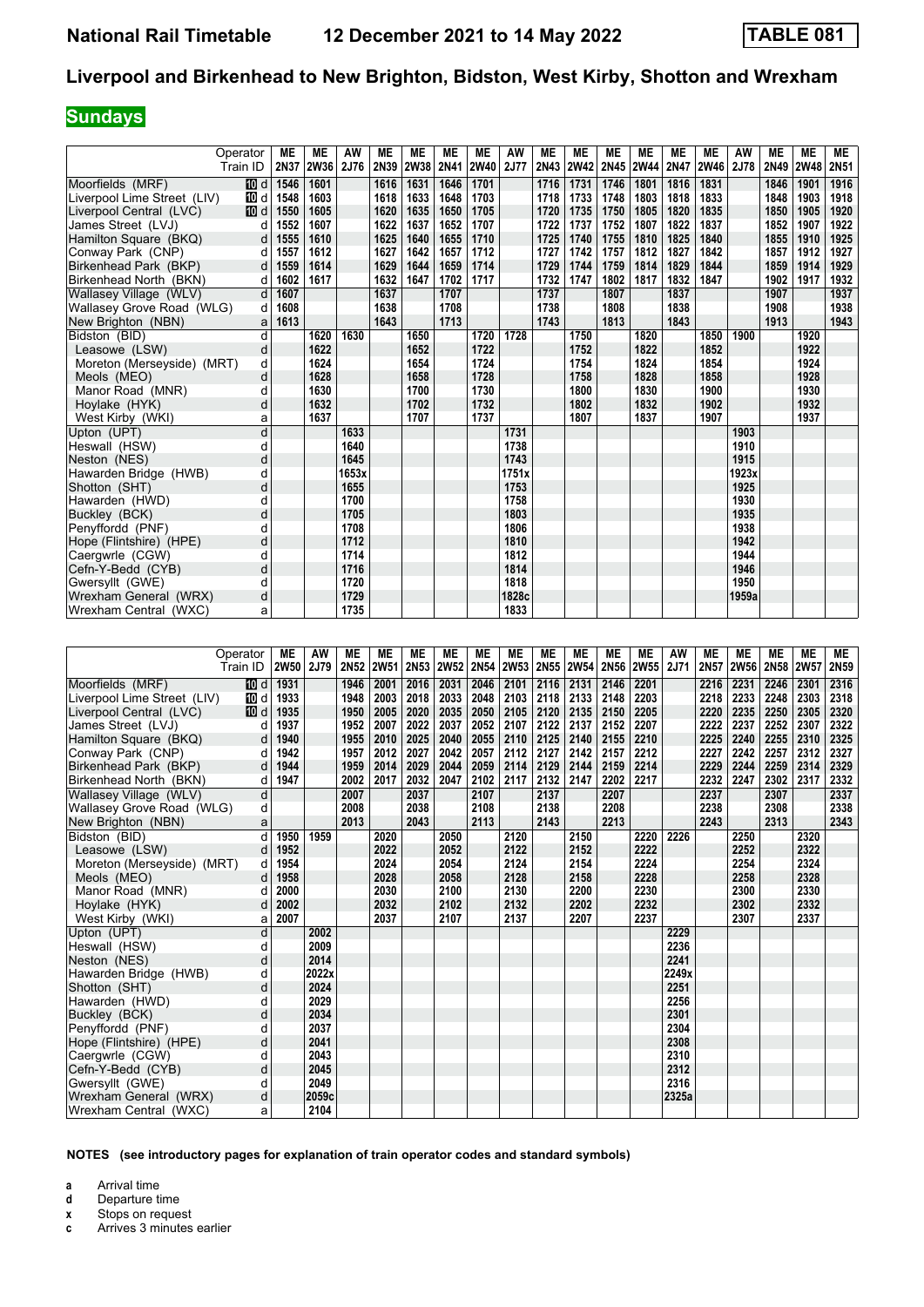# **Sundays**

|                             | Operator     | МE          | <b>ME</b>   | МE    |
|-----------------------------|--------------|-------------|-------------|-------|
|                             | Train ID     | <b>2W58</b> | <b>2N60</b> | 2R50  |
| Moorfields (MRF)            | 10 d         | 2331        | 2346        | 2356  |
| Liverpool Lime Street (LIV) | 10 dl        | 2333        | 2348        | 2358  |
| Liverpool Central (LVC)     | 10 d         | 2335        | 2350        | 2359  |
| James Street (LVJ)          | d l          | 2337        | 2352        | 0002  |
| Hamilton Square (BKQ)       | d l          | 2340        | 2355        | 0005a |
| Conway Park (CNP)           | d            | 2342        | 2357        |       |
| Birkenhead Park (BKP)       | d            | 2344        | 2359        |       |
| Birkenhead North (BKN)      | d            | 2347        | 0002        |       |
| Wallasey Village (WLV)      | d            |             | 0007        |       |
| Wallasey Grove Road (WLG)   | d            |             | 0008        |       |
| New Brighton (NBN)          | a            |             | 0013        |       |
| Bidston (BID)               | d            | 2350        |             |       |
| Leasowe (LSW)               | d            | 2352        |             |       |
| Moreton (Merseyside) (MRT)  | d            | 2354        |             |       |
| Meols (MEO)                 | $\mathsf{d}$ | 2358        |             |       |
| Manor Road (MNR)            | d            | 2359        |             |       |
| Hoylake (HYK)               | d            | 0002        |             |       |
| West Kirby (WKI)            | a            | 0007        |             |       |
| Upton (UPT)                 | d            |             |             |       |
| Heswall (HSW)               | d            |             |             |       |
| Neston (NES)                | d            |             |             |       |
| Hawarden Bridge (HWB)       | d            |             |             |       |
| Shotton (SHT)               | d            |             |             |       |
| Hawarden (HWD)              | d            |             |             |       |
| Buckley (BCK)               | d            |             |             |       |
| Penyffordd (PNF)            | d            |             |             |       |
| Hope (Flintshire) (HPE)     | d            |             |             |       |
| Caergwrle (CGW)             | d            |             |             |       |
| Cefn-Y-Bedd (CYB)           | d            |             |             |       |
| Gwersyllt (GWE)             | d            |             |             |       |
| Wrexham General (WRX)       | d            |             |             |       |
| Wrexham Central (WXC)       | a            |             |             |       |

**NOTES (see introductory pages for explanation of train operator codes and standard symbols)**

**a** Arrival time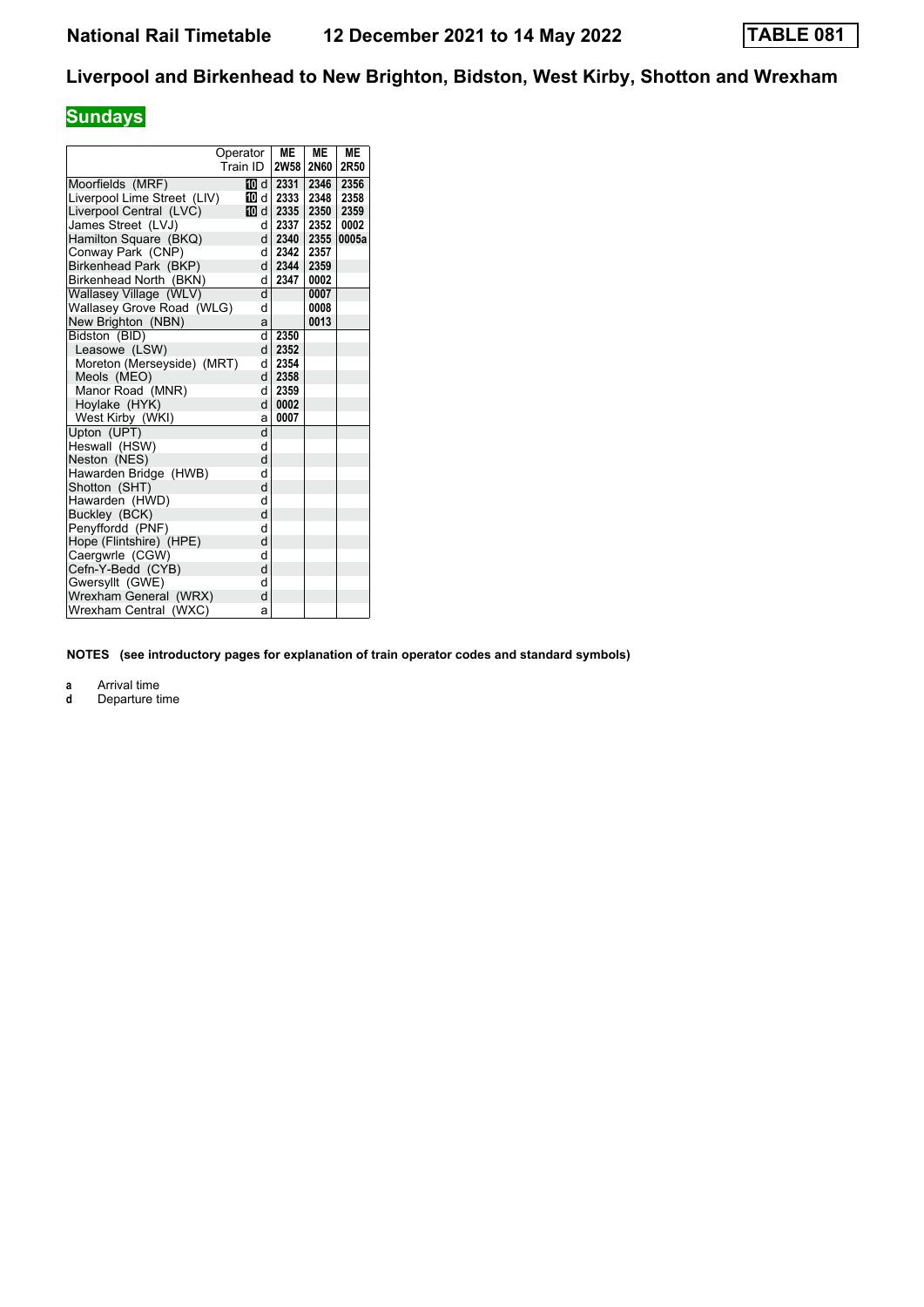## **Mondays to Fridays**

|                             | Operator   | МE   | ME        | МE   | МE          | <b>ME</b> | <b>ME</b> | <b>ME</b>   | ME   | <b>ME</b> | AW    | ME          | <b>ME</b> | <b>ME</b>   | <b>ME</b> | ME          | <b>ME</b>   | ME          | <b>ME</b> |
|-----------------------------|------------|------|-----------|------|-------------|-----------|-----------|-------------|------|-----------|-------|-------------|-----------|-------------|-----------|-------------|-------------|-------------|-----------|
|                             | Train ID   |      | 2N01 2W00 | 2N02 | <b>2W01</b> | 2N03      | 2W02      | <b>2N04</b> | 2W03 | 2N05      | 2F50  | <b>2W04</b> | 2N06      | <b>2W05</b> | 2N07      | <b>2W06</b> | <b>2N08</b> | <b>2W07</b> | 2N09      |
| Wrexham Central (WXC)       | d          |      |           |      |             |           |           |             |      |           |       |             |           |             |           |             |             |             |           |
| Wrexham General (WRX)       | d          |      |           |      |             |           |           |             |      |           | 0630  |             |           |             |           |             |             |             |           |
| Gwersyllt (GWE)             | d          |      |           |      |             |           |           |             |      |           | 0634  |             |           |             |           |             |             |             |           |
| Cefn-Y-Bedd (CYB)           | d          |      |           |      |             |           |           |             |      |           | 0639  |             |           |             |           |             |             |             |           |
| Caergwrle (CGW)             | d          |      |           |      |             |           |           |             |      |           | 0641  |             |           |             |           |             |             |             |           |
| Hope (Flintshire) (HPE)     | d          |      |           |      |             |           |           |             |      |           | 0643  |             |           |             |           |             |             |             |           |
| Penyffordd (PNF)            | O          |      |           |      |             |           |           |             |      |           | 0647  |             |           |             |           |             |             |             |           |
| Buckley (BCK)               | d          |      |           |      |             |           |           |             |      |           | 0650  |             |           |             |           |             |             |             |           |
| Hawarden (HWD)              | d          |      |           |      |             |           |           |             |      |           | 0654  |             |           |             |           |             |             |             |           |
| Shotton (SHT)               | d          |      |           |      |             |           |           |             |      |           | 0658  |             |           |             |           |             |             |             |           |
| Hawarden Bridge (HWB)       | d          |      |           |      |             |           |           |             |      |           | 0700x |             |           |             |           |             |             |             |           |
| Neston (NES)                | d          |      |           |      |             |           |           |             |      |           | 0709  |             |           |             |           |             |             |             |           |
| Heswall (HSW)               | d          |      |           |      |             |           |           |             |      |           | 0714  |             |           |             |           |             |             |             |           |
| Upton (UPT)                 | d          |      |           |      |             |           |           |             |      |           | 0720  |             |           |             |           |             |             |             |           |
| West Kirby (WKI)            | d          |      | 0551      |      | 0621        |           | 0651      |             | 0706 |           |       | 0721        |           | 0736        |           | 0751        |             | 0806        |           |
| Hoylake (HYK)               | d          |      | 0554      |      | 0624        |           | 0654      |             | 0709 |           |       | 0724        |           | 0739        |           | 0754        |             | 0809        |           |
| Manor Road (MNR)            | d          |      | 0556      |      | 0626        |           | 0656      |             | 0711 |           |       | 0726        |           | 0741        |           | 0756        |             | 0811        |           |
| Meols (MEO)                 | d          |      | 0558      |      | 0628        |           | 0658      |             | 0713 |           |       | 0728        |           | 0743        |           | 0758        |             | 0813        |           |
| Moreton (Merseyside) (MRT)  | d          |      | 0601      |      | 0631        |           | 0701      |             | 0716 |           |       | 0731        |           | 0746        |           | 0801        |             | 0816        |           |
| Leasowe (LSW)               | d          |      | 0603      |      | 0633        |           | 0703      |             | 0718 |           |       | 0733        |           | 0748        |           | 0803        |             | 0818        |           |
| Bidston (BID)               | d          |      | 0606      |      | 0636        |           | 0706      |             | 0721 |           | 0728a | 0736        |           | 0751        |           | 0806        |             | 0821        |           |
| New Brighton (NBN)          | d          | 0553 |           | 0623 |             | 0653      |           | 0708        |      | 0723      |       |             | 0738      |             | 0753      |             | 0808        |             | 0823      |
| Wallasey Grove Road (WLG)   | d          | 0557 |           | 0627 |             | 0657      |           | 0712        |      | 0727      |       |             | 0742      |             | 0757      |             | 0812        |             | 0827      |
| Wallasey Village (WLV)      | d          | 0559 |           | 0629 |             | 0659      |           | 0714        |      | 0729      |       |             | 0744      |             | 0759      |             | 0814        |             | 0829      |
| Birkenhead North (BKN)      | d          | 0604 | 0609      | 0634 | 0639        | 0704      | 0709      | 0719        | 0724 | 0734      |       | 0739        | 0749      | 0754        | 0804      | 0809        | 0819        | 0824        | 0834      |
| Birkenhead Park (BKP)       | d          | 0606 | 0611      | 0636 | 0641        | 0706      | 0711      | 0721        | 0726 | 0736      |       | 0741        | 0751      | 0756        | 0806      | 0811        | 0821        | 0826        | 0836      |
| Conway Park (CNP)           | d          | 0609 | 0614      | 0639 | 0644        | 0709      | 0714      | 0724        | 0729 | 0739      |       | 0744        | 0754      | 0759        | 0809      | 0814        | 0824        | 0829        | 0839      |
| Hamilton Square (BKQ)       | a          | 0611 | 0616      | 0641 | 0646        | 0711      | 0716      | 0726        | 0731 | 0741      |       | 0746        | 0756      | 0801        | 0811      | 0816        | 0826        | 0831        | 0841      |
| James Street (LVJ)          | a          | 0614 | 0619      | 0644 | 0649        | 0714      | 0719      | 0729        | 0734 | 0744      |       | 0749        | 0759      | 0804        | 0814      | 0819        | 0829        | 0834        | 0844      |
| Moorfields (MRF)            | <b>卫</b> a | 0616 | 0621      | 0646 | 0651        | 0716      | 0721      | 0731        | 0736 | 0746      |       | 0751        | 0801      | 0806        | 0816      | 0821        | 0831        | 0836        | 0846      |
| Liverpool Lime Street (LIV) | <b>個</b> a | 0618 | 0623      | 0648 | 0653        | 0718      | 0723      | 0733        | 0738 | 0748      |       | 0753        | 0803      | 0808        | 0818      | 0823        | 0833        | 0838        | 0848      |
| Liverpool Central (LVC)     | 吅 a        | 0620 | 0625      | 0650 | 0655        | 0720      | 0725      | 0735        | 0740 | 0750      |       | 0755        | 0805      | 0810        | 0820      | 0825        | 0835        | 0840        | 0850      |

|                             | Operator    | AW    | МE          | <b>ME</b> | <b>ME</b>   | ME   | <b>ME</b>   | ME               | <b>ME</b>   | МE   | AW    | <b>ME</b>   | <b>ME</b> | <b>ME</b>   | <b>ME</b> | <b>ME</b>   | <b>ME</b> | <b>ME</b>   | ME   |
|-----------------------------|-------------|-------|-------------|-----------|-------------|------|-------------|------------------|-------------|------|-------|-------------|-----------|-------------|-----------|-------------|-----------|-------------|------|
|                             | Train ID    | 2F52  | <b>2W08</b> | 2N10      | <b>2W09</b> | 2N11 | <b>2W10</b> | 2N <sub>12</sub> | <b>2W11</b> | 2N13 | 2F54  | <b>2W12</b> | 2N14      | <b>2W13</b> | 2N15      | <b>2W14</b> | 2N16      | <b>2W15</b> | 2N17 |
| Wrexham Central (WXC)       | d           | 0728  |             |           |             |      |             |                  |             |      | 0832  |             |           |             |           |             |           |             |      |
| Wrexham General (WRX)       | d           | 0731  |             |           |             |      |             |                  |             |      | 0834  |             |           |             |           |             |           |             |      |
| Gwersyllt (GWE)             | d           | 0735  |             |           |             |      |             |                  |             |      | 0838  |             |           |             |           |             |           |             |      |
| Cefn-Y-Bedd (CYB)           | d           | 0739  |             |           |             |      |             |                  |             |      | 0842  |             |           |             |           |             |           |             |      |
| Caergwrle (CGW)             | d           | 0741  |             |           |             |      |             |                  |             |      | 0844  |             |           |             |           |             |           |             |      |
| Hope (Flintshire) (HPE)     | d           | 0743  |             |           |             |      |             |                  |             |      | 0846  |             |           |             |           |             |           |             |      |
| Penyffordd (PNF)            | d           | 0747  |             |           |             |      |             |                  |             |      | 0850  |             |           |             |           |             |           |             |      |
| Buckley (BCK)               | C           | 0751  |             |           |             |      |             |                  |             |      | 0854  |             |           |             |           |             |           |             |      |
| Hawarden (HWD)              | d           | 0755  |             |           |             |      |             |                  |             |      | 0858  |             |           |             |           |             |           |             |      |
| Shotton (SHT)               | C           | 0759  |             |           |             |      |             |                  |             |      | 0902  |             |           |             |           |             |           |             |      |
| Hawarden Bridge (HWB)       | d           | 0801x |             |           |             |      |             |                  |             |      |       |             |           |             |           |             |           |             |      |
| Neston (NES)                | d           | 0810  |             |           |             |      |             |                  |             |      | 0912  |             |           |             |           |             |           |             |      |
| Heswall (HSW)               | d           | 0815  |             |           |             |      |             |                  |             |      | 0917  |             |           |             |           |             |           |             |      |
| Upton (UPT)                 | d           | 0821  |             |           |             |      |             |                  |             |      | 0923  |             |           |             |           |             |           |             |      |
| West Kirby (WKI)            | d           |       | 0821        |           | 0836        |      | 0851        |                  | 0906        |      |       | 0921        |           | 0936        |           | 0951        |           | 1006        |      |
| Hoylake (HYK)               | d           |       | 0824        |           | 0839        |      | 0854        |                  | 0909        |      |       | 0924        |           | 0939        |           | 0954        |           | 1009        |      |
| Manor Road (MNR)            | d           |       | 0826        |           | 0841        |      | 0856        |                  | 0911        |      |       | 0926        |           | 0941        |           | 0956        |           | 1011        |      |
| Meols (MEO)                 | d           |       | 0828        |           | 0843        |      | 0858        |                  | 0913        |      |       | 0928        |           | 0943        |           | 0958        |           | 1013        |      |
| Moreton (Merseyside) (MRT)  | d           |       | 0831        |           | 0846        |      | 0901        |                  | 0916        |      |       | 0931        |           | 0946        |           | 1001        |           | 1016        |      |
| Leasowe (LSW)               | d           |       | 0833        |           | 0848        |      | 0903        |                  | 0918        |      |       | 0933        |           | 0948        |           | 1003        |           | 1018        |      |
| Bidston (BID)               | d           | 0829a | 0836        |           | 0851        |      | 0906        |                  | 0921        |      | 0931a | 0936        |           | 0951        |           | 1006        |           | 1021        |      |
| New Brighton (NBN)          | d           |       |             | 0838      |             | 0853 |             | 0908             |             | 0923 |       |             | 0938      |             | 0953      |             | 1008      |             | 1023 |
| Wallasey Grove Road (WLG)   | d           |       |             | 0842      |             | 0857 |             | 0912             |             | 0927 |       |             | 0942      |             | 0957      |             | 1012      |             | 1027 |
| Wallasey Village (WLV)      | d           |       |             | 0844      |             | 0859 |             | 0914             |             | 0929 |       |             | 0944      |             | 0959      |             | 1014      |             | 1029 |
| Birkenhead North (BKN)      | d           |       | 0839        | 0849      | 0854        | 0904 | 0909        | 0919             | 0924        | 0934 |       | 0939        | 0949      | 0954        | 1004      | 1009        | 1019      | 1024        | 1034 |
| Birkenhead Park (BKP)       | d           |       | 0841        | 0851      | 0856        | 0906 | 0911        | 0921             | 0926        | 0936 |       | 0941        | 0951      | 0956        | 1006      | 1011        | 1021      | 1026        | 1036 |
| Conway Park (CNP)           | d           |       | 0844        | 0854      | 0859        | 0909 | 0914        | 0924             | 0929        | 0939 |       | 0944        | 0954      | 0959        | 1009      | 1014        | 1024      | 1029        | 1039 |
| Hamilton Square (BKQ)       | a           |       | 0846        | 0856      | 0901        | 0911 | 0916        | 0926             | 0931        | 0941 |       | 0946        | 0956      | 1001        | 1011      | 1016        | 1026      | 1031        | 1041 |
| James Street (LVJ)          | a           |       | 0849        | 0859      | 0904        | 0914 | 0919        | 0929             | 0934        | 0944 |       | 0949        | 0959      | 1004        | 1014      | 1019        | 1029      | 1034        | 1044 |
| Moorfields (MRF)            | [[] a       |       | 0851        | 0901      | 0906        | 0916 | 0921        | 0931             | 0936        | 0946 |       | 0951        | 1001      | 1006        | 1016      | 1021        | 1031      | 1036        | 1046 |
| Liverpool Lime Street (LIV) | <b>ID</b> a |       | 0853        | 0903      | 0908        | 0918 | 0923        | 0933             | 0938        | 0948 |       | 0953        | 1003      | 1008        | 1018      | 1023        | 1033      | 1038        | 1048 |
| Liverpool Central (LVC)     | 吅 a         |       | 0855        | 0905      | 0910        | 0920 | 0925        | 0935             | 0940        | 0950 |       | 0955        | 1005      | 1010        | 1020      | 1025        | 1035      | 1040        | 1050 |

**NOTES (see introductory pages for explanation of train operator codes and standard symbols)**

**a** Arrival time<br>**d** Departure t

**d** Departure time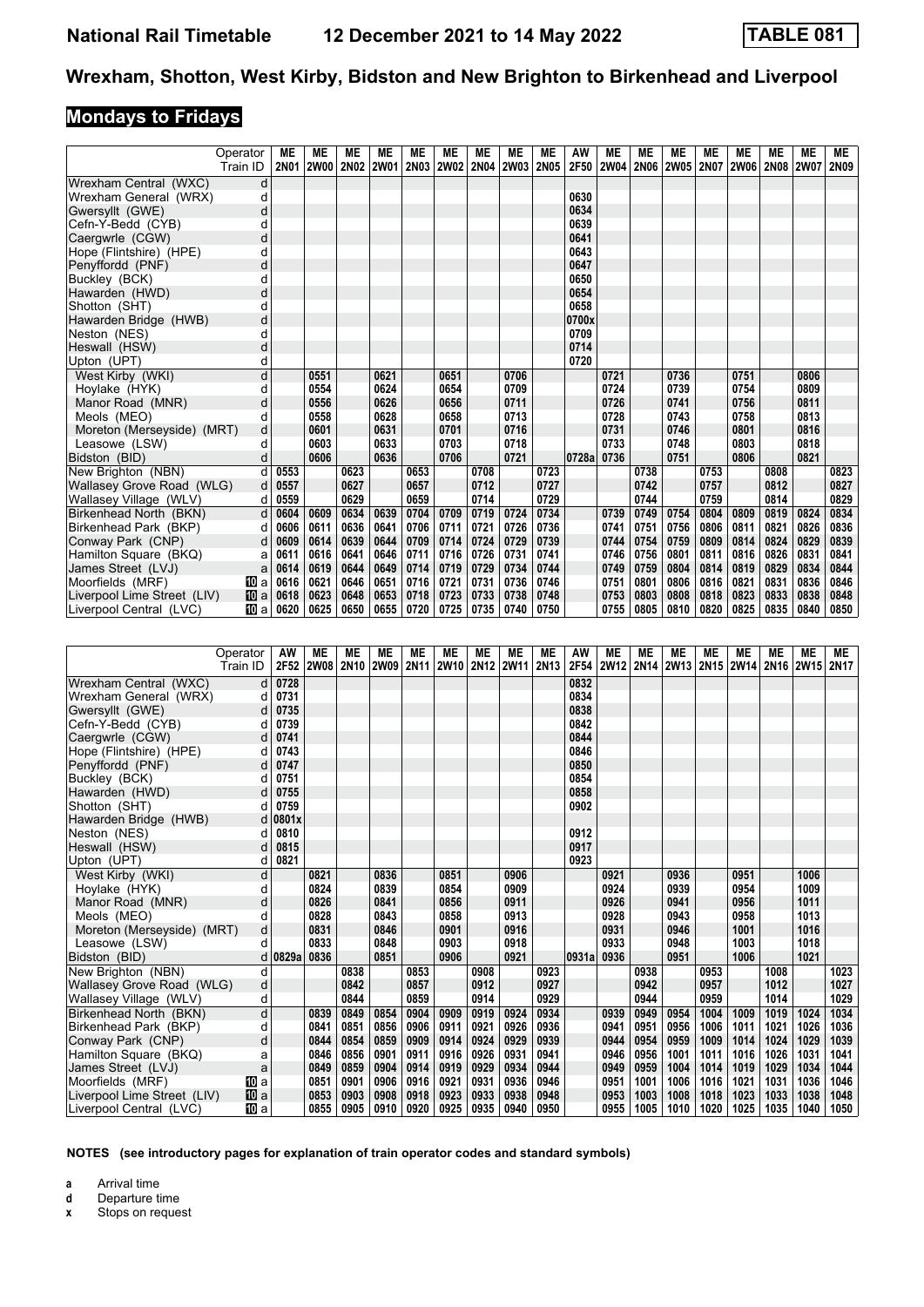## **Mondays to Fridays**

|                                                | Operator<br>Train ID | AW<br>2F56 | МE<br><b>2W16</b> | <b>ME</b><br>2N18 | <b>ME</b><br><b>2W17</b> | <b>ME</b><br>2N <sub>19</sub> | <b>ME</b><br>2W18 | <b>ME</b><br>2N20 | <b>ME</b><br>2W19 | <b>ME</b><br>2N21 | AW<br>2F58 | <b>ME</b><br><b>2W20</b> | <b>ME</b><br>2N22 | <b>ME</b><br><b>2W21</b> | МE<br>2N23 | ME<br><b>2W22</b> | МE<br>2N24 | <b>ME</b><br><b>2W23</b> | ME<br>2N25 |
|------------------------------------------------|----------------------|------------|-------------------|-------------------|--------------------------|-------------------------------|-------------------|-------------------|-------------------|-------------------|------------|--------------------------|-------------------|--------------------------|------------|-------------------|------------|--------------------------|------------|
|                                                |                      | 0933       |                   |                   |                          |                               |                   |                   |                   |                   | 1032       |                          |                   |                          |            |                   |            |                          |            |
| Wrexham Central (WXC)<br>Wrexham General (WRX) | d<br>d               | 0935       |                   |                   |                          |                               |                   |                   |                   |                   | 1034       |                          |                   |                          |            |                   |            |                          |            |
| Gwersyllt (GWE)                                | d                    | 0938       |                   |                   |                          |                               |                   |                   |                   |                   | 1037       |                          |                   |                          |            |                   |            |                          |            |
| Cefn-Y-Bedd (CYB)                              | d                    | 0943       |                   |                   |                          |                               |                   |                   |                   |                   | 1042       |                          |                   |                          |            |                   |            |                          |            |
| Caergwrle (CGW)                                | d                    | 0945       |                   |                   |                          |                               |                   |                   |                   |                   | 1044       |                          |                   |                          |            |                   |            |                          |            |
| Hope (Flintshire) (HPE)                        | d                    | 0947       |                   |                   |                          |                               |                   |                   |                   |                   | 1046       |                          |                   |                          |            |                   |            |                          |            |
| Penyffordd (PNF)                               | d                    | 0951       |                   |                   |                          |                               |                   |                   |                   |                   | 1050       |                          |                   |                          |            |                   |            |                          |            |
| Buckley (BCK)                                  | d                    | 0954       |                   |                   |                          |                               |                   |                   |                   |                   | 1053       |                          |                   |                          |            |                   |            |                          |            |
| Hawarden (HWD)                                 | d                    | 0958       |                   |                   |                          |                               |                   |                   |                   |                   | 1057       |                          |                   |                          |            |                   |            |                          |            |
| Shotton (SHT)                                  | d                    | 1002       |                   |                   |                          |                               |                   |                   |                   |                   | 1101       |                          |                   |                          |            |                   |            |                          |            |
| Hawarden Bridge (HWB)                          | d                    |            |                   |                   |                          |                               |                   |                   |                   |                   |            |                          |                   |                          |            |                   |            |                          |            |
| Neston (NES)                                   | d                    | 1012       |                   |                   |                          |                               |                   |                   |                   |                   | 1111       |                          |                   |                          |            |                   |            |                          |            |
| Heswall (HSW)                                  | d                    | 1017       |                   |                   |                          |                               |                   |                   |                   |                   | 1116       |                          |                   |                          |            |                   |            |                          |            |
| Upton (UPT)                                    | d                    | 1023       |                   |                   |                          |                               |                   |                   |                   |                   | 1122       |                          |                   |                          |            |                   |            |                          |            |
| West Kirby (WKI)                               | d                    |            | 1021              |                   | 1036                     |                               | 1051              |                   | 1106              |                   |            | 1121                     |                   | 1136                     |            | 1151              |            | 1206                     |            |
| Hoylake (HYK)                                  | d                    |            | 1024              |                   | 1039                     |                               | 1054              |                   | 1109              |                   |            | 1124                     |                   | 1139                     |            | 1154              |            | 1209                     |            |
| Manor Road (MNR)                               | d                    |            | 1026              |                   | 1041                     |                               | 1056              |                   | 1111              |                   |            | 1126                     |                   | 1141                     |            | 1156              |            | 1211                     |            |
| Meols (MEO)                                    | d                    |            | 1028              |                   | 1043                     |                               | 1058              |                   | 1113              |                   |            | 1128                     |                   | 1143                     |            | 1158              |            | 1213                     |            |
| Moreton (Merseyside) (MRT)                     | d                    |            | 1031              |                   | 1046                     |                               | 1101              |                   | 1116              |                   |            | 1131                     |                   | 1146                     |            | 1201              |            | 1216                     |            |
| Leasowe (LSW)                                  | d                    |            | 1033              |                   | 1048                     |                               | 1103              |                   | 1118              |                   |            | 1133                     |                   | 1148                     |            | 1203              |            | 1218                     |            |
| Bidston (BID)                                  | d                    | 1031a      | 1036              |                   | 1051                     |                               | 1106              |                   | 1121              |                   | 1130a      | 1136                     |                   | 1151                     |            | 1206              |            | 1221                     |            |
| New Brighton (NBN)                             | d                    |            |                   | 1038              |                          | 1053                          |                   | 1108              |                   | 1123              |            |                          | 1138              |                          | 1153       |                   | 1208       |                          | 1223       |
| Wallasey Grove Road (WLG)                      | d                    |            |                   | 1042              |                          | 1057                          |                   | 1112              |                   | 1127              |            |                          | 1142              |                          | 1157       |                   | 1212       |                          | 1227       |
| Wallasey Village (WLV)                         | d                    |            |                   | 1044              |                          | 1059                          |                   | 1114              |                   | 1129              |            |                          | 1144              |                          | 1159       |                   | 1214       |                          | 1229       |
| Birkenhead North (BKN)                         | d                    |            | 1039              | 1049              | 1054                     | 1104                          | 1109              | 1119              | 1124              | 1134              |            | 1139                     | 1149              | 1154                     | 1204       | 1209              | 1219       | 1224                     | 1234       |
| Birkenhead Park (BKP)                          | d                    |            | 1041              | 1051              | 1056                     | 1106                          | 1111              | 1121              | 1126              | 1136              |            | 1141                     | 1151              | 1156                     | 1206       | 1211              | 1221       | 1226                     | 1236       |
| Conway Park (CNP)                              | d                    |            | 1044              | 1054              | 1059                     | 1109                          | 1114              | 1124              | 1129              | 1139              |            | 1144                     | 1154              | 1159                     | 1209       | 1214              | 1224       | 1229                     | 1239       |
| Hamilton Square (BKQ)                          | a                    |            | 1046              | 1056              | 1101                     | 1111                          | 1116              | 1126              | 1131              | 1141              |            | 1146                     | 1156              | 1201                     | 1211       | 1216              | 1226       | 1231                     | 1241       |
| James Street (LVJ)                             | a                    |            | 1049              | 1059              | 1104                     | 1114                          | 1119              | 1129              | 1134              | 1144              |            | 1149                     | 1159              | 1204                     | 1214       | 1219              | 1229       | 1234                     | 1244       |
| Moorfields (MRF)                               | III a                |            | 1051              | 1101              | 1106                     | 1116                          | 1121              | 1131              | 1136              | 1146              |            | 1151                     | 1201              | 1206                     | 1216       | 1221              | 1231       | 1236                     | 1246       |
| Liverpool Lime Street (LIV)                    | <b>ID</b> a          |            | 1053              | 1103              | 1108                     | 1118                          | 1123              | 1133              | 1138              | 1148              |            | 1153                     | 1203              | 1208                     | 1218       | 1223              | 1233       | 1238                     | 1248       |
| Liverpool Central (LVC)                        | III a                |            | 1055              | 1105              | 1110                     | 1120                          | 1125              | 1135              | 1140              | 1150              |            | 1155                     | 1205              | 1210                     | 1220       | 1225              | 1235       | 1240                     | 1250       |

|                             | Operator    | AW    | <b>ME</b> | <b>ME</b>   | <b>ME</b>   | ME   | <b>ME</b>   | <b>ME</b> | <b>ME</b>   | <b>ME</b> | AW    | <b>ME</b> | <b>ME</b> | <b>ME</b>   | <b>ME</b> | <b>ME</b>   | <b>ME</b>   | <b>ME</b>   | <b>ME</b> |
|-----------------------------|-------------|-------|-----------|-------------|-------------|------|-------------|-----------|-------------|-----------|-------|-----------|-----------|-------------|-----------|-------------|-------------|-------------|-----------|
|                             | Train ID    |       | 2F60 2W24 | <b>2N26</b> | <b>2W25</b> | 2N27 | <b>2W26</b> | 2N28      | <b>2W27</b> | 2N29      | 2F62  | 2W28      | 2N30      | <b>2W29</b> | 2N31      | <b>2W30</b> | <b>2N32</b> | <b>2W31</b> | 2N33      |
| Wrexham Central (WXC)       | d           | 1132  |           |             |             |      |             |           |             |           | 1232  |           |           |             |           |             |             |             |           |
| Wrexham General (WRX)       | d           | 1134  |           |             |             |      |             |           |             |           | 1234  |           |           |             |           |             |             |             |           |
| Gwersyllt (GWE)             | d           | 1137  |           |             |             |      |             |           |             |           | 1237  |           |           |             |           |             |             |             |           |
| Cefn-Y-Bedd (CYB)           | d           | 1142  |           |             |             |      |             |           |             |           | 1242  |           |           |             |           |             |             |             |           |
| Caergwrle (CGW)             | d           | 1144  |           |             |             |      |             |           |             |           | 1244  |           |           |             |           |             |             |             |           |
| Hope (Flintshire) (HPE)     | d           | 1146  |           |             |             |      |             |           |             |           | 1246  |           |           |             |           |             |             |             |           |
| Penyffordd (PNF)            | d           | 1150  |           |             |             |      |             |           |             |           | 1250  |           |           |             |           |             |             |             |           |
| Buckley (BCK)               | d           | 1153  |           |             |             |      |             |           |             |           | 1253  |           |           |             |           |             |             |             |           |
| Hawarden (HWD)              | d           | 1157  |           |             |             |      |             |           |             |           | 1257  |           |           |             |           |             |             |             |           |
| Shotton (SHT)               | d           | 1201  |           |             |             |      |             |           |             |           | 1301  |           |           |             |           |             |             |             |           |
| Hawarden Bridge (HWB)       | d           |       |           |             |             |      |             |           |             |           |       |           |           |             |           |             |             |             |           |
| Neston (NES)                | d           | 1211  |           |             |             |      |             |           |             |           | 1311  |           |           |             |           |             |             |             |           |
| Heswall (HSW)               | d           | 1216  |           |             |             |      |             |           |             |           | 1316  |           |           |             |           |             |             |             |           |
| Upton (UPT)                 | d           | 1222  |           |             |             |      |             |           |             |           | 1322  |           |           |             |           |             |             |             |           |
| West Kirby (WKI)            | d           |       | 1221      |             | 1236        |      | 1251        |           | 1306        |           |       | 1321      |           | 1336        |           | 1351        |             | 1406        |           |
| Hoylake (HYK)               | d           |       | 1224      |             | 1239        |      | 1254        |           | 1309        |           |       | 1324      |           | 1339        |           | 1354        |             | 1409        |           |
| Manor Road (MNR)            | d           |       | 1226      |             | 1241        |      | 1256        |           | 1311        |           |       | 1326      |           | 1341        |           | 1356        |             | 1411        |           |
| Meols (MEO)                 | d           |       | 1228      |             | 1243        |      | 1258        |           | 1313        |           |       | 1328      |           | 1343        |           | 1358        |             | 1413        |           |
| Moreton (Merseyside) (MRT)  | d           |       | 1231      |             | 1246        |      | 1301        |           | 1316        |           |       | 1331      |           | 1346        |           | 1401        |             | 1416        |           |
| Leasowe (LSW)               | d           |       | 1233      |             | 1248        |      | 1303        |           | 1318        |           |       | 1333      |           | 1348        |           | 1403        |             | 1418        |           |
| Bidston (BID)               | d           | 1230a | 1236      |             | 1251        |      | 1306        |           | 1321        |           | 1330a | 1336      |           | 1351        |           | 1406        |             | 1421        |           |
| New Brighton (NBN)          | d           |       |           | 1238        |             | 1253 |             | 1308      |             | 1323      |       |           | 1338      |             | 1353      |             | 1408        |             | 1423      |
| Wallasey Grove Road (WLG)   | d           |       |           | 1242        |             | 1257 |             | 1312      |             | 1327      |       |           | 1342      |             | 1357      |             | 1412        |             | 1427      |
| Wallasey Village (WLV)      | d           |       |           | 1244        |             | 1259 |             | 1314      |             | 1329      |       |           | 1344      |             | 1359      |             | 1414        |             | 1429      |
| Birkenhead North (BKN)      | d           |       | 1239      | 1249        | 1254        | 1304 | 1309        | 1319      | 1324        | 1334      |       | 1339      | 1349      | 1354        | 1404      | 1409        | 1419        | 1424        | 1434      |
| Birkenhead Park (BKP)       | d           |       | 1241      | 1251        | 1256        | 1306 | 1311        | 1321      | 1326        | 1336      |       | 1341      | 1351      | 1356        | 1406      | 1411        | 1421        | 1426        | 1436      |
| Conway Park (CNP)           | d           |       | 1244      | 1254        | 1259        | 1309 | 1314        | 1324      | 1329        | 1339      |       | 1344      | 1354      | 1359        | 1409      | 1414        | 1424        | 1429        | 1439      |
| Hamilton Square (BKQ)       | a           |       | 1246      | 1256        | 1301        | 1311 | 1316        | 1326      | 1331        | 1341      |       | 1346      | 1356      | 1401        | 1411      | 1416        | 1426        | 1431        | 1441      |
| James Street (LVJ)          | a           |       | 1249      | 1259        | 1304        | 1314 | 1319        | 1329      | 1334        | 1344      |       | 1349      | 1359      | 1404        | 1414      | 1419        | 1429        | 1434        | 1444      |
| Moorfields (MRF)            | [[] a       |       | 1251      | 1301        | 1306        | 1316 | 1321        | 1331      | 1336        | 1346      |       | 1351      | 1401      | 1406        | 1416      | 1421        | 1431        | 1436        | 1446      |
| Liverpool Lime Street (LIV) | <b>ID</b> a |       | 1253      | 1303        | 1308        | 1318 | 1323        | 1333      | 1338        | 1348      |       | 1353      | 1403      | 1408        | 1418      | 1423        | 1433        | 1438        | 1448      |
| Liverpool Central (LVC)     | TO a        |       | 1255      | 1305        | 1310        | 1320 | 1325        | 1335      | 1340        | 1350      |       | 1355      | 1405      | 1410        | 1420      | 1425        | 1435        | 1440        | 1450      |

**NOTES (see introductory pages for explanation of train operator codes and standard symbols)**

**a** Arrival time<br>**d** Departure t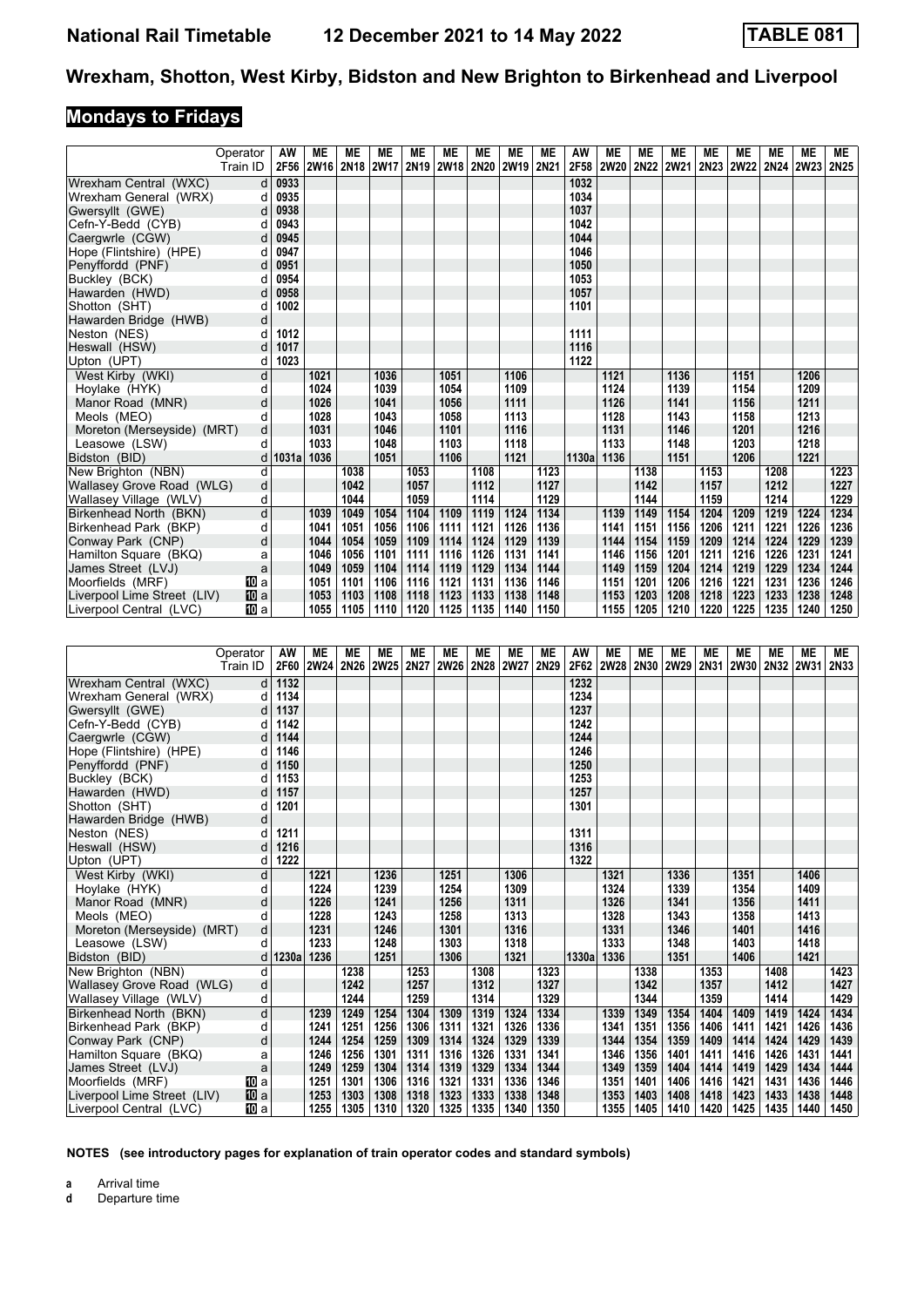## **Mondays to Fridays**

|                             | Operator    | AW    | МE          | <b>ME</b> | ME          | <b>ME</b> | <b>ME</b> | <b>ME</b>   | ME          | <b>ME</b> | AW    | <b>ME</b>   | МE   | <b>ME</b> | МE   | <b>ME</b>   | МE   | <b>ME</b> | ME   |
|-----------------------------|-------------|-------|-------------|-----------|-------------|-----------|-----------|-------------|-------------|-----------|-------|-------------|------|-----------|------|-------------|------|-----------|------|
|                             | Train ID    | 2F64  | <b>2W32</b> | 2N34      | <b>2W33</b> | 2N35      | 2W34      | <b>2N36</b> | <b>2W35</b> | 2N37      | 2F66  | <b>2W36</b> | 2N38 | 2W37      | 2N39 | <b>2W38</b> | 2N40 | 2W39      | 2N41 |
| Wrexham Central (WXC)       | d           | 1332  |             |           |             |           |           |             |             |           | 1432  |             |      |           |      |             |      |           |      |
| Wrexham General (WRX)       | d           | 1334  |             |           |             |           |           |             |             |           | 1434  |             |      |           |      |             |      |           |      |
| Gwersyllt (GWE)             | d           | 1337  |             |           |             |           |           |             |             |           | 1437  |             |      |           |      |             |      |           |      |
| Cefn-Y-Bedd (CYB)           | d           | 1342  |             |           |             |           |           |             |             |           | 1442  |             |      |           |      |             |      |           |      |
| Caergwrle (CGW)             | d           | 1344  |             |           |             |           |           |             |             |           | 1444  |             |      |           |      |             |      |           |      |
| Hope (Flintshire) (HPE)     | d           | 1346  |             |           |             |           |           |             |             |           | 1446  |             |      |           |      |             |      |           |      |
| Penyffordd (PNF)            | d           | 1350  |             |           |             |           |           |             |             |           | 1450  |             |      |           |      |             |      |           |      |
| Buckley (BCK)               | d           | 1353  |             |           |             |           |           |             |             |           | 1453  |             |      |           |      |             |      |           |      |
| Hawarden (HWD)              | d           | 1357  |             |           |             |           |           |             |             |           | 1457  |             |      |           |      |             |      |           |      |
| Shotton (SHT)               | d           | 1401  |             |           |             |           |           |             |             |           | 1501  |             |      |           |      |             |      |           |      |
| Hawarden Bridge (HWB)       | d           |       |             |           |             |           |           |             |             |           |       |             |      |           |      |             |      |           |      |
| Neston (NES)                | d           | 1411  |             |           |             |           |           |             |             |           | 1511  |             |      |           |      |             |      |           |      |
| Heswall (HSW)               | d           | 1416  |             |           |             |           |           |             |             |           | 1516  |             |      |           |      |             |      |           |      |
| Upton (UPT)                 | d           | 1422  |             |           |             |           |           |             |             |           | 1522  |             |      |           |      |             |      |           |      |
| West Kirby (WKI)            | d           |       | 1421        |           | 1436        |           | 1451      |             | 1506        |           |       | 1521        |      | 1536      |      | 1551        |      | 1606      |      |
| Hoylake (HYK)               | d           |       | 1424        |           | 1439        |           | 1454      |             | 1509        |           |       | 1524        |      | 1539      |      | 1554        |      | 1609      |      |
| Manor Road (MNR)            | d           |       | 1426        |           | 1441        |           | 1456      |             | 1511        |           |       | 1526        |      | 1541      |      | 1556        |      | 1611      |      |
| Meols (MEO)                 | d           |       | 1428        |           | 1443        |           | 1458      |             | 1513        |           |       | 1528        |      | 1543      |      | 1558        |      | 1613      |      |
| Moreton (Merseyside) (MRT)  | d           |       | 1431        |           | 1446        |           | 1501      |             | 1516        |           |       | 1531        |      | 1546      |      | 1601        |      | 1616      |      |
| Leasowe (LSW)               | d           |       | 1433        |           | 1448        |           | 1503      |             | 1518        |           |       | 1533        |      | 1548      |      | 1603        |      | 1618      |      |
| Bidston (BID)               | d           | 1430a | 1436        |           | 1451        |           | 1506      |             | 1521        |           | 1530a | 1536        |      | 1551      |      | 1606        |      | 1621      |      |
| New Brighton (NBN)          | d           |       |             | 1438      |             | 1453      |           | 1508        |             | 1523      |       |             | 1538 |           | 1553 |             | 1608 |           | 1623 |
| Wallasey Grove Road (WLG)   | d           |       |             | 1442      |             | 1457      |           | 1512        |             | 1527      |       |             | 1542 |           | 1557 |             | 1612 |           | 1627 |
| Wallasey Village (WLV)      | d           |       |             | 1444      |             | 1459      |           | 1514        |             | 1529      |       |             | 1544 |           | 1559 |             | 1614 |           | 1629 |
| Birkenhead North (BKN)      | d           |       | 1439        | 1449      | 1454        | 1504      | 1509      | 1519        | 1524        | 1534      |       | 1539        | 1549 | 1554      | 1604 | 1609        | 1619 | 1624      | 1634 |
| Birkenhead Park (BKP)       | d           |       | 1441        | 1451      | 1456        | 1506      | 1511      | 1521        | 1526        | 1536      |       | 1541        | 1551 | 1556      | 1606 | 1611        | 1621 | 1626      | 1636 |
| Conway Park (CNP)           | d           |       | 1444        | 1454      | 1459        | 1509      | 1514      | 1524        | 1529        | 1539      |       | 1544        | 1554 | 1559      | 1609 | 1614        | 1624 | 1629      | 1639 |
| Hamilton Square (BKQ)       | а           |       | 1446        | 1456      | 1501        | 1511      | 1516      | 1526        | 1531        | 1541      |       | 1546        | 1556 | 1601      | 1611 | 1616        | 1626 | 1631      | 1641 |
| James Street (LVJ)          | a           |       | 1449        | 1459      | 1504        | 1514      | 1519      | 1529        | 1534        | 1544      |       | 1549        | 1559 | 1604      | 1614 | 1619        | 1629 | 1634      | 1644 |
| Moorfields (MRF)            | III a       |       | 1451        | 1501      | 1506        | 1516      | 1521      | 1531        | 1536        | 1546      |       | 1551        | 1601 | 1606      | 1616 | 1621        | 1631 | 1636      | 1646 |
| Liverpool Lime Street (LIV) | <b>ID</b> a |       | 1453        | 1503      | 1508        | 1518      | 1523      | 1533        | 1538        | 1548      |       | 1553        | 1603 | 1608      | 1618 | 1623        | 1633 | 1638      | 1648 |
| Liverpool Central (LVC)     | III a       |       | 1455        | 1505      | 1510        | 1520      | 1525      | 1535        | 1540        | 1550      |       | 1555        | 1605 | 1610      | 1620 | 1625        | 1635 | 1640      | 1650 |

|                             | Operator    | AW    | МE          | <b>ME</b> | <b>ME</b>   | ME   | <b>ME</b>   | ME   | <b>ME</b>   | МE   | AW    | <b>ME</b>   | <b>ME</b> | <b>ME</b>   | <b>ME</b> | <b>ME</b>   | <b>ME</b> | <b>ME</b>   | МE   |
|-----------------------------|-------------|-------|-------------|-----------|-------------|------|-------------|------|-------------|------|-------|-------------|-----------|-------------|-----------|-------------|-----------|-------------|------|
|                             | Train ID    | 2F68  | <b>2W40</b> | 2N42      | <b>2W41</b> | 2N43 | <b>2W42</b> | 2N44 | <b>2W43</b> | 2N45 | 2F70  | <b>2W44</b> | 2N46      | <b>2W45</b> | 2N47      | <b>2W46</b> | 2N48      | <b>2W47</b> | 2N49 |
| Wrexham Central (WXC)       | d           | 1532  |             |           |             |      |             |      |             |      | 1632  |             |           |             |           |             |           |             |      |
| Wrexham General (WRX)       | d           | 1534  |             |           |             |      |             |      |             |      | 1634  |             |           |             |           |             |           |             |      |
| Gwersyllt (GWE)             | d           | 1537  |             |           |             |      |             |      |             |      | 1637  |             |           |             |           |             |           |             |      |
| Cefn-Y-Bedd (CYB)           | d           | 1542  |             |           |             |      |             |      |             |      | 1642  |             |           |             |           |             |           |             |      |
| Caergwrle (CGW)             | d           | 1544  |             |           |             |      |             |      |             |      | 1644  |             |           |             |           |             |           |             |      |
| Hope (Flintshire) (HPE)     | d           | 1546  |             |           |             |      |             |      |             |      | 1646  |             |           |             |           |             |           |             |      |
| Penyffordd (PNF)            | d           | 1550  |             |           |             |      |             |      |             |      | 1650  |             |           |             |           |             |           |             |      |
| Buckley (BCK)               | d           | 1553  |             |           |             |      |             |      |             |      | 1653  |             |           |             |           |             |           |             |      |
| Hawarden (HWD)              | d           | 1557  |             |           |             |      |             |      |             |      | 1657  |             |           |             |           |             |           |             |      |
| Shotton (SHT)               | d           | 1601  |             |           |             |      |             |      |             |      | 1701  |             |           |             |           |             |           |             |      |
| Hawarden Bridge (HWB)       | d           |       |             |           |             |      |             |      |             |      | 1703x |             |           |             |           |             |           |             |      |
| Neston (NES)                | d           | 1611  |             |           |             |      |             |      |             |      | 1712  |             |           |             |           |             |           |             |      |
| Heswall (HSW)               | d           | 1616  |             |           |             |      |             |      |             |      | 1717  |             |           |             |           |             |           |             |      |
| Upton (UPT)                 | d           | 1622  |             |           |             |      |             |      |             |      | 1723  |             |           |             |           |             |           |             |      |
| West Kirby (WKI)            | d           |       | 1621        |           | 1636        |      | 1651        |      | 1706        |      |       | 1721        |           | 1736        |           | 1751        |           | 1806        |      |
| Hoylake (HYK)               | d           |       | 1624        |           | 1639        |      | 1654        |      | 1709        |      |       | 1724        |           | 1739        |           | 1754        |           | 1809        |      |
| Manor Road (MNR)            | d           |       | 1626        |           | 1641        |      | 1656        |      | 1711        |      |       | 1726        |           | 1741        |           | 1756        |           | 1811        |      |
| Meols (MEO)                 | d           |       | 1628        |           | 1643        |      | 1658        |      | 1713        |      |       | 1728        |           | 1743        |           | 1758        |           | 1813        |      |
| Moreton (Merseyside) (MRT)  | d           |       | 1631        |           | 1646        |      | 1701        |      | 1716        |      |       | 1731        |           | 1746        |           | 1801        |           | 1816        |      |
| Leasowe (LSW)               | d           |       | 1633        |           | 1648        |      | 1703        |      | 1718        |      |       | 1733        |           | 1748        |           | 1803        |           | 1818        |      |
| Bidston (BID)               | d           | 1630a | 1636        |           | 1651        |      | 1706        |      | 1721        |      | 1731a | 1736        |           | 1751        |           | 1806        |           | 1821        |      |
| New Brighton (NBN)          | d           |       |             | 1638      |             | 1653 |             | 1708 |             | 1723 |       |             | 1738      |             | 1753      |             | 1808      |             | 1823 |
| Wallasey Grove Road (WLG)   | d           |       |             | 1642      |             | 1657 |             | 1712 |             | 1727 |       |             | 1742      |             | 1757      |             | 1812      |             | 1827 |
| Wallasey Village (WLV)      | d           |       |             | 1644      |             | 1659 |             | 1714 |             | 1729 |       |             | 1744      |             | 1759      |             | 1814      |             | 1829 |
| Birkenhead North (BKN)      | d           |       | 1639        | 1649      | 1654        | 1704 | 1709        | 1719 | 1724        | 1734 |       | 1739        | 1749      | 1754        | 1804      | 1809        | 1819      | 1824        | 1834 |
| Birkenhead Park (BKP)       | d           |       | 1641        | 1651      | 1656        | 1706 | 1711        | 1721 | 1726        | 1736 |       | 1741        | 1751      | 1756        | 1806      | 1811        | 1821      | 1826        | 1836 |
| Conway Park (CNP)           | d           |       | 1644        | 1654      | 1659        | 1709 | 1714        | 1724 | 1729        | 1739 |       | 1744        | 1754      | 1759        | 1809      | 1814        | 1824      | 1829        | 1839 |
| Hamilton Square (BKQ)       | a           |       | 1646        | 1656      | 1701        | 1711 | 1716        | 1726 | 1731        | 1741 |       | 1746        | 1756      | 1801        | 1811      | 1816        | 1826      | 1831        | 1841 |
| James Street (LVJ)          | a           |       | 1649        | 1659      | 1704        | 1714 | 1719        | 1729 | 1734        | 1744 |       | 1749        | 1759      | 1804        | 1814      | 1819        | 1829      | 1834        | 1844 |
| Moorfields (MRF)            | [[] a       |       | 1651        | 1701      | 1706        | 1716 | 1721        | 1731 | 1736        | 1746 |       | 1751        | 1801      | 1806        | 1816      | 1821        | 1831      | 1836        | 1846 |
| Liverpool Lime Street (LIV) | <b>ID</b> a |       | 1653        | 1703      | 1708        | 1718 | 1723        | 1733 | 1738        | 1748 |       | 1753        | 1803      | 1808        | 1818      | 1823        | 1833      | 1838        | 1848 |
| Liverpool Central (LVC)     | <b>ID</b> a |       | 1655        | 1705      | 1710        | 1720 | 1725        | 1735 | 1740        | 1750 |       | 1755        | 1805      | 1810        | 1820      | 1825        | 1835      | 1840        | 1850 |

**NOTES (see introductory pages for explanation of train operator codes and standard symbols)**

**a** Arrival time<br>**d** Departure t

**d** Departure time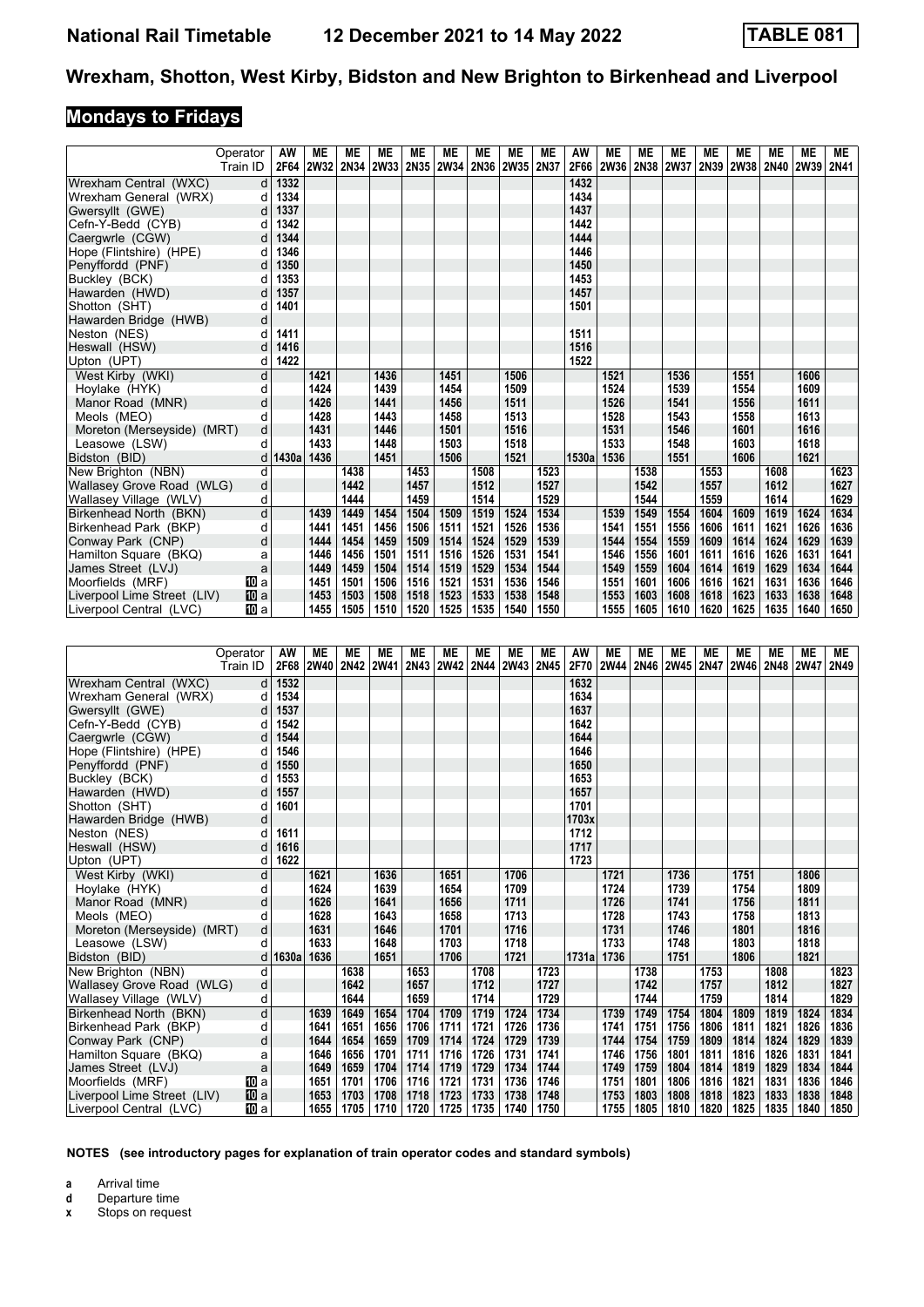## **Mondays to Fridays**

|                             | Operator    | МE   | МE   | AW    | МE          | ME   | <b>ME</b>   | <b>ME</b> | <b>ME</b>   | AW   | <b>ME</b> | <b>ME</b>   | ME   | AW    | МE          | <b>ME</b> | ME          | <b>ME</b> | ME          |
|-----------------------------|-------------|------|------|-------|-------------|------|-------------|-----------|-------------|------|-----------|-------------|------|-------|-------------|-----------|-------------|-----------|-------------|
|                             | Train ID    | 2W48 | 2N50 | 2F72  | <b>2W49</b> | 2N51 | <b>2W50</b> | 2N52      | <b>2W51</b> | 1B06 | 2N53      | <b>2W52</b> | 2N54 | 2F74  | <b>2W53</b> | 2N55      | <b>2W54</b> | 2N56      | <b>2W55</b> |
| Days of operation/Notes     |             |      |      |       |             |      |             |           |             | Α    |           |             |      |       |             |           |             |           |             |
| Wrexham Central (WXC)       | d           |      |      | 1743  |             |      |             |           |             |      |           |             |      | 1947  |             |           |             |           |             |
| Wrexham General (WRX)       | d           |      |      | 1745  |             |      |             |           |             | 1909 |           |             |      | 1949  |             |           |             |           |             |
| Gwersyllt (GWE)             | d           |      |      | 1748  |             |      |             |           |             |      |           |             |      | 1952  |             |           |             |           |             |
| Cefn-Y-Bedd (CYB)           | d           |      |      | 1753  |             |      |             |           |             |      |           |             |      | 1957  |             |           |             |           |             |
| Caergwrle (CGW)             | d           |      |      | 1755  |             |      |             |           |             |      |           |             |      | 1959  |             |           |             |           |             |
| Hope (Flintshire) (HPE)     | d           |      |      | 1757  |             |      |             |           |             |      |           |             |      | 2001  |             |           |             |           |             |
| Penyffordd (PNF)            | d           |      |      | 1801  |             |      |             |           |             |      |           |             |      | 2005  |             |           |             |           |             |
| Buckley (BCK)               | d           |      |      | 1804  |             |      |             |           |             |      |           |             |      | 2008  |             |           |             |           |             |
| Hawarden (HWD)              | d           |      |      | 1808  |             |      |             |           |             |      |           |             |      | 2012  |             |           |             |           |             |
| Shotton (SHT)               | d           |      |      | 1812  |             |      |             |           |             |      |           |             |      | 2016  |             |           |             |           |             |
| Hawarden Bridge (HWB)       | d           |      |      |       |             |      |             |           |             |      |           |             |      |       |             |           |             |           |             |
| Neston (NES)                | d           |      |      | 1822  |             |      |             |           |             |      |           |             |      | 2026  |             |           |             |           |             |
| Heswall (HSW)               | d           |      |      | 1827  |             |      |             |           |             |      |           |             |      | 2031  |             |           |             |           |             |
| Upton (UPT)                 | d           |      |      | 1833  |             |      |             |           |             |      |           |             |      | 2037  |             |           |             |           |             |
| West Kirby (WKI)            | d           | 1821 |      |       | 1836        |      | 1901        |           | 1931        |      |           | 2001        |      |       | 2031        |           | 2101        |           | 2131        |
| Hoylake (HYK)               | C           | 1824 |      |       | 1839        |      | 1904        |           | 1934        |      |           | 2004        |      |       | 2034        |           | 2104        |           | 2134        |
| Manor Road (MNR)            | d           | 1826 |      |       | 1841        |      | 1906        |           | 1936        |      |           | 2006        |      |       | 2036        |           | 2106        |           | 2136        |
| Meols (MEO)                 | d           | 1828 |      |       | 1843        |      | 1908        |           | 1938        |      |           | 2008        |      |       | 2038        |           | 2108        |           | 2138        |
| Moreton (Merseyside) (MRT)  | d           | 1831 |      |       | 1846        |      | 1911        |           | 1941        |      |           | 2011        |      |       | 2041        |           | 2111        |           | 2141        |
| Leasowe (LSW)               | d           | 1833 |      |       | 1848        |      | 1913        |           | 1943        |      |           | 2013        |      |       | 2043        |           | 2113        |           | 2143        |
| Bidston (BID)               | d           | 1836 |      | 1845a | 1851        |      | 1916        |           | 1946        |      |           | 2016        |      | 2045a | 2046        |           | 2116        |           | 2146        |
| New Brighton (NBN)          | d           |      | 1838 |       |             | 1853 |             | 1923      |             |      | 1953      |             | 2023 |       |             | 2053      |             | 2123      |             |
| Wallasey Grove Road (WLG)   | d           |      | 1842 |       |             | 1857 |             | 1927      |             |      | 1957      |             | 2027 |       |             | 2057      |             | 2127      |             |
| Wallasey Village (WLV)      | d           |      | 1844 |       |             | 1859 |             | 1929      |             |      | 1959      |             | 2029 |       |             | 2059      |             | 2129      |             |
| Birkenhead North (BKN)      | d           | 1839 | 1849 |       | 1854        | 1904 | 1919        | 1934      | 1949        |      | 2004      | 2019        | 2034 |       | 2049        | 2104      | 2119        | 2134      | 2149        |
| Birkenhead Park (BKP)       | d           | 1841 | 1851 |       | 1856        | 1906 | 1921        | 1936      | 1951        |      | 2006      | 2021        | 2036 |       | 2051        | 2106      | 2121        | 2136      | 2151        |
| Conway Park (CNP)           | d           | 1844 | 1854 |       | 1859        | 1909 | 1924        | 1939      | 1954        |      | 2009      | 2024        | 2039 |       | 2054        | 2109      | 2124        | 2139      | 2154        |
| Hamilton Square (BKQ)       | a           | 1846 | 1856 |       | 1901        | 1911 | 1926        | 1941      | 1956        |      | 2011      | 2026        | 2041 |       | 2056        | 2111      | 2126        | 2141      | 2156        |
| James Street (LVJ)          | a           | 1849 | 1859 |       | 1904        | 1914 | 1929        | 1944      | 1959        |      | 2014      | 2029        | 2044 |       | 2059        | 2114      | 2129        | 2144      | 2159        |
| Moorfields (MRF)            | 100 a       | 1851 | 1901 |       | 1906        | 1916 | 1931        | 1946      | 2001        |      | 2016      | 2031        | 2046 |       | 2101        | 2116      | 2131        | 2146      | 2201        |
| Liverpool Lime Street (LIV) | <b>ID</b> a | 1853 | 1903 |       | 1908        | 1918 | 1933        | 1948      | 2003        | 2014 | 2018      | 2033        | 2048 |       | 2103        | 2118      | 2133        | 2148      | 2203        |
| Liverpool Central (LVC)     | TO a        | 1855 | 1905 |       | 1910        | 1920 | 1935        | 1950      | 2005        |      | 2020      | 2035        | 2050 |       | 2105        | 2120      | 2135        | 2150      | 2205        |

|                             | Operator   | МE   | МE   | <b>ME</b>   | MЕ          | МE               | МE   | <b>ME</b> |
|-----------------------------|------------|------|------|-------------|-------------|------------------|------|-----------|
|                             | Train ID   | 2N57 | 2W56 | <b>2N58</b> | <b>2W57</b> | 2N <sub>59</sub> | 2W58 | 2N60      |
| Wrexham Central (WXC)       | d          |      |      |             |             |                  |      |           |
| Wrexham General (WRX)       | d          |      |      |             |             |                  |      |           |
| Gwersyllt (GWE)             | d          |      |      |             |             |                  |      |           |
| Cefn-Y-Bedd (CYB)           | d          |      |      |             |             |                  |      |           |
| Caergwrle (CGW)             | d          |      |      |             |             |                  |      |           |
| Hope (Flintshire) (HPE)     | d          |      |      |             |             |                  |      |           |
| Penyffordd (PNF)            | d          |      |      |             |             |                  |      |           |
| Buckley (BCK)               | d          |      |      |             |             |                  |      |           |
| Hawarden (HWD)              | d          |      |      |             |             |                  |      |           |
| Shotton (SHT)               | d          |      |      |             |             |                  |      |           |
| Hawarden Bridge (HWB)       | d          |      |      |             |             |                  |      |           |
| Neston (NES)                | d          |      |      |             |             |                  |      |           |
| Heswall (HSW)               | d          |      |      |             |             |                  |      |           |
| Upton (UPT)                 | d          |      |      |             |             |                  |      |           |
| West Kirby (WKI)            | d          |      | 2201 |             | 2231        |                  | 2301 |           |
| Hoylake (HYK)               | d          |      | 2204 |             | 2234        |                  | 2304 |           |
| Manor Road (MNR)            | d          |      | 2206 |             | 2236        |                  | 2306 |           |
| Meols (MEO)                 | d          |      | 2208 |             | 2238        |                  | 2308 |           |
| Moreton (Merseyside) (MRT)  | d          |      | 2211 |             | 2241        |                  | 2311 |           |
| Leasowe (LSW)               | d          |      | 2213 |             | 2243        |                  | 2313 |           |
| Bidston (BID)               | d          |      | 2216 |             | 2246        |                  | 2316 |           |
| New Brighton (NBN)          | d          | 2153 |      | 2223        |             | 2253             |      | 2323      |
| Wallasev Grove Road (WLG)   | d          | 2157 |      | 2227        |             | 2257             |      | 2327      |
| Wallasey Village (WLV)      | d          | 2159 |      | 2229        |             | 2259             |      | 2329      |
| Birkenhead North (BKN)      | d          | 2204 | 2219 | 2234        | 2249        | 2304             | 2319 | 2334      |
| Birkenhead Park (BKP)       | d          | 2206 | 2221 | 2236        | 2251        | 2306             | 2321 | 2336      |
| Conway Park (CNP)           | d          | 2209 | 2224 | 2239        | 2254        | 2309             | 2324 | 2339      |
| Hamilton Square (BKQ)       | a          | 2211 | 2226 | 2241        | 2256        | 2311             | 2326 | 2341      |
| James Street (LVJ)          | a          | 2214 | 2229 | 2244        | 2259        | 2314             | 2329 | 2344      |
| Moorfields (MRF)            | 吅 a        | 2216 | 2231 | 2246        | 2301        | 2316             | 2331 | 2346      |
| Liverpool Lime Street (LIV) | <b>M</b> a | 2218 | 2233 | 2248        | 2303        | 2318             | 2333 | 2348      |
| Liverpool Central (LVC)     | TO a       | 2220 | 2235 | 2250        | 2305        | 2320             | 2335 | 2350      |

**NOTES (see introductory pages for explanation of train operator codes and standard symbols)**

- **a** Arrival time
- **d** Departure time
- **A** Via Chester and Runcorn, see table 77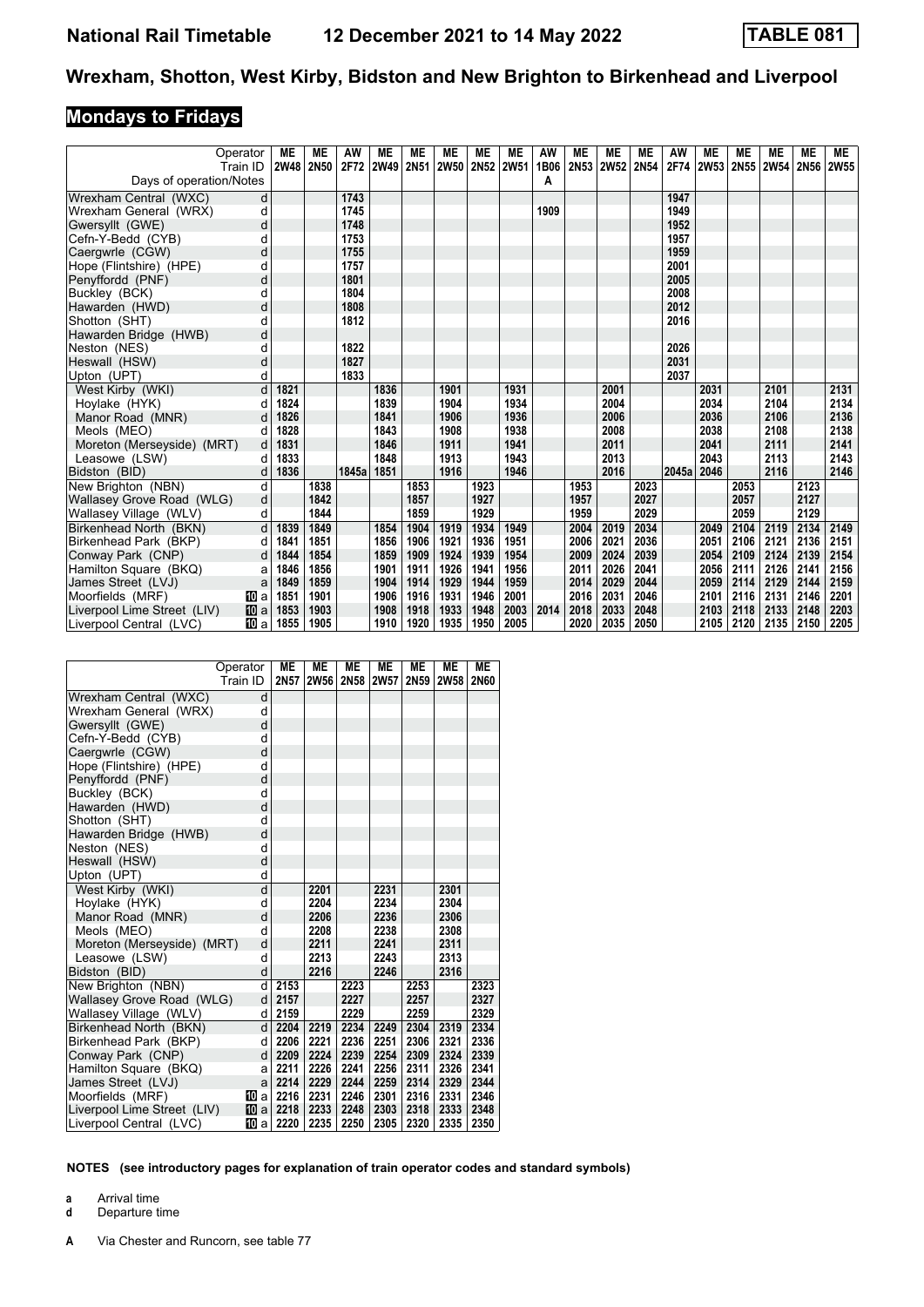# **Saturdays**

|                             | Operator    | ME   | <b>ME</b>   | МE   | ME          | <b>ME</b> | <b>ME</b> | <b>ME</b>   | <b>ME</b>   | ME   | AW    | <b>ME</b>   | ME   | <b>ME</b>   | МE   | <b>ME</b>   | МE          | <b>ME</b> | ME   |
|-----------------------------|-------------|------|-------------|------|-------------|-----------|-----------|-------------|-------------|------|-------|-------------|------|-------------|------|-------------|-------------|-----------|------|
|                             | Train ID    | 2N01 | <b>2W00</b> | 2N02 | <b>2W01</b> | 2N03      | 2W02      | <b>2N04</b> | <b>2W03</b> | 2N05 | 2F50  | <b>2W04</b> | 2N06 | <b>2W05</b> | 2N07 | <b>2W06</b> | <b>2N08</b> | 2W07      | 2N09 |
| Wrexham Central (WXC)       | d           |      |             |      |             |           |           |             |             |      |       |             |      |             |      |             |             |           |      |
| Wrexham General (WRX)       | d           |      |             |      |             |           |           |             |             |      | 0630  |             |      |             |      |             |             |           |      |
| Gwersyllt (GWE)             | d           |      |             |      |             |           |           |             |             |      | 0634  |             |      |             |      |             |             |           |      |
| Cefn-Y-Bedd (CYB)           | d           |      |             |      |             |           |           |             |             |      | 0639  |             |      |             |      |             |             |           |      |
| Caergwrle (CGW)             | d           |      |             |      |             |           |           |             |             |      | 0641  |             |      |             |      |             |             |           |      |
| Hope (Flintshire) (HPE)     | d           |      |             |      |             |           |           |             |             |      | 0643  |             |      |             |      |             |             |           |      |
| Penyffordd (PNF)            | d           |      |             |      |             |           |           |             |             |      | 0647  |             |      |             |      |             |             |           |      |
| Buckley (BCK)               | d           |      |             |      |             |           |           |             |             |      | 0650  |             |      |             |      |             |             |           |      |
| Hawarden (HWD)              | d           |      |             |      |             |           |           |             |             |      | 0654  |             |      |             |      |             |             |           |      |
| Shotton (SHT)               | d           |      |             |      |             |           |           |             |             |      | 0658  |             |      |             |      |             |             |           |      |
| Hawarden Bridge (HWB)       | d           |      |             |      |             |           |           |             |             |      | 0700x |             |      |             |      |             |             |           |      |
| Neston (NES)                | d           |      |             |      |             |           |           |             |             |      | 0709  |             |      |             |      |             |             |           |      |
| Heswall (HSW)               | d           |      |             |      |             |           |           |             |             |      | 0714  |             |      |             |      |             |             |           |      |
| Upton (UPT)                 | d           |      |             |      |             |           |           |             |             |      | 0720  |             |      |             |      |             |             |           |      |
| West Kirby (WKI)            | d           |      | 0551        |      | 0621        |           | 0651      |             | 0706        |      |       | 0721        |      | 0736        |      | 0751        |             | 0806      |      |
| Hoylake (HYK)               | d           |      | 0554        |      | 0624        |           | 0654      |             | 0709        |      |       | 0724        |      | 0739        |      | 0754        |             | 0809      |      |
| Manor Road (MNR)            | d           |      | 0556        |      | 0626        |           | 0656      |             | 0711        |      |       | 0726        |      | 0741        |      | 0756        |             | 0811      |      |
| Meols (MEO)                 | d           |      | 0558        |      | 0628        |           | 0658      |             | 0713        |      |       | 0728        |      | 0743        |      | 0758        |             | 0813      |      |
| Moreton (Merseyside) (MRT)  | d           |      | 0601        |      | 0631        |           | 0701      |             | 0716        |      |       | 0731        |      | 0746        |      | 0801        |             | 0816      |      |
| Leasowe (LSW)               | d           |      | 0603        |      | 0633        |           | 0703      |             | 0718        |      |       | 0733        |      | 0748        |      | 0803        |             | 0818      |      |
| Bidston (BID)               | d           |      | 0606        |      | 0636        |           | 0706      |             | 0721        |      | 0728a | 0736        |      | 0751        |      | 0806        |             | 0821      |      |
| New Brighton (NBN)          | d           | 0553 |             | 0623 |             | 0653      |           | 0708        |             | 0723 |       |             | 0738 |             | 0753 |             | 0808        |           | 0823 |
| Wallasey Grove Road (WLG)   | d           | 0557 |             | 0627 |             | 0657      |           | 0712        |             | 0727 |       |             | 0742 |             | 0757 |             | 0812        |           | 0827 |
| Wallasey Village (WLV)      | d           | 0559 |             | 0629 |             | 0659      |           | 0714        |             | 0729 |       |             | 0744 |             | 0759 |             | 0814        |           | 0829 |
| Birkenhead North (BKN)      | d           | 0604 | 0609        | 0634 | 0639        | 0704      | 0709      | 0719        | 0724        | 0734 |       | 0739        | 0749 | 0754        | 0804 | 0809        | 0819        | 0824      | 0834 |
| Birkenhead Park (BKP)       | d           | 0606 | 0611        | 0636 | 0641        | 0706      | 0711      | 0721        | 0726        | 0736 |       | 0741        | 0751 | 0756        | 0806 | 0811        | 0821        | 0826      | 0836 |
| Conway Park (CNP)           | d           | 0609 | 0614        | 0639 | 0644        | 0709      | 0714      | 0724        | 0729        | 0739 |       | 0744        | 0754 | 0759        | 0809 | 0814        | 0824        | 0829      | 0839 |
| Hamilton Square (BKQ)       | a           | 0611 | 0616        | 0641 | 0646        | 0711      | 0716      | 0726        | 0731        | 0741 |       | 0746        | 0756 | 0801        | 0811 | 0816        | 0826        | 0831      | 0841 |
| James Street (LVJ)          | a           | 0614 | 0619        | 0644 | 0649        | 0714      | 0719      | 0729        | 0734        | 0744 |       | 0749        | 0759 | 0804        | 0814 | 0819        | 0829        | 0834      | 0844 |
| Moorfields (MRF)            | [10] a      | 0616 | 0621        | 0646 | 0651        | 0716      | 0721      | 0731        | 0736        | 0746 |       | 0751        | 0801 | 0806        | 0816 | 0821        | 0831        | 0836      | 0846 |
| Liverpool Lime Street (LIV) | <b>ID</b> a | 0618 | 0623        | 0648 | 0653        | 0718      | 0723      | 0733        | 0738        | 0748 |       | 0753        | 0803 | 0808        | 0818 | 0823        | 0833        | 0838      | 0848 |
| Liverpool Central (LVC)     | [10] al     | 0620 | 0625        | 0650 | 0655        | 0720      | 0725      | 0735        | 0740        | 0750 |       | 0755        | 0805 | 0810        | 0820 | 0825        | 0835        | 0840      | 0850 |
|                             |             |      |             |      |             |           |           |             |             |      |       |             |      |             |      |             |             |           |      |

|                             | Operator     | AW    | <b>ME</b>   | ME          | <b>ME</b>   | <b>ME</b>   | <b>ME</b> | <b>ME</b> | <b>ME</b> | МE   | AW    | <b>ME</b>   | <b>ME</b>   | <b>ME</b> | <b>ME</b> | <b>ME</b> | <b>ME</b>        | <b>ME</b>   | <b>ME</b> |
|-----------------------------|--------------|-------|-------------|-------------|-------------|-------------|-----------|-----------|-----------|------|-------|-------------|-------------|-----------|-----------|-----------|------------------|-------------|-----------|
|                             | Train ID     | 2F52  | <b>2W08</b> | <b>2N10</b> | <b>2W09</b> | <b>2N11</b> | 2W10 2N12 |           | 2W11      | 2N13 | 2F54  | <b>2W12</b> | <b>2N14</b> | 2W13      | 2N15 2W14 |           | 2N <sub>16</sub> | <b>2W15</b> | 2N17      |
| Wrexham Central (WXC)       | d            | 0728  |             |             |             |             |           |           |           |      | 0832  |             |             |           |           |           |                  |             |           |
| Wrexham General (WRX)       | d            | 0731  |             |             |             |             |           |           |           |      | 0834  |             |             |           |           |           |                  |             |           |
| Gwersyllt (GWE)             | d            | 0735  |             |             |             |             |           |           |           |      | 0838  |             |             |           |           |           |                  |             |           |
| Cefn-Y-Bedd (CYB)           | d            | 0739  |             |             |             |             |           |           |           |      | 0842  |             |             |           |           |           |                  |             |           |
| Caergwrle (CGW)             | d            | 0741  |             |             |             |             |           |           |           |      | 0844  |             |             |           |           |           |                  |             |           |
| Hope (Flintshire) (HPE)     | d            | 0743  |             |             |             |             |           |           |           |      | 0846  |             |             |           |           |           |                  |             |           |
| Penyffordd (PNF)            | d            | 0747  |             |             |             |             |           |           |           |      | 0850  |             |             |           |           |           |                  |             |           |
| Buckley (BCK)               | d            | 0751  |             |             |             |             |           |           |           |      | 0854  |             |             |           |           |           |                  |             |           |
| Hawarden (HWD)              | $\mathbf{C}$ | 0755  |             |             |             |             |           |           |           |      | 0858  |             |             |           |           |           |                  |             |           |
| Shotton (SHT)               | d            | 0759  |             |             |             |             |           |           |           |      | 0902  |             |             |           |           |           |                  |             |           |
| Hawarden Bridge (HWB)       | d            | 0801x |             |             |             |             |           |           |           |      |       |             |             |           |           |           |                  |             |           |
| Neston (NES)                | d            | 0810  |             |             |             |             |           |           |           |      | 0912  |             |             |           |           |           |                  |             |           |
| Heswall (HSW)               | d            | 0815  |             |             |             |             |           |           |           |      | 0917  |             |             |           |           |           |                  |             |           |
| Upton (UPT)                 | d            | 0821  |             |             |             |             |           |           |           |      | 0923  |             |             |           |           |           |                  |             |           |
| West Kirby (WKI)            | d            |       | 0821        |             | 0836        |             | 0851      |           | 0906      |      |       | 0921        |             | 0936      |           | 0951      |                  | 1006        |           |
| Hoylake (HYK)               | d            |       | 0824        |             | 0839        |             | 0854      |           | 0909      |      |       | 0924        |             | 0939      |           | 0954      |                  | 1009        |           |
| Manor Road (MNR)            | d            |       | 0826        |             | 0841        |             | 0856      |           | 0911      |      |       | 0926        |             | 0941      |           | 0956      |                  | 1011        |           |
| Meols (MEO)                 | d            |       | 0828        |             | 0843        |             | 0858      |           | 0913      |      |       | 0928        |             | 0943      |           | 0958      |                  | 1013        |           |
| Moreton (Merseyside) (MRT)  | d            |       | 0831        |             | 0846        |             | 0901      |           | 0916      |      |       | 0931        |             | 0946      |           | 1001      |                  | 1016        |           |
| Leasowe (LSW)               | d            |       | 0833        |             | 0848        |             | 0903      |           | 0918      |      |       | 0933        |             | 0948      |           | 1003      |                  | 1018        |           |
| Bidston (BID)               | d            | 0829a | 0836        |             | 0851        |             | 0906      |           | 0921      |      | 0931a | 0936        |             | 0951      |           | 1006      |                  | 1021        |           |
| New Brighton (NBN)          | d            |       |             | 0838        |             | 0853        |           | 0908      |           | 0923 |       |             | 0938        |           | 0953      |           | 1008             |             | 1023      |
| Wallasey Grove Road (WLG)   | d            |       |             | 0842        |             | 0857        |           | 0912      |           | 0927 |       |             | 0942        |           | 0957      |           | 1012             |             | 1027      |
| Wallasey Village (WLV)      | d            |       |             | 0844        |             | 0859        |           | 0914      |           | 0929 |       |             | 0944        |           | 0959      |           | 1014             |             | 1029      |
| Birkenhead North (BKN)      | d            |       | 0839        | 0849        | 0854        | 0904        | 0909      | 0919      | 0924      | 0934 |       | 0939        | 0949        | 0954      | 1004      | 1009      | 1019             | 1024        | 1034      |
| Birkenhead Park (BKP)       | d            |       | 0841        | 0851        | 0856        | 0906        | 0911      | 0921      | 0926      | 0936 |       | 0941        | 0951        | 0956      | 1006      | 1011      | 1021             | 1026        | 1036      |
| Conway Park (CNP)           | d            |       | 0844        | 0854        | 0859        | 0909        | 0914      | 0924      | 0929      | 0939 |       | 0944        | 0954        | 0959      | 1009      | 1014      | 1024             | 1029        | 1039      |
| Hamilton Square (BKQ)       | a            |       | 0846        | 0856        | 0901        | 0911        | 0916      | 0926      | 0931      | 0941 |       | 0946        | 0956        | 1001      | 1011      | 1016      | 1026             | 1031        | 1041      |
| James Street (LVJ)          | a            |       | 0849        | 0859        | 0904        | 0914        | 0919      | 0929      | 0934      | 0944 |       | 0949        | 0959        | 1004      | 1014      | 1019      | 1029             | 1034        | 1044      |
| Moorfields (MRF)            | 吅 a          |       | 0851        | 0901        | 0906        | 0916        | 0921      | 0931      | 0936      | 0946 |       | 0951        | 1001        | 1006      | 1016      | 1021      | 1031             | 1036        | 1046      |
| Liverpool Lime Street (LIV) | <b>ID</b> a  |       | 0853        | 0903        | 0908        | 0918        | 0923      | 0933      | 0938      | 0948 |       | 0953        | 1003        | 1008      | 1018      | 1023      | 1033             | 1038        | 1048      |
| Liverpool Central (LVC)     | [10] a       |       | 0855        | 0905        | 0910        | 0920        | 0925      | 0935      | 0940      | 0950 |       | 0955        | 1005        | 1010      | 1020      | 1025      | 1035             | 1040        | 1050      |

**NOTES (see introductory pages for explanation of train operator codes and standard symbols)**

**a** Arrival time<br>**d** Departure t

**d** Departure time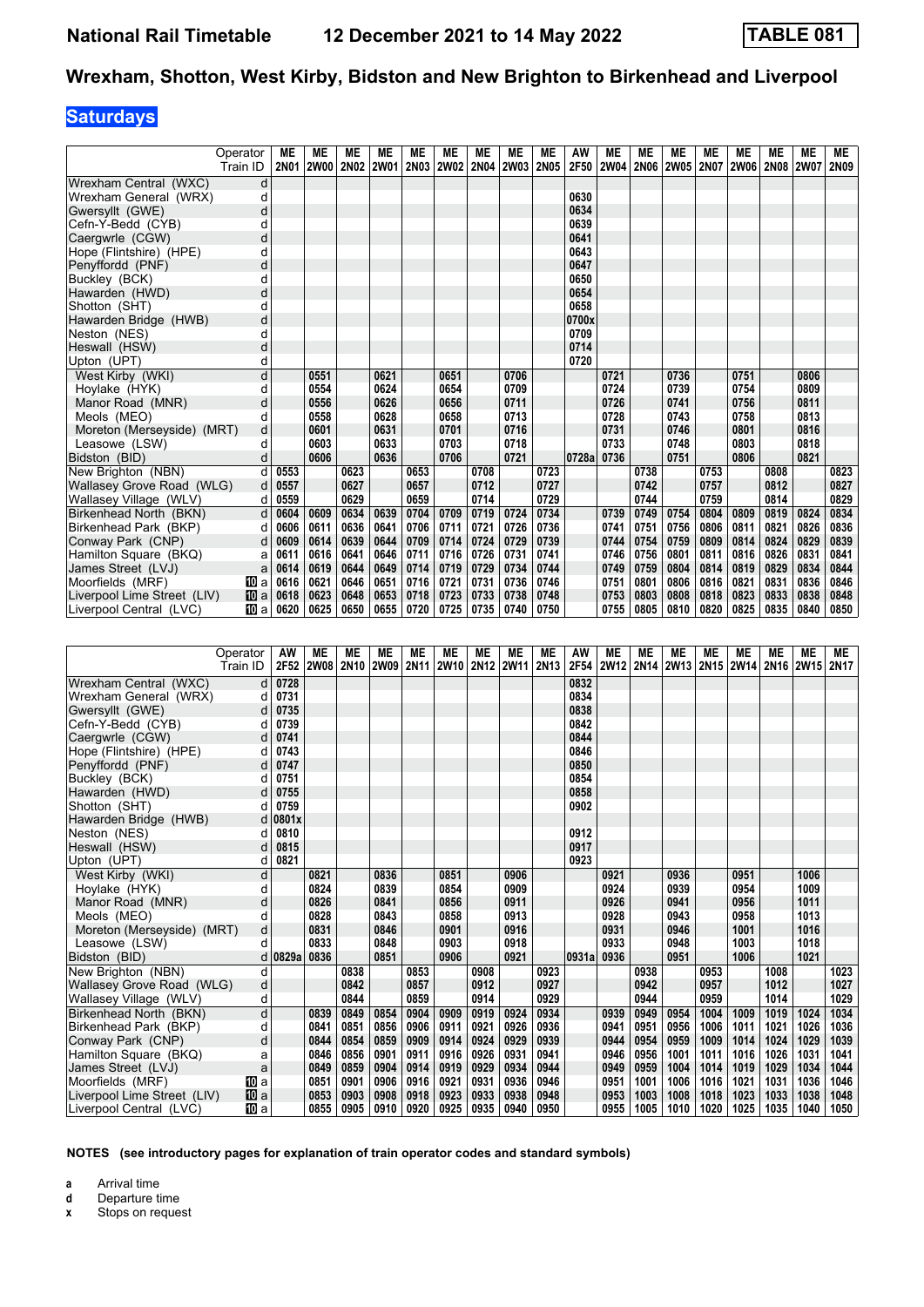## **Saturdays**

|                             | Operator    | AW    | <b>ME</b>   | МE   | <b>ME</b>   | <b>ME</b>        | МE   | <b>ME</b>   | <b>ME</b>   | ME   | AW    | <b>ME</b>   | ME   | <b>ME</b>   | МE   | <b>ME</b>   | МE   | <b>ME</b> | ME   |
|-----------------------------|-------------|-------|-------------|------|-------------|------------------|------|-------------|-------------|------|-------|-------------|------|-------------|------|-------------|------|-----------|------|
|                             | Train ID    | 2F56  | <b>2W16</b> | 2N18 | <b>2W17</b> | 2N <sub>19</sub> | 2W18 | <b>2N20</b> | <b>2W19</b> | 2N21 | 2F58  | <b>2W20</b> | 2N22 | <b>2W21</b> | 2N23 | <b>2W22</b> | 2N24 | 2W23      | 2N25 |
| Wrexham Central (WXC)       | d           | 0933  |             |      |             |                  |      |             |             |      | 1032  |             |      |             |      |             |      |           |      |
| Wrexham General (WRX)       | d           | 0935  |             |      |             |                  |      |             |             |      | 1034  |             |      |             |      |             |      |           |      |
| Gwersyllt (GWE)             | d           | 0938  |             |      |             |                  |      |             |             |      | 1037  |             |      |             |      |             |      |           |      |
| Cefn-Y-Bedd (CYB)           | d           | 0943  |             |      |             |                  |      |             |             |      | 1042  |             |      |             |      |             |      |           |      |
| Caergwrle (CGW)             | d           | 0945  |             |      |             |                  |      |             |             |      | 1044  |             |      |             |      |             |      |           |      |
| Hope (Flintshire) (HPE)     | d           | 0947  |             |      |             |                  |      |             |             |      | 1046  |             |      |             |      |             |      |           |      |
| Penyffordd (PNF)            | d           | 0951  |             |      |             |                  |      |             |             |      | 1050  |             |      |             |      |             |      |           |      |
| Buckley (BCK)               | d           | 0954  |             |      |             |                  |      |             |             |      | 1053  |             |      |             |      |             |      |           |      |
| Hawarden (HWD)              | d           | 0958  |             |      |             |                  |      |             |             |      | 1057  |             |      |             |      |             |      |           |      |
| Shotton (SHT)               | d           | 1002  |             |      |             |                  |      |             |             |      | 1101  |             |      |             |      |             |      |           |      |
| Hawarden Bridge (HWB)       | d           |       |             |      |             |                  |      |             |             |      |       |             |      |             |      |             |      |           |      |
| Neston (NES)                | d           | 1012  |             |      |             |                  |      |             |             |      | 1111  |             |      |             |      |             |      |           |      |
| Heswall (HSW)               | d           | 1017  |             |      |             |                  |      |             |             |      | 1116  |             |      |             |      |             |      |           |      |
| Upton (UPT)                 | d           | 1023  |             |      |             |                  |      |             |             |      | 1122  |             |      |             |      |             |      |           |      |
| West Kirby (WKI)            | d           |       | 1021        |      | 1036        |                  | 1051 |             | 1106        |      |       | 1121        |      | 1136        |      | 1151        |      | 1206      |      |
| Hoylake (HYK)               | d           |       | 1024        |      | 1039        |                  | 1054 |             | 1109        |      |       | 1124        |      | 1139        |      | 1154        |      | 1209      |      |
| Manor Road (MNR)            | d           |       | 1026        |      | 1041        |                  | 1056 |             | 1111        |      |       | 1126        |      | 1141        |      | 1156        |      | 1211      |      |
| Meols (MEO)                 | d           |       | 1028        |      | 1043        |                  | 1058 |             | 1113        |      |       | 1128        |      | 1143        |      | 1158        |      | 1213      |      |
| Moreton (Merseyside) (MRT)  | d           |       | 1031        |      | 1046        |                  | 1101 |             | 1116        |      |       | 1131        |      | 1146        |      | 1201        |      | 1216      |      |
| Leasowe (LSW)               | d           |       | 1033        |      | 1048        |                  | 1103 |             | 1118        |      |       | 1133        |      | 1148        |      | 1203        |      | 1218      |      |
| Bidston (BID)               | d           | 1031a | 1036        |      | 1051        |                  | 1106 |             | 1121        |      | 1130a | 1136        |      | 1151        |      | 1206        |      | 1221      |      |
| New Brighton (NBN)          | d           |       |             | 1038 |             | 1053             |      | 1108        |             | 1123 |       |             | 1138 |             | 1153 |             | 1208 |           | 1223 |
| Wallasey Grove Road (WLG)   | d           |       |             | 1042 |             | 1057             |      | 1112        |             | 1127 |       |             | 1142 |             | 1157 |             | 1212 |           | 1227 |
| Wallasey Village (WLV)      | d           |       |             | 1044 |             | 1059             |      | 1114        |             | 1129 |       |             | 1144 |             | 1159 |             | 1214 |           | 1229 |
| Birkenhead North (BKN)      | d           |       | 1039        | 1049 | 1054        | 1104             | 1109 | 1119        | 1124        | 1134 |       | 1139        | 1149 | 1154        | 1204 | 1209        | 1219 | 1224      | 1234 |
| Birkenhead Park (BKP)       | d           |       | 1041        | 1051 | 1056        | 1106             | 1111 | 1121        | 1126        | 1136 |       | 1141        | 1151 | 1156        | 1206 | 1211        | 1221 | 1226      | 1236 |
| Conway Park (CNP)           | d           |       | 1044        | 1054 | 1059        | 1109             | 1114 | 1124        | 1129        | 1139 |       | 1144        | 1154 | 1159        | 1209 | 1214        | 1224 | 1229      | 1239 |
| Hamilton Square (BKQ)       | a           |       | 1046        | 1056 | 1101        | 1111             | 1116 | 1126        | 1131        | 1141 |       | 1146        | 1156 | 1201        | 1211 | 1216        | 1226 | 1231      | 1241 |
| James Street (LVJ)          | a           |       | 1049        | 1059 | 1104        | 1114             | 1119 | 1129        | 1134        | 1144 |       | 1149        | 1159 | 1204        | 1214 | 1219        | 1229 | 1234      | 1244 |
| Moorfields (MRF)            | 吅 a         |       | 1051        | 1101 | 1106        | 1116             | 1121 | 1131        | 1136        | 1146 |       | 1151        | 1201 | 1206        | 1216 | 1221        | 1231 | 1236      | 1246 |
| Liverpool Lime Street (LIV) | <b>ID</b> a |       | 1053        | 1103 | 1108        | 1118             | 1123 | 1133        | 1138        | 1148 |       | 1153        | 1203 | 1208        | 1218 | 1223        | 1233 | 1238      | 1248 |
| Liverpool Central (LVC)     | TO a        |       | 1055        | 1105 | 1110        | 1120             | 1125 | 1135        | 1140        | 1150 |       | 1155        | 1205 | 1210        | 1220 | 1225        | 1235 | 1240      | 1250 |
|                             |             |       |             |      |             |                  |      |             |             |      |       |             |      |             |      |             |      |           |      |

|                             | Operator    | AW    | ME        | ME   | <b>ME</b>   | МE   | ME          | <b>ME</b> | <b>ME</b>   | <b>ME</b> | AW    | <b>ME</b> | <b>ME</b> | <b>ME</b>   | <b>ME</b> | <b>ME</b>   | <b>ME</b> | <b>ME</b> | <b>ME</b> |
|-----------------------------|-------------|-------|-----------|------|-------------|------|-------------|-----------|-------------|-----------|-------|-----------|-----------|-------------|-----------|-------------|-----------|-----------|-----------|
|                             | Train ID    |       | 2F60 2W24 | 2N26 | <b>2W25</b> | 2N27 | <b>2W26</b> | 2N28      | <b>2W27</b> | 2N29      | 2F62  | 2W28      | 2N30      | <b>2W29</b> | 2N31      | <b>2W30</b> | 2N32 2W31 |           | 2N33      |
| Wrexham Central (WXC)       | d           | 1132  |           |      |             |      |             |           |             |           | 1232  |           |           |             |           |             |           |           |           |
| Wrexham General (WRX)       | d           | 1134  |           |      |             |      |             |           |             |           | 1234  |           |           |             |           |             |           |           |           |
| Gwersyllt (GWE)             | d           | 1137  |           |      |             |      |             |           |             |           | 1237  |           |           |             |           |             |           |           |           |
| Cefn-Y-Bedd (CYB)           | d           | 1142  |           |      |             |      |             |           |             |           | 1242  |           |           |             |           |             |           |           |           |
| Caergwrle (CGW)             | d           | 1144  |           |      |             |      |             |           |             |           | 1244  |           |           |             |           |             |           |           |           |
| Hope (Flintshire) (HPE)     | d           | 1146  |           |      |             |      |             |           |             |           | 1246  |           |           |             |           |             |           |           |           |
| Penyffordd (PNF)            | d           | 1150  |           |      |             |      |             |           |             |           | 1250  |           |           |             |           |             |           |           |           |
| Buckley (BCK)               | d           | 1153  |           |      |             |      |             |           |             |           | 1253  |           |           |             |           |             |           |           |           |
| Hawarden (HWD)              | d           | 1157  |           |      |             |      |             |           |             |           | 1257  |           |           |             |           |             |           |           |           |
| Shotton (SHT)               | d           | 1201  |           |      |             |      |             |           |             |           | 1301  |           |           |             |           |             |           |           |           |
| Hawarden Bridge (HWB)       | d           |       |           |      |             |      |             |           |             |           |       |           |           |             |           |             |           |           |           |
| Neston (NES)                | d           | 1211  |           |      |             |      |             |           |             |           | 1311  |           |           |             |           |             |           |           |           |
| Heswall (HSW)               | d           | 1216  |           |      |             |      |             |           |             |           | 1316  |           |           |             |           |             |           |           |           |
| Upton (UPT)                 | d           | 1222  |           |      |             |      |             |           |             |           | 1322  |           |           |             |           |             |           |           |           |
| West Kirby (WKI)            | d           |       | 1221      |      | 1236        |      | 1251        |           | 1306        |           |       | 1321      |           | 1336        |           | 1351        |           | 1406      |           |
| Hoylake (HYK)               | d           |       | 1224      |      | 1239        |      | 1254        |           | 1309        |           |       | 1324      |           | 1339        |           | 1354        |           | 1409      |           |
| Manor Road (MNR)            | d           |       | 1226      |      | 1241        |      | 1256        |           | 1311        |           |       | 1326      |           | 1341        |           | 1356        |           | 1411      |           |
| Meols (MEO)                 | d           |       | 1228      |      | 1243        |      | 1258        |           | 1313        |           |       | 1328      |           | 1343        |           | 1358        |           | 1413      |           |
| Moreton (Merseyside) (MRT)  | d           |       | 1231      |      | 1246        |      | 1301        |           | 1316        |           |       | 1331      |           | 1346        |           | 1401        |           | 1416      |           |
| Leasowe (LSW)               | d           |       | 1233      |      | 1248        |      | 1303        |           | 1318        |           |       | 1333      |           | 1348        |           | 1403        |           | 1418      |           |
| Bidston (BID)               | d           | 1230a | 1236      |      | 1251        |      | 1306        |           | 1321        |           | 1330a | 1336      |           | 1351        |           | 1406        |           | 1421      |           |
| New Brighton (NBN)          | d           |       |           | 1238 |             | 1253 |             | 1308      |             | 1323      |       |           | 1338      |             | 1353      |             | 1408      |           | 1423      |
| Wallasey Grove Road (WLG)   | d           |       |           | 1242 |             | 1257 |             | 1312      |             | 1327      |       |           | 1342      |             | 1357      |             | 1412      |           | 1427      |
| Wallasey Village (WLV)      | d           |       |           | 1244 |             | 1259 |             | 1314      |             | 1329      |       |           | 1344      |             | 1359      |             | 1414      |           | 1429      |
| Birkenhead North (BKN)      | d           |       | 1239      | 1249 | 1254        | 1304 | 1309        | 1319      | 1324        | 1334      |       | 1339      | 1349      | 1354        | 1404      | 1409        | 1419      | 1424      | 1434      |
| Birkenhead Park (BKP)       | d           |       | 1241      | 1251 | 1256        | 1306 | 1311        | 1321      | 1326        | 1336      |       | 1341      | 1351      | 1356        | 1406      | 1411        | 1421      | 1426      | 1436      |
| Conway Park (CNP)           | d           |       | 1244      | 1254 | 1259        | 1309 | 1314        | 1324      | 1329        | 1339      |       | 1344      | 1354      | 1359        | 1409      | 1414        | 1424      | 1429      | 1439      |
| Hamilton Square (BKQ)       | a           |       | 1246      | 1256 | 1301        | 1311 | 1316        | 1326      | 1331        | 1341      |       | 1346      | 1356      | 1401        | 1411      | 1416        | 1426      | 1431      | 1441      |
| James Street (LVJ)          | a           |       | 1249      | 1259 | 1304        | 1314 | 1319        | 1329      | 1334        | 1344      |       | 1349      | 1359      | 1404        | 1414      | 1419        | 1429      | 1434      | 1444      |
| Moorfields (MRF)            | 100 a       |       | 1251      | 1301 | 1306        | 1316 | 1321        | 1331      | 1336        | 1346      |       | 1351      | 1401      | 1406        | 1416      | 1421        | 1431      | 1436      | 1446      |
| Liverpool Lime Street (LIV) | <b>ID</b> a |       | 1253      | 1303 | 1308        | 1318 | 1323        | 1333      | 1338        | 1348      |       | 1353      | 1403      | 1408        | 1418      | 1423        | 1433      | 1438      | 1448      |
| Liverpool Central (LVC)     | 吅 a         |       | 1255      | 1305 | 1310        | 1320 | 1325        | 1335      | 1340        | 1350      |       | 1355      | 1405      | 1410        | 1420      | 1425        | 1435      | 1440      | 1450      |

**NOTES (see introductory pages for explanation of train operator codes and standard symbols)**

**a** Arrival time<br>**d** Departure t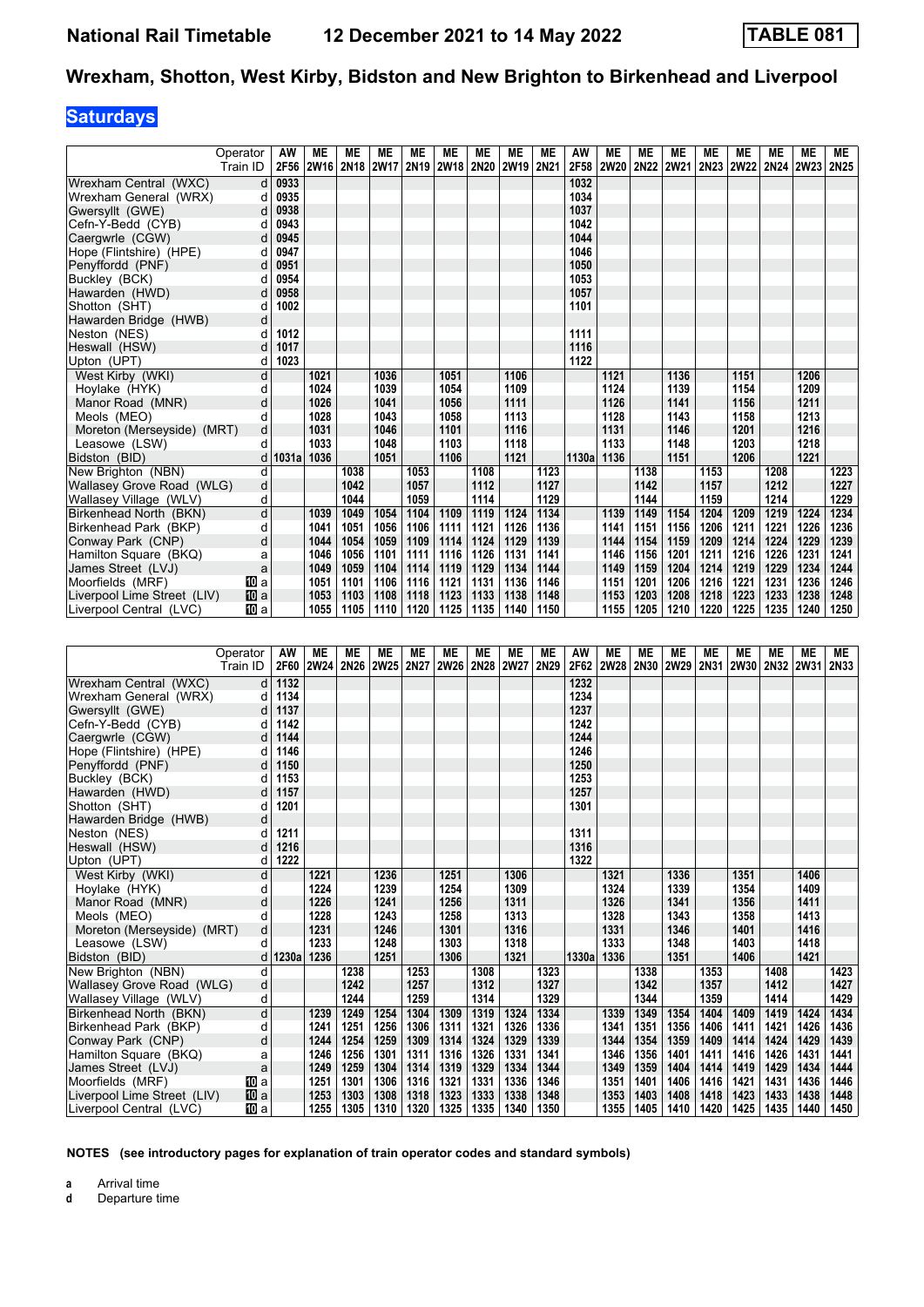# **Saturdays**

|                             | Operator   | AW    | ME          | <b>ME</b> | ME          | <b>ME</b> | ME          | МE        | <b>ME</b> | МE   | AW    | <b>ME</b>   | МE   | ME   | МE   | <b>ME</b>   | <b>ME</b>   | <b>ME</b> | ME   |
|-----------------------------|------------|-------|-------------|-----------|-------------|-----------|-------------|-----------|-----------|------|-------|-------------|------|------|------|-------------|-------------|-----------|------|
|                             | Train ID   | 2F64  | <b>2W32</b> | 2N34      | <b>2W33</b> | 2N35      | <b>2W34</b> | 2N36 2W35 |           | 2N37 | 2F66  | <b>2W36</b> | 2N38 | 2W37 | 2N39 | <b>2W38</b> | <b>2N40</b> | 2W39      | 2N41 |
| Wrexham Central (WXC)       | d          | 1332  |             |           |             |           |             |           |           |      | 1432  |             |      |      |      |             |             |           |      |
| Wrexham General (WRX)       | d          | 1334  |             |           |             |           |             |           |           |      | 1434  |             |      |      |      |             |             |           |      |
| Gwersyllt (GWE)             | d          | 1337  |             |           |             |           |             |           |           |      | 1437  |             |      |      |      |             |             |           |      |
| Cefn-Y-Bedd (CYB)           | d          | 1342  |             |           |             |           |             |           |           |      | 1442  |             |      |      |      |             |             |           |      |
| Caergwrle (CGW)             | d          | 1344  |             |           |             |           |             |           |           |      | 1444  |             |      |      |      |             |             |           |      |
| Hope (Flintshire) (HPE)     | d          | 1346  |             |           |             |           |             |           |           |      | 1446  |             |      |      |      |             |             |           |      |
| Penyffordd (PNF)            | d          | 1350  |             |           |             |           |             |           |           |      | 1450  |             |      |      |      |             |             |           |      |
| Buckley (BCK)               | d          | 1353  |             |           |             |           |             |           |           |      | 1453  |             |      |      |      |             |             |           |      |
| Hawarden (HWD)              |            | 1357  |             |           |             |           |             |           |           |      | 1457  |             |      |      |      |             |             |           |      |
| Shotton (SHT)               | d          | 1401  |             |           |             |           |             |           |           |      | 1501  |             |      |      |      |             |             |           |      |
| Hawarden Bridge (HWB)       | d          |       |             |           |             |           |             |           |           |      |       |             |      |      |      |             |             |           |      |
| Neston (NES)                | d          | 1411  |             |           |             |           |             |           |           |      | 1511  |             |      |      |      |             |             |           |      |
| Heswall (HSW)               | d          | 1416  |             |           |             |           |             |           |           |      | 1516  |             |      |      |      |             |             |           |      |
| Upton (UPT)                 | d          | 1422  |             |           |             |           |             |           |           |      | 1522  |             |      |      |      |             |             |           |      |
| West Kirby (WKI)            | d          |       | 1421        |           | 1436        |           | 1451        |           | 1506      |      |       | 1521        |      | 1536 |      | 1551        |             | 1606      |      |
| Hoylake (HYK)               | d          |       | 1424        |           | 1439        |           | 1454        |           | 1509      |      |       | 1524        |      | 1539 |      | 1554        |             | 1609      |      |
| Manor Road (MNR)            | d          |       | 1426        |           | 1441        |           | 1456        |           | 1511      |      |       | 1526        |      | 1541 |      | 1556        |             | 1611      |      |
| Meols (MEO)                 | d          |       | 1428        |           | 1443        |           | 1458        |           | 1513      |      |       | 1528        |      | 1543 |      | 1558        |             | 1613      |      |
| Moreton (Merseyside) (MRT)  | d          |       | 1431        |           | 1446        |           | 1501        |           | 1516      |      |       | 1531        |      | 1546 |      | 1601        |             | 1616      |      |
| Leasowe (LSW)               | d          |       | 1433        |           | 1448        |           | 1503        |           | 1518      |      |       | 1533        |      | 1548 |      | 1603        |             | 1618      |      |
| Bidston (BID)               | d          | 1430a | 1436        |           | 1451        |           | 1506        |           | 1521      |      | 1530a | 1536        |      | 1551 |      | 1606        |             | 1621      |      |
| New Brighton (NBN)          | d          |       |             | 1438      |             | 1453      |             | 1508      |           | 1523 |       |             | 1538 |      | 1553 |             | 1608        |           | 1623 |
| Wallasey Grove Road (WLG)   | d          |       |             | 1442      |             | 1457      |             | 1512      |           | 1527 |       |             | 1542 |      | 1557 |             | 1612        |           | 1627 |
| Wallasey Village (WLV)      | d          |       |             | 1444      |             | 1459      |             | 1514      |           | 1529 |       |             | 1544 |      | 1559 |             | 1614        |           | 1629 |
| Birkenhead North (BKN)      | d          |       | 1439        | 1449      | 1454        | 1504      | 1509        | 1519      | 1524      | 1534 |       | 1539        | 1549 | 1554 | 1604 | 1609        | 1619        | 1624      | 1634 |
| Birkenhead Park (BKP)       | d          |       | 1441        | 1451      | 1456        | 1506      | 1511        | 1521      | 1526      | 1536 |       | 1541        | 1551 | 1556 | 1606 | 1611        | 1621        | 1626      | 1636 |
| Conway Park (CNP)           | d          |       | 1444        | 1454      | 1459        | 1509      | 1514        | 1524      | 1529      | 1539 |       | 1544        | 1554 | 1559 | 1609 | 1614        | 1624        | 1629      | 1639 |
| Hamilton Square (BKQ)       | а          |       | 1446        | 1456      | 1501        | 1511      | 1516        | 1526      | 1531      | 1541 |       | 1546        | 1556 | 1601 | 1611 | 1616        | 1626        | 1631      | 1641 |
| James Street (LVJ)          | a          |       | 1449        | 1459      | 1504        | 1514      | 1519        | 1529      | 1534      | 1544 |       | 1549        | 1559 | 1604 | 1614 | 1619        | 1629        | 1634      | 1644 |
| Moorfields (MRF)            | 凹 a        |       | 1451        | 1501      | 1506        | 1516      | 1521        | 1531      | 1536      | 1546 |       | 1551        | 1601 | 1606 | 1616 | 1621        | 1631        | 1636      | 1646 |
| Liverpool Lime Street (LIV) | <b>而</b> a |       | 1453        | 1503      | 1508        | 1518      | 1523        | 1533      | 1538      | 1548 |       | 1553        | 1603 | 1608 | 1618 | 1623        | 1633        | 1638      | 1648 |
| Liverpool Central (LVC)     | III a      |       | 1455        | 1505      | 1510        | 1520      | 1525        | 1535      | 1540      | 1550 |       | 1555        | 1605 | 1610 | 1620 | 1625        | 1635        | 1640      | 1650 |

|                             | Operator    | AW    | ME          | МE          | <b>ME</b>   | МE        | ME   | ME   | <b>ME</b>   | <b>ME</b> | AW    | <b>ME</b>   | <b>ME</b> | <b>ME</b>   | <b>ME</b> | <b>ME</b>   | <b>ME</b> | <b>ME</b>   | ME   |
|-----------------------------|-------------|-------|-------------|-------------|-------------|-----------|------|------|-------------|-----------|-------|-------------|-----------|-------------|-----------|-------------|-----------|-------------|------|
|                             | Train ID    | 2F68  | <b>2W40</b> | <b>2N42</b> | <b>2W41</b> | 2N43 2W42 |      | 2N44 | <b>2W43</b> | 2N45      | 2F70  | <b>2W44</b> | 2N46      | <b>2W45</b> | 2N47      | <b>2W46</b> | 2N48      | <b>2W47</b> | 2N49 |
| Wrexham Central (WXC)       | d           | 1532  |             |             |             |           |      |      |             |           | 1632  |             |           |             |           |             |           |             |      |
| Wrexham General (WRX)       | d           | 1534  |             |             |             |           |      |      |             |           | 1634  |             |           |             |           |             |           |             |      |
| Gwersyllt (GWE)             | d           | 1537  |             |             |             |           |      |      |             |           | 1637  |             |           |             |           |             |           |             |      |
| Cefn-Y-Bedd (CYB)           | d           | 1542  |             |             |             |           |      |      |             |           | 1642  |             |           |             |           |             |           |             |      |
| Caergwrle (CGW)             | d           | 1544  |             |             |             |           |      |      |             |           | 1644  |             |           |             |           |             |           |             |      |
| Hope (Flintshire) (HPE)     | d           | 1546  |             |             |             |           |      |      |             |           | 1646  |             |           |             |           |             |           |             |      |
| Penyffordd (PNF)            | d           | 1550  |             |             |             |           |      |      |             |           | 1650  |             |           |             |           |             |           |             |      |
| Buckley (BCK)               | d           | 1553  |             |             |             |           |      |      |             |           | 1653  |             |           |             |           |             |           |             |      |
| Hawarden (HWD)              | d           | 1557  |             |             |             |           |      |      |             |           | 1657  |             |           |             |           |             |           |             |      |
| Shotton (SHT)               | d           | 1601  |             |             |             |           |      |      |             |           | 1701  |             |           |             |           |             |           |             |      |
| Hawarden Bridge (HWB)       | d           |       |             |             |             |           |      |      |             |           | 1703x |             |           |             |           |             |           |             |      |
| Neston (NES)                | d           | 1611  |             |             |             |           |      |      |             |           | 1712  |             |           |             |           |             |           |             |      |
| Heswall (HSW)               | d           | 1616  |             |             |             |           |      |      |             |           | 1717  |             |           |             |           |             |           |             |      |
| Upton (UPT)                 | d           | 1622  |             |             |             |           |      |      |             |           | 1723  |             |           |             |           |             |           |             |      |
| West Kirby (WKI)            | d           |       | 1621        |             | 1636        |           | 1651 |      | 1706        |           |       | 1721        |           | 1736        |           | 1751        |           | 1806        |      |
| Hoylake (HYK)               | d           |       | 1624        |             | 1639        |           | 1654 |      | 1709        |           |       | 1724        |           | 1739        |           | 1754        |           | 1809        |      |
| Manor Road (MNR)            | d           |       | 1626        |             | 1641        |           | 1656 |      | 1711        |           |       | 1726        |           | 1741        |           | 1756        |           | 1811        |      |
| Meols (MEO)                 | d           |       | 1628        |             | 1643        |           | 1658 |      | 1713        |           |       | 1728        |           | 1743        |           | 1758        |           | 1813        |      |
| Moreton (Merseyside) (MRT)  | d           |       | 1631        |             | 1646        |           | 1701 |      | 1716        |           |       | 1731        |           | 1746        |           | 1801        |           | 1816        |      |
| Leasowe (LSW)               | d           |       | 1633        |             | 1648        |           | 1703 |      | 1718        |           |       | 1733        |           | 1748        |           | 1803        |           | 1818        |      |
| Bidston (BID)               | d           | 1630a | 1636        |             | 1651        |           | 1706 |      | 1721        |           | 1731a | 1736        |           | 1751        |           | 1806        |           | 1821        |      |
| New Brighton (NBN)          | d           |       |             | 1638        |             | 1653      |      | 1708 |             | 1723      |       |             | 1738      |             | 1753      |             | 1808      |             | 1823 |
| Wallasey Grove Road (WLG)   | d           |       |             | 1642        |             | 1657      |      | 1712 |             | 1727      |       |             | 1742      |             | 1757      |             | 1812      |             | 1827 |
| Wallasey Village (WLV)      | d           |       |             | 1644        |             | 1659      |      | 1714 |             | 1729      |       |             | 1744      |             | 1759      |             | 1814      |             | 1829 |
| Birkenhead North (BKN)      | d           |       | 1639        | 1649        | 1654        | 1704      | 1709 | 1719 | 1724        | 1734      |       | 1739        | 1749      | 1754        | 1804      | 1809        | 1819      | 1824        | 1834 |
| Birkenhead Park (BKP)       | d           |       | 1641        | 1651        | 1656        | 1706      | 1711 | 1721 | 1726        | 1736      |       | 1741        | 1751      | 1756        | 1806      | 1811        | 1821      | 1826        | 1836 |
| Conway Park (CNP)           | d           |       | 1644        | 1654        | 1659        | 1709      | 1714 | 1724 | 1729        | 1739      |       | 1744        | 1754      | 1759        | 1809      | 1814        | 1824      | 1829        | 1839 |
| Hamilton Square (BKQ)       | a           |       | 1646        | 1656        | 1701        | 1711      | 1716 | 1726 | 1731        | 1741      |       | 1746        | 1756      | 1801        | 1811      | 1816        | 1826      | 1831        | 1841 |
| James Street (LVJ)          | a           |       | 1649        | 1659        | 1704        | 1714      | 1719 | 1729 | 1734        | 1744      |       | 1749        | 1759      | 1804        | 1814      | 1819        | 1829      | 1834        | 1844 |
| Moorfields (MRF)            | 100 a       |       | 1651        | 1701        | 1706        | 1716      | 1721 | 1731 | 1736        | 1746      |       | 1751        | 1801      | 1806        | 1816      | 1821        | 1831      | 1836        | 1846 |
| Liverpool Lime Street (LIV) | <b>ID</b> a |       | 1653        | 1703        | 1708        | 1718      | 1723 | 1733 | 1738        | 1748      |       | 1753        | 1803      | 1808        | 1818      | 1823        | 1833      | 1838        | 1848 |
| Liverpool Central (LVC)     | 吅 a         |       | 1655        | 1705        | 1710        | 1720      | 1725 | 1735 | 1740        | 1750      |       | 1755        | 1805      | 1810        | 1820      | 1825        | 1835      | 1840        | 1850 |

**NOTES (see introductory pages for explanation of train operator codes and standard symbols)**

**a** Arrival time<br>**d** Departure t

**d** Departure time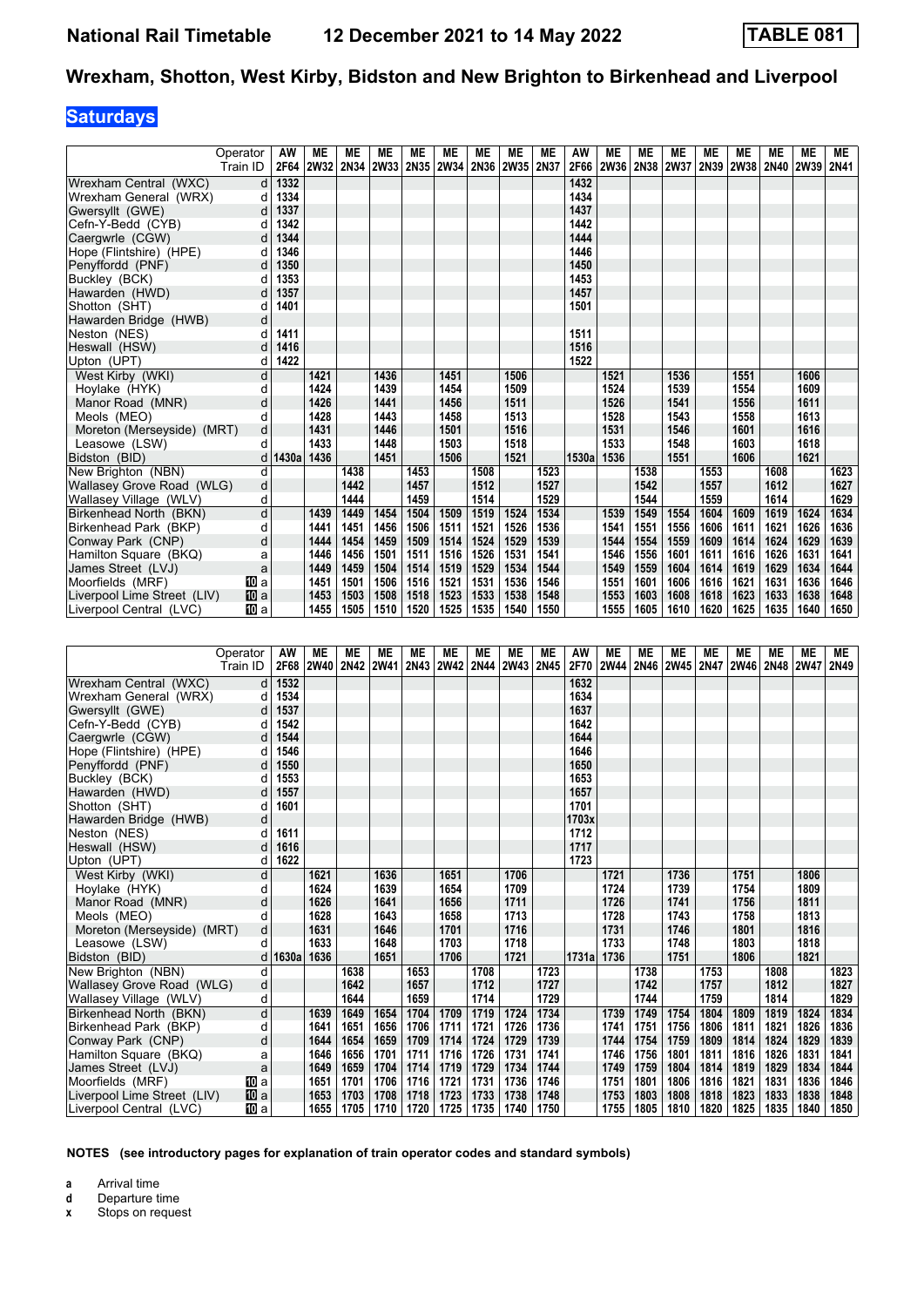# **Saturdays**

|                             | Operator<br>Train ID | ME   | ME<br>2W48 2N50 | AW<br>2F72 | МE<br><b>2W49</b> | ME<br><b>2N51</b> | <b>ME</b><br><b>2W50</b> | ME<br>2N52 | ME   | ME<br>2W51 2N53 | AW<br>1B06 | <b>ME</b><br><b>2W52</b> | ME<br>2N54 | AW<br>2F74 | <b>ME</b><br><b>2W53</b> | ME<br>2N55 | <b>ME</b><br><b>2W54</b> | МE<br><b>2N56</b> | ME<br>2W <sub>55</sub> |
|-----------------------------|----------------------|------|-----------------|------------|-------------------|-------------------|--------------------------|------------|------|-----------------|------------|--------------------------|------------|------------|--------------------------|------------|--------------------------|-------------------|------------------------|
| Days of operation/Notes     |                      |      |                 |            |                   |                   |                          |            |      |                 | A          |                          |            |            |                          |            |                          |                   |                        |
|                             |                      |      |                 |            |                   |                   |                          |            |      |                 |            |                          |            |            |                          |            |                          |                   |                        |
| Wrexham Central (WXC)       | d                    |      |                 | 1743       |                   |                   |                          |            |      |                 |            |                          |            | 1947       |                          |            |                          |                   |                        |
| Wrexham General (WRX)       | d                    |      |                 | 1745       |                   |                   |                          |            |      |                 | 1922       |                          |            | 1949       |                          |            |                          |                   |                        |
| Gwersyllt (GWE)             | d                    |      |                 | 1748       |                   |                   |                          |            |      |                 |            |                          |            | 1952       |                          |            |                          |                   |                        |
| Cefn-Y-Bedd (CYB)           | d                    |      |                 | 1753       |                   |                   |                          |            |      |                 |            |                          |            | 1957       |                          |            |                          |                   |                        |
| Caergwrle (CGW)             | d                    |      |                 | 1755       |                   |                   |                          |            |      |                 |            |                          |            | 1959       |                          |            |                          |                   |                        |
| Hope (Flintshire) (HPE)     | d                    |      |                 | 1757       |                   |                   |                          |            |      |                 |            |                          |            | 2001       |                          |            |                          |                   |                        |
| Penyffordd (PNF)            | d                    |      |                 | 1801       |                   |                   |                          |            |      |                 |            |                          |            | 2005       |                          |            |                          |                   |                        |
| Buckley (BCK)               | d                    |      |                 | 1804       |                   |                   |                          |            |      |                 |            |                          |            | 2008       |                          |            |                          |                   |                        |
| Hawarden (HWD)              | d                    |      |                 | 1808       |                   |                   |                          |            |      |                 |            |                          |            | 2012       |                          |            |                          |                   |                        |
| Shotton (SHT)               | d                    |      |                 | 1812       |                   |                   |                          |            |      |                 |            |                          |            | 2016       |                          |            |                          |                   |                        |
| Hawarden Bridge (HWB)       | d                    |      |                 |            |                   |                   |                          |            |      |                 |            |                          |            |            |                          |            |                          |                   |                        |
| Neston (NES)                | d                    |      |                 | 1822       |                   |                   |                          |            |      |                 |            |                          |            | 2026       |                          |            |                          |                   |                        |
| Heswall (HSW)               | d                    |      |                 | 1827       |                   |                   |                          |            |      |                 |            |                          |            | 2031       |                          |            |                          |                   |                        |
| Upton (UPT)                 | d                    |      |                 | 1833       |                   |                   |                          |            |      |                 |            |                          |            | 2037       |                          |            |                          |                   |                        |
| West Kirby (WKI)            | d                    | 1821 |                 |            | 1836              |                   | 1901                     |            | 1931 |                 |            | 2001                     |            |            | 2031                     |            | 2101                     |                   | 2131                   |
| Hoylake (HYK)               | d                    | 1824 |                 |            | 1839              |                   | 1904                     |            | 1934 |                 |            | 2004                     |            |            | 2034                     |            | 2104                     |                   | 2134                   |
| Manor Road (MNR)            | d                    | 1826 |                 |            | 1841              |                   | 1906                     |            | 1936 |                 |            | 2006                     |            |            | 2036                     |            | 2106                     |                   | 2136                   |
| Meols (MEO)                 | d                    | 1828 |                 |            | 1843              |                   | 1908                     |            | 1938 |                 |            | 2008                     |            |            | 2038                     |            | 2108                     |                   | 2138                   |
| Moreton (Merseyside) (MRT)  | d                    | 1831 |                 |            | 1846              |                   | 1911                     |            | 1941 |                 |            | 2011                     |            |            | 2041                     |            | 2111                     |                   | 2141                   |
| Leasowe (LSW)               | d                    | 1833 |                 |            | 1848              |                   | 1913                     |            | 1943 |                 |            | 2013                     |            |            | 2043                     |            | 2113                     |                   | 2143                   |
| Bidston (BID)               | d                    | 1836 |                 | 1845a      | 1851              |                   | 1916                     |            | 1946 |                 |            | 2016                     |            | 2045a      | 2046                     |            | 2116                     |                   | 2146                   |
| New Brighton (NBN)          | d                    |      | 1838            |            |                   | 1853              |                          | 1923       |      | 1953            |            |                          | 2023       |            |                          | 2053       |                          | 2123              |                        |
| Wallasey Grove Road (WLG)   | d                    |      | 1842            |            |                   | 1857              |                          | 1927       |      | 1957            |            |                          | 2027       |            |                          | 2057       |                          | 2127              |                        |
| Wallasey Village (WLV)      | d                    |      | 1844            |            |                   | 1859              |                          | 1929       |      | 1959            |            |                          | 2029       |            |                          | 2059       |                          | 2129              |                        |
| Birkenhead North (BKN)      | d                    | 1839 | 1849            |            | 1854              | 1904              | 1919                     | 1934       | 1949 | 2004            |            | 2019                     | 2034       |            | 2049                     | 2104       | 2119                     | 2134              | 2149                   |
| Birkenhead Park (BKP)       | d                    | 1841 | 1851            |            | 1856              | 1906              | 1921                     | 1936       | 1951 | 2006            |            | 2021                     | 2036       |            | 2051                     | 2106       | 2121                     | 2136              | 2151                   |
| Conway Park (CNP)           | d                    | 1844 | 1854            |            | 1859              | 1909              | 1924                     | 1939       | 1954 | 2009            |            | 2024                     | 2039       |            | 2054                     | 2109       | 2124                     | 2139              | 2154                   |
| Hamilton Square (BKQ)       | a                    | 1846 | 1856            |            | 1901              | 1911              | 1926                     | 1941       | 1956 | 2011            |            | 2026                     | 2041       |            | 2056                     | 2111       | 2126                     | 2141              | 2156                   |
| James Street (LVJ)          | a                    | 1849 | 1859            |            | 1904              | 1914              | 1929                     | 1944       | 1959 | 2014            |            | 2029                     | 2044       |            | 2059                     | 2114       | 2129                     | 2144              | 2159                   |
| Moorfields (MRF)            | 10 a                 | 1851 | 1901            |            | 1906              | 1916              | 1931                     | 1946       | 2001 | 2016            |            | 2031                     | 2046       |            | 2101                     | 2116       | 2131                     | 2146              | 2201                   |
| Liverpool Lime Street (LIV) | <b>ID</b> a          | 1853 | 1903            |            | 1908              | 1918              | 1933                     | 1948       | 2003 | 2018            | 2029       | 2033                     | 2048       |            | 2103                     | 2118       | 2133                     | 2148              | 2203                   |
| Liverpool Central (LVC)     | 10 a l               | 1855 | 1905            |            | 1910              | 1920              | 1935                     | 1950       | 2005 | 2020            |            | 2035                     | 2050       |            | 2105                     | 2120       | 2135                     | 2150              | 2205                   |

|                             | Operator    | МE   | MЕ          | MЕ   | MЕ          | MЕ               | МE          | <b>ME</b>   |
|-----------------------------|-------------|------|-------------|------|-------------|------------------|-------------|-------------|
|                             | Train ID    | 2N57 | <b>2W56</b> | 2N58 | <b>2W57</b> | 2N <sub>59</sub> | <b>2W58</b> | <b>2N60</b> |
| Wrexham Central (WXC)       | d           |      |             |      |             |                  |             |             |
| Wrexham General (WRX)       | d           |      |             |      |             |                  |             |             |
| Gwersyllt (GWE)             | d           |      |             |      |             |                  |             |             |
| Cefn-Y-Bedd (CYB)           | d           |      |             |      |             |                  |             |             |
| Caergwrle (CGW)             | d           |      |             |      |             |                  |             |             |
| Hope (Flintshire) (HPE)     | d           |      |             |      |             |                  |             |             |
| Penyffordd (PNF)            | d           |      |             |      |             |                  |             |             |
| Buckley (BCK)               | d           |      |             |      |             |                  |             |             |
| Hawarden (HWD)              | d           |      |             |      |             |                  |             |             |
| Shotton (SHT)               | d           |      |             |      |             |                  |             |             |
| Hawarden Bridge (HWB)       | d           |      |             |      |             |                  |             |             |
| Neston (NES)                | d           |      |             |      |             |                  |             |             |
| Heswall (HSW)               | d           |      |             |      |             |                  |             |             |
| Upton (UPT)                 | d           |      |             |      |             |                  |             |             |
| West Kirby (WKI)            | d           |      | 2201        |      | 2231        |                  | 2301        |             |
| Hoylake (HYK)               | d           |      | 2204        |      | 2234        |                  | 2304        |             |
| Manor Road (MNR)            | d           |      | 2206        |      | 2236        |                  | 2306        |             |
| Meols (MEO)                 | d           |      | 2208        |      | 2238        |                  | 2308        |             |
| Moreton (Merseyside) (MRT)  | d           |      | 2211        |      | 2241        |                  | 2311        |             |
| Leasowe (LSW)               | d           |      | 2213        |      | 2243        |                  | 2313        |             |
| Bidston (BID)               | d           |      | 2216        |      | 2246        |                  | 2316        |             |
| New Brighton (NBN)          | d           | 2153 |             | 2223 |             | 2253             |             | 2323        |
| Wallasev Grove Road (WLG)   | d           | 2157 |             | 2227 |             | 2257             |             | 2327        |
| Wallasey Village (WLV)      | d           | 2159 |             | 2229 |             | 2259             |             | 2329        |
| Birkenhead North (BKN)      | d           | 2204 | 2219        | 2234 | 2249        | 2304             | 2319        | 2334        |
| Birkenhead Park (BKP)       | d           | 2206 | 2221        | 2236 | 2251        | 2306             | 2321        | 2336        |
| Conway Park (CNP)           | d           | 2209 | 2224        | 2239 | 2254        | 2309             | 2324        | 2339        |
| Hamilton Square (BKQ)       | a           | 2211 | 2226        | 2241 | 2256        | 2311             | 2326        | 2341        |
| James Street (LVJ)          | a           | 2214 | 2229        | 2244 | 2259        | 2314             | 2329        | 2344        |
| Moorfields (MRF)            | m a         | 2216 | 2231        | 2246 | 2301        | 2316             | 2331        | 2346        |
| Liverpool Lime Street (LIV) | <b>ID</b> a | 2218 | 2233        | 2248 | 2303        | 2318             | 2333        | 2348        |
| Liverpool Central (LVC)     | 100 a       | 2220 | 2235        | 2250 | 2305        | 2320             | 2335        | 2350        |

**NOTES (see introductory pages for explanation of train operator codes and standard symbols)**

- **a** Arrival time
- **d** Departure time
- **A** Via Chester and Runcorn, see table 77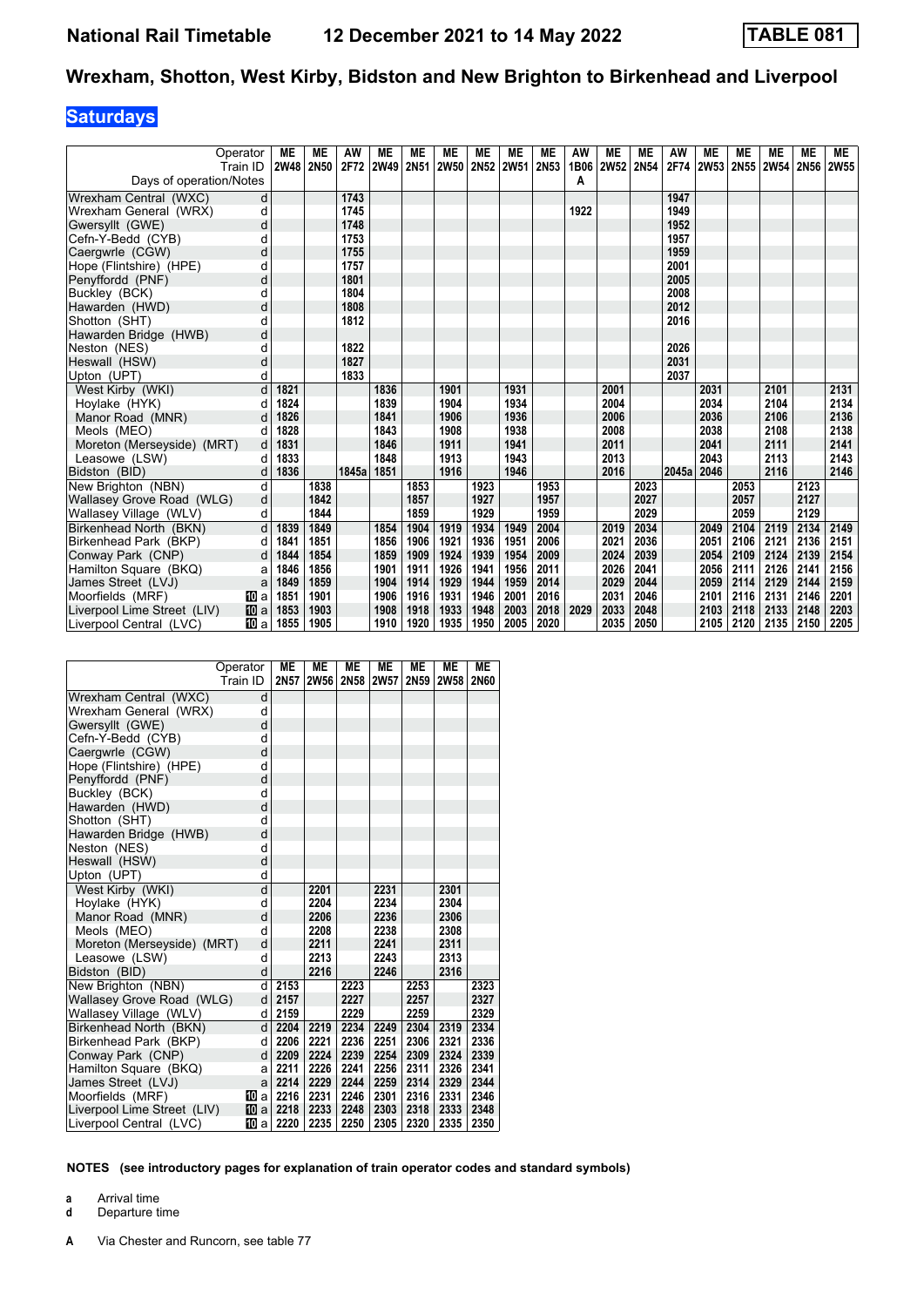## **Sundays**

|                             | Operator<br>Train ID | ME<br>2N07 | <b>ME</b><br><b>2W06</b> | <b>ME</b><br>2N09 | МE<br><b>2W08</b> | <b>ME</b><br>2N11 | <b>ME</b><br><b>2W10</b> | ME<br>2N13 | AW<br>2F70 | ME<br><b>2W12</b> | <b>ME</b><br>2N <sub>15</sub> | ME<br><b>2W14</b> | ME<br>2N17 | AW<br>2F71 | ME<br><b>2W16</b> | ME<br>2N19 | МE<br><b>2W18</b> | МE<br>2N21 |
|-----------------------------|----------------------|------------|--------------------------|-------------------|-------------------|-------------------|--------------------------|------------|------------|-------------------|-------------------------------|-------------------|------------|------------|-------------------|------------|-------------------|------------|
|                             |                      |            |                          |                   |                   |                   |                          |            |            |                   |                               |                   |            |            |                   |            |                   |            |
| Wrexham Central (WXC)       | d                    |            |                          |                   |                   |                   |                          |            |            |                   |                               |                   |            |            |                   |            |                   |            |
| Wrexham General (WRX)       | d                    |            |                          |                   |                   |                   |                          |            | 0844       |                   |                               |                   |            | 0946       |                   |            |                   |            |
| Gwersyllt (GWE)             | d                    |            |                          |                   |                   |                   |                          |            | 0847       |                   |                               |                   |            | 0949       |                   |            |                   |            |
| Cefn-Y-Bedd (CYB)           | d                    |            |                          |                   |                   |                   |                          |            | 0852       |                   |                               |                   |            | 0954       |                   |            |                   |            |
| Caergwrle (CGW)             | d                    |            |                          |                   |                   |                   |                          |            | 0854       |                   |                               |                   |            | 0956       |                   |            |                   |            |
| Hope (Flintshire) (HPE)     | d                    |            |                          |                   |                   |                   |                          |            | 0856       |                   |                               |                   |            | 0958       |                   |            |                   |            |
| Penyffordd (PNF)            | d                    |            |                          |                   |                   |                   |                          |            | 0900       |                   |                               |                   |            | 1002       |                   |            |                   |            |
| Buckley (BCK)               | d                    |            |                          |                   |                   |                   |                          |            | 0903       |                   |                               |                   |            | 1005       |                   |            |                   |            |
| Hawarden (HWD)              | d                    |            |                          |                   |                   |                   |                          |            | 0907       |                   |                               |                   |            | 1009       |                   |            |                   |            |
| Shotton (SHT)               | d                    |            |                          |                   |                   |                   |                          |            | 0911       |                   |                               |                   |            | 1013       |                   |            |                   |            |
| Hawarden Bridge (HWB)       | d                    |            |                          |                   |                   |                   |                          |            | 0913x      |                   |                               |                   |            | 1015x      |                   |            |                   |            |
| Neston (NES)                | d                    |            |                          |                   |                   |                   |                          |            | 0922       |                   |                               |                   |            | 1024       |                   |            |                   |            |
| Heswall (HSW)               | d                    |            |                          |                   |                   |                   |                          |            | 0927       |                   |                               |                   |            | 1029       |                   |            |                   |            |
| Upton (UPT)                 | d                    |            |                          |                   |                   |                   |                          |            | 0933       |                   |                               |                   |            | 1035       |                   |            |                   |            |
| West Kirby (WKI)            | d                    |            | 0801                     |                   | 0831              |                   | 0901                     |            |            | 0931              |                               | 1001              |            |            | 1031              |            | 1101              |            |
| Hoylake (HYK)               | d                    |            | 0804                     |                   | 0834              |                   | 0904                     |            |            | 0934              |                               | 1004              |            |            | 1034              |            | 1104              |            |
| Manor Road (MNR)            | d                    |            | 0806                     |                   | 0836              |                   | 0906                     |            |            | 0936              |                               | 1006              |            |            | 1036              |            | 1106              |            |
| Meols (MEO)                 | d                    |            | 0808                     |                   | 0838              |                   | 0908                     |            |            | 0938              |                               | 1008              |            |            | 1038              |            | 1108              |            |
| Moreton (Merseyside) (MRT)  | d                    |            | 0811                     |                   | 0841              |                   | 0911                     |            |            | 0941              |                               | 1011              |            |            | 1041              |            | 1111              |            |
| Leasowe (LSW)               | d                    |            | 0813                     |                   | 0843              |                   | 0913                     |            |            | 0943              |                               | 1013              |            |            | 1043              |            | 1113              |            |
| Bidston (BID)               | d                    |            | 0816                     |                   | 0846              |                   | 0916                     |            | 0942a      | 0946              |                               | 1016              |            | 1044a      | 1046              |            | 1116              |            |
| New Brighton (NBN)          | d                    | 0753       |                          | 0823              |                   | 0853              |                          | 0923       |            |                   | 0953                          |                   | 1023       |            |                   | 1053       |                   | 1123       |
| Wallasey Grove Road (WLG)   | d                    | 0757       |                          | 0827              |                   | 0857              |                          | 0927       |            |                   | 0957                          |                   | 1027       |            |                   | 1057       |                   | 1127       |
| Wallasey Village (WLV)      | d                    | 0759       |                          | 0829              |                   | 0859              |                          | 0929       |            |                   | 0959                          |                   | 1029       |            |                   | 1059       |                   | 1129       |
| Birkenhead North (BKN)      | d                    | 0804       | 0819                     | 0834              | 0849              | 0904              | 0919                     | 0934       |            | 0949              | 1004                          | 1019              | 1034       |            | 1049              | 1104       | 1119              | 1134       |
| Birkenhead Park (BKP)       | d                    | 0806       | 0821                     | 0836              | 0851              | 0906              | 0921                     | 0936       |            | 0951              | 1006                          | 1021              | 1036       |            | 1051              | 1106       | 1121              | 1136       |
| Conway Park (CNP)           | d                    | 0809       | 0824                     | 0839              | 0854              | 0909              | 0924                     | 0939       |            | 0954              | 1009                          | 1024              | 1039       |            | 1054              | 1109       | 1124              | 1139       |
| Hamilton Square (BKQ)       | a                    | 0811       | 0826                     | 0841              | 0856              | 0911              | 0926                     | 0941       |            | 0956              | 1011                          | 1026              | 1041       |            | 1056              | 1111       | 1126              | 1141       |
| James Street (LVJ)          | a                    | 0814       | 0829                     | 0844              | 0859              | 0914              | 0929                     | 0944       |            | 0959              | 1014                          | 1029              | 1044       |            | 1059              | 1114       | 1129              | 1144       |
| Moorfields (MRF)            | 吅 a                  | 0816       | 0831                     | 0846              | 0901              | 0916              | 0931                     | 0946       |            | 1001              | 1016                          | 1031              | 1046       |            | 1101              | 1116       | 1131              | 1146       |
| Liverpool Lime Street (LIV) | <b>ID</b> a          | 0818       | 0833                     | 0848              | 0903              | 0918              | 0933                     | 0948       |            | 1003              | 1018                          | 1033              | 1048       |            | 1103              | 1118       | 1133              | 1148       |
| Liverpool Central (LVC)     | <b>ID</b> a          | 0820       | 0835                     | 0850              | 0905              | 0920              | 0935                     | 0950       |            | 1005              | 1020                          | 1035              | 1050       |            | 1105              | 1120       | 1135              | 1150       |

|                             | Operator    | ME          | МE   | AW    | МE          | ME   | МE          | MЕ   | AW    | МE          | МE   | <b>ME</b> | ME   | <b>ME</b>   | МE   | AW    | <b>ME</b> | <b>ME</b> |
|-----------------------------|-------------|-------------|------|-------|-------------|------|-------------|------|-------|-------------|------|-----------|------|-------------|------|-------|-----------|-----------|
|                             | Train ID    | <b>2W20</b> | 2N23 | 2F72  | <b>2W22</b> | 2N25 | <b>2W24</b> | 2N27 | 2F73  | <b>2W26</b> | 2N29 | 2W28      | 2N31 | <b>2W30</b> | 2N33 | 2F74  | 2W32      | 2N35      |
| Wrexham Central (WXC)       | d           |             |      | 1102  |             |      |             |      | 1203  |             |      |           |      |             |      | 1332  |           |           |
| Wrexham General (WRX)       | d           |             |      | 1109c |             |      |             |      | 1210c |             |      |           |      |             |      | 1339c |           |           |
| Gwersyllt (GWE)             | d           |             |      | 1112  |             |      |             |      | 1213  |             |      |           |      |             |      | 1342  |           |           |
| Cefn-Y-Bedd (CYB)           | d           |             |      | 1117  |             |      |             |      | 1218  |             |      |           |      |             |      | 1347  |           |           |
| Caergwrle (CGW)             | d           |             |      | 1119  |             |      |             |      | 1220  |             |      |           |      |             |      | 1349  |           |           |
| Hope (Flintshire) (HPE)     | d           |             |      | 1121  |             |      |             |      | 1222  |             |      |           |      |             |      | 1351  |           |           |
| Penyffordd (PNF)            | d           |             |      | 1125  |             |      |             |      | 1226  |             |      |           |      |             |      | 1355  |           |           |
| Buckley (BCK)               | d           |             |      | 1128  |             |      |             |      | 1229  |             |      |           |      |             |      | 1358  |           |           |
| Hawarden (HWD)              | d           |             |      | 1132  |             |      |             |      | 1233  |             |      |           |      |             |      | 1402  |           |           |
| Shotton (SHT)               | d           |             |      | 1136  |             |      |             |      | 1237  |             |      |           |      |             |      | 1406  |           |           |
| Hawarden Bridge (HWB)       | d           |             |      | 1138x |             |      |             |      | 1239x |             |      |           |      |             |      | 1408x |           |           |
| Neston (NES)                | d           |             |      | 1147  |             |      |             |      | 1248  |             |      |           |      |             |      | 1417  |           |           |
| Heswall (HSW)               | d           |             |      | 1152  |             |      |             |      | 1253  |             |      |           |      |             |      | 1422  |           |           |
| Upton (UPT)                 | d           |             |      | 1158  |             |      |             |      | 1259  |             |      |           |      |             |      | 1428  |           |           |
| West Kirby (WKI)            | d           | 1131        |      |       | 1201        |      | 1231        |      |       | 1301        |      | 1331      |      | 1401        |      |       | 1431      |           |
| Hoylake (HYK)               | d           | 1134        |      |       | 1204        |      | 1234        |      |       | 1304        |      | 1334      |      | 1404        |      |       | 1434      |           |
| Manor Road (MNR)            | d           | 1136        |      |       | 1206        |      | 1236        |      |       | 1306        |      | 1336      |      | 1406        |      |       | 1436      |           |
| Meols (MEO)                 | d           | 1138        |      |       | 1208        |      | 1238        |      |       | 1308        |      | 1338      |      | 1408        |      |       | 1438      |           |
| Moreton (Merseyside) (MRT)  | d           | 1141        |      |       | 1211        |      | 1241        |      |       | 1311        |      | 1341      |      | 1411        |      |       | 1441      |           |
| Leasowe (LSW)               | d           | 1143        |      |       | 1213        |      | 1243        |      |       | 1313        |      | 1343      |      | 1413        |      |       | 1443      |           |
| Bidston (BID)               | d           | 1146        |      | 1207a | 1216        |      | 1246        |      | 1308a | 1316        |      | 1346      |      | 1416        |      | 1437a | 1446      |           |
| New Brighton (NBN)          | d           |             | 1153 |       |             | 1223 |             | 1253 |       |             | 1323 |           | 1353 |             | 1423 |       |           | 1453      |
| Wallasey Grove Road (WLG)   | d           |             | 1157 |       |             | 1227 |             | 1257 |       |             | 1327 |           | 1357 |             | 1427 |       |           | 1457      |
| Wallasey Village (WLV)      | d           |             | 1159 |       |             | 1229 |             | 1259 |       |             | 1329 |           | 1359 |             | 1429 |       |           | 1459      |
| Birkenhead North (BKN)      | d           | 1149        | 1204 |       | 1219        | 1234 | 1249        | 1304 |       | 1319        | 1334 | 1349      | 1404 | 1419        | 1434 |       | 1449      | 1504      |
| Birkenhead Park (BKP)       | d           | 1151        | 1206 |       | 1221        | 1236 | 1251        | 1306 |       | 1321        | 1336 | 1351      | 1406 | 1421        | 1436 |       | 1451      | 1506      |
| Conway Park (CNP)           | d           | 1154        | 1209 |       | 1224        | 1239 | 1254        | 1309 |       | 1324        | 1339 | 1354      | 1409 | 1424        | 1439 |       | 1454      | 1509      |
| Hamilton Square (BKQ)       | a           | 1156        | 1211 |       | 1226        | 1241 | 1256        | 1311 |       | 1326        | 1341 | 1356      | 1411 | 1426        | 1441 |       | 1456      | 1511      |
| James Street (LVJ)          | a           | 1159        | 1214 |       | 1229        | 1244 | 1259        | 1314 |       | 1329        | 1344 | 1359      | 1414 | 1429        | 1444 |       | 1459      | 1514      |
| Moorfields (MRF)            | 吅 a         | 1201        | 1216 |       | 1231        | 1246 | 1301        | 1316 |       | 1331        | 1346 | 1401      | 1416 | 1431        | 1446 |       | 1501      | 1516      |
| Liverpool Lime Street (LIV) | <b>TD</b> a | 1203        | 1218 |       | 1233        | 1248 | 1303        | 1318 |       | 1333        | 1348 | 1403      | 1418 | 1433        | 1448 |       | 1503      | 1518      |
| Liverpool Central (LVC)     | ЮП а        | 1205        | 1220 |       | 1235        | 1250 | 1305        | 1320 |       | 1335        | 1350 | 1405      | 1420 | 1435        | 1450 |       | 1505      | 1520      |

**NOTES (see introductory pages for explanation of train operator codes and standard symbols)**

**a** Arrival time

**d** Departure time<br>**x** Stops on reque **x** Stops on request<br>**c** Arrives 3 minutes

**c** Arrives 3 minutes earlier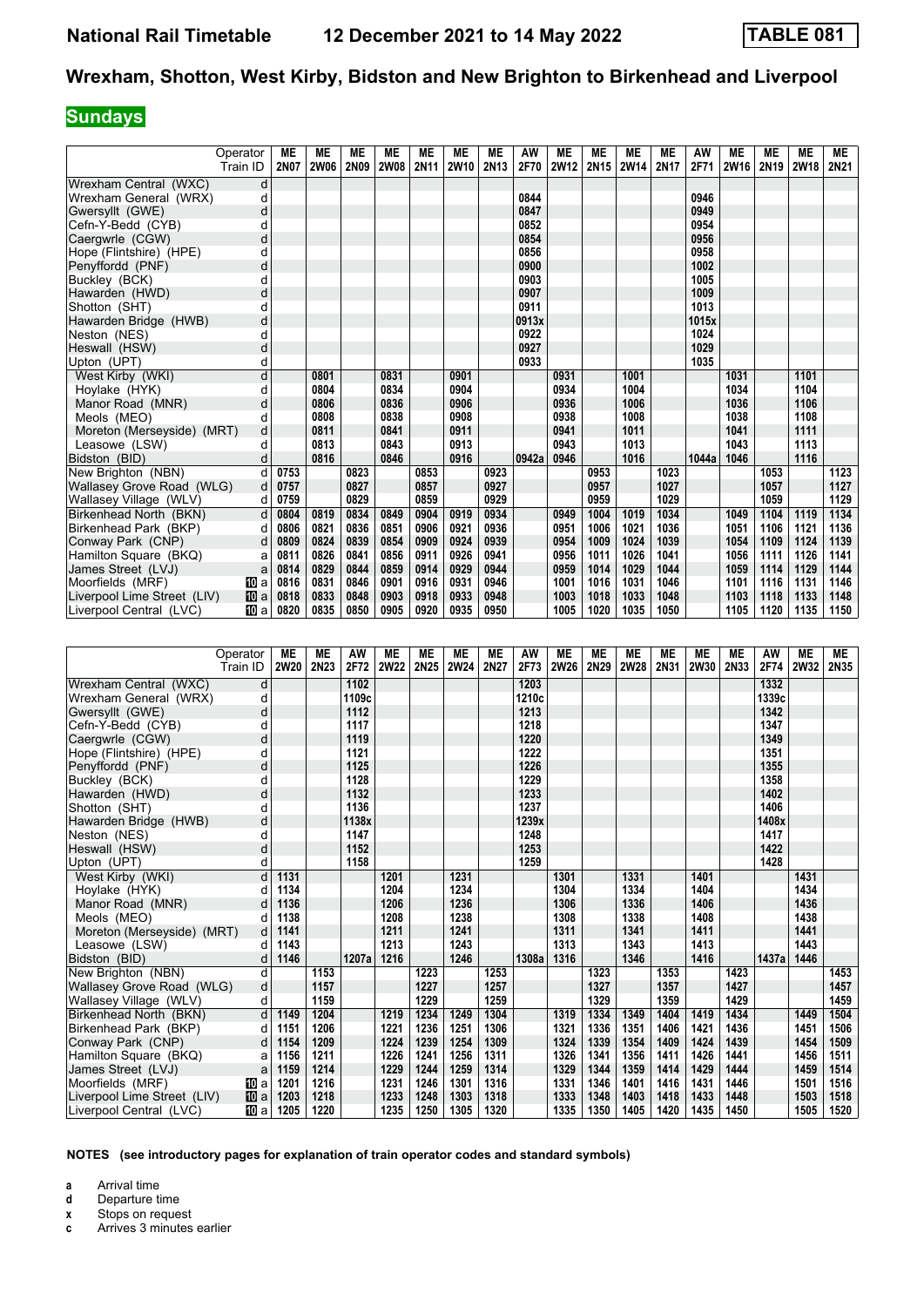## **Sundays**

|                             | Operator<br>Train ID | ME<br>2W34 | <b>ME</b><br>2N37 | ME<br>2W36 | ME<br>2N39 | <b>AW</b><br>2F75 | <b>ME</b><br>2W38 | <b>ME</b><br>2N41 | <b>ME</b><br><b>2W40</b> | ME<br>2N43 | AW<br>2F76 | <b>ME</b><br><b>2W42</b> | <b>ME</b><br>2N45 | <b>ME</b><br><b>2W44</b> | <b>ME</b><br>2N47 | ME<br>2W46 | <b>ME</b><br>2N49 | МE<br>2W48 |
|-----------------------------|----------------------|------------|-------------------|------------|------------|-------------------|-------------------|-------------------|--------------------------|------------|------------|--------------------------|-------------------|--------------------------|-------------------|------------|-------------------|------------|
|                             |                      |            |                   |            |            |                   |                   |                   |                          |            |            |                          |                   |                          |                   |            |                   |            |
| Wrexham Central (WXC)       | d                    |            |                   |            |            | 1505              |                   |                   |                          |            | 1601       |                          |                   |                          |                   |            |                   |            |
| Wrexham General (WRX)       | d                    |            |                   |            |            | 1511              |                   |                   |                          |            | 1608c      |                          |                   |                          |                   |            |                   |            |
| Gwersyllt (GWE)             | d                    |            |                   |            |            | 1515              |                   |                   |                          |            | 1611       |                          |                   |                          |                   |            |                   |            |
| Cefn-Y-Bedd (CYB)           | d                    |            |                   |            |            | 1519              |                   |                   |                          |            | 1616       |                          |                   |                          |                   |            |                   |            |
| Caergwrle (CGW)             | d                    |            |                   |            |            | 1521              |                   |                   |                          |            | 1618       |                          |                   |                          |                   |            |                   |            |
| Hope (Flintshire) (HPE)     | d                    |            |                   |            |            | 1523              |                   |                   |                          |            | 1620       |                          |                   |                          |                   |            |                   |            |
| Penyffordd (PNF)            | d                    |            |                   |            |            | 1527              |                   |                   |                          |            | 1624       |                          |                   |                          |                   |            |                   |            |
| Buckley (BCK)               | d                    |            |                   |            |            | 1531              |                   |                   |                          |            | 1627       |                          |                   |                          |                   |            |                   |            |
| Hawarden (HWD)              | d                    |            |                   |            |            | 1535              |                   |                   |                          |            | 1631       |                          |                   |                          |                   |            |                   |            |
| Shotton (SHT)               | d                    |            |                   |            |            | 1539              |                   |                   |                          |            | 1635       |                          |                   |                          |                   |            |                   |            |
| Hawarden Bridge (HWB)       | d                    |            |                   |            |            | 1541x             |                   |                   |                          |            | 1637x      |                          |                   |                          |                   |            |                   |            |
| Neston (NES)                | d                    |            |                   |            |            | 1549              |                   |                   |                          |            | 1646       |                          |                   |                          |                   |            |                   |            |
| Heswall (HSW)               | d                    |            |                   |            |            | 1554              |                   |                   |                          |            | 1651       |                          |                   |                          |                   |            |                   |            |
| Upton (UPT)                 | d                    |            |                   |            |            | 1601              |                   |                   |                          |            | 1657       |                          |                   |                          |                   |            |                   |            |
| West Kirby (WKI)            | d                    | 1501       |                   | 1531       |            |                   | 1601              |                   | 1631                     |            |            | 1701                     |                   | 1731                     |                   | 1801       |                   | 1831       |
| Hoylake (HYK)               | d                    | 1504       |                   | 1534       |            |                   | 1604              |                   | 1634                     |            |            | 1704                     |                   | 1734                     |                   | 1804       |                   | 1834       |
| Manor Road (MNR)            | d                    | 1506       |                   | 1536       |            |                   | 1606              |                   | 1636                     |            |            | 1706                     |                   | 1736                     |                   | 1806       |                   | 1836       |
| Meols (MEO)                 | d                    | 1508       |                   | 1538       |            |                   | 1608              |                   | 1638                     |            |            | 1708                     |                   | 1738                     |                   | 1808       |                   | 1838       |
| Moreton (Merseyside) (MRT)  | d                    | 1511       |                   | 1541       |            |                   | 1611              |                   | 1641                     |            |            | 1711                     |                   | 1741                     |                   | 1811       |                   | 1841       |
| Leasowe (LSW)               | d                    | 1513       |                   | 1543       |            |                   | 1613              |                   | 1643                     |            |            | 1713                     |                   | 1743                     |                   | 1813       |                   | 1843       |
| Bidston (BID)               | d                    | 1516       |                   | 1546       |            | 1610a             | 1616              |                   | 1646                     |            | 1706a      | 1716                     |                   | 1746                     |                   | 1816       |                   | 1846       |
| New Brighton (NBN)          | d                    |            | 1523              |            | 1553       |                   |                   | 1623              |                          | 1653       |            |                          | 1723              |                          | 1753              |            | 1823              |            |
| Wallasey Grove Road (WLG)   | d                    |            | 1527              |            | 1557       |                   |                   | 1627              |                          | 1657       |            |                          | 1727              |                          | 1757              |            | 1827              |            |
| Wallasey Village (WLV)      | d                    |            | 1529              |            | 1559       |                   |                   | 1629              |                          | 1659       |            |                          | 1729              |                          | 1759              |            | 1829              |            |
| Birkenhead North (BKN)      | d                    | 1519       | 1534              | 1549       | 1604       |                   | 1619              | 1634              | 1649                     | 1704       |            | 1719                     | 1734              | 1749                     | 1804              | 1819       | 1834              | 1849       |
| Birkenhead Park (BKP)       | d                    | 1521       | 1536              | 1551       | 1606       |                   | 1621              | 1636              | 1651                     | 1706       |            | 1721                     | 1736              | 1751                     | 1806              | 1821       | 1836              | 1851       |
| Conway Park (CNP)           | d                    | 1524       | 1539              | 1554       | 1609       |                   | 1624              | 1639              | 1654                     | 1709       |            | 1724                     | 1739              | 1754                     | 1809              | 1824       | 1839              | 1854       |
| Hamilton Square (BKQ)       | a                    | 1526       | 1541              | 1556       | 1611       |                   | 1626              | 1641              | 1656                     | 1711       |            | 1726                     | 1741              | 1756                     | 1811              | 1826       | 1841              | 1856       |
| James Street (LVJ)          | a                    | 1529       | 1544              | 1559       | 1614       |                   | 1629              | 1644              | 1659                     | 1714       |            | 1729                     | 1744              | 1759                     | 1814              | 1829       | 1844              | 1859       |
| Moorfields (MRF)            | 100 a                | 1531       | 1546              | 1601       | 1616       |                   | 1631              | 1646              | 1701                     | 1716       |            | 1731                     | 1746              | 1801                     | 1816              | 1831       | 1846              | 1901       |
| Liverpool Lime Street (LIV) | <b>ID</b> a          | 1533       | 1548              | 1603       | 1618       |                   | 1633              | 1648              | 1703                     | 1718       |            | 1733                     | 1748              | 1803                     | 1818              | 1833       | 1848              | 1903       |
| Liverpool Central (LVC)     | [10] a               | 1535       | 1550              | 1605       | 1620       |                   | 1635              | 1650              | 1705                     | 1720       |            | 1735                     | 1750              | 1805                     | 1820              | 1835       | 1850              | 1905       |
|                             |                      |            |                   |            |            |                   |                   |                   |                          |            |            |                          |                   |                          |                   |            |                   |            |

|                             | Operator     | МE   | AW    | МE          | MЕ   | AW    | <b>ME</b>   | MЕ   | МE          | <b>ME</b> | МE   | МE   | ME          | МE   | MЕ          | МE   | AW    | <b>ME</b> |
|-----------------------------|--------------|------|-------|-------------|------|-------|-------------|------|-------------|-----------|------|------|-------------|------|-------------|------|-------|-----------|
|                             | Train ID     | 2N51 | 2F77  | <b>2W50</b> | 2N52 | 2F78  | <b>2W51</b> | 2N53 | <b>2W52</b> | 2N54      | 2W53 | 2N55 | <b>2W54</b> | 2N56 | <b>2W55</b> | 2N57 | 2F70  | 2W56      |
| Wrexham Central (WXC)       | d            |      | 1752  |             |      | 1835  |             |      |             |           |      |      |             |      |             |      | 2105  |           |
| Wrexham General (WRX)       | d            |      | 1757  |             |      | 1839  |             |      |             |           |      |      |             |      |             |      | 2109  |           |
| Gwersyllt (GWE)             | d            |      | 1802  |             |      | 1842  |             |      |             |           |      |      |             |      |             |      | 2112  |           |
| Cefn-Y-Bedd (CYB)           | d            |      | 1806  |             |      | 1847  |             |      |             |           |      |      |             |      |             |      | 2117  |           |
| Caergwrle (CGW)             | d            |      | 1808  |             |      | 1849  |             |      |             |           |      |      |             |      |             |      | 2119  |           |
| Hope (Flintshire) (HPE)     | d            |      | 1810  |             |      | 1851  |             |      |             |           |      |      |             |      |             |      | 2121  |           |
| Penyffordd (PNF)            | d            |      | 1815  |             |      | 1855  |             |      |             |           |      |      |             |      |             |      | 2125  |           |
| Buckley (BCK)               | d            |      | 1818  |             |      | 1858  |             |      |             |           |      |      |             |      |             |      | 2128  |           |
| Hawarden (HWD)              | d            |      | 1822  |             |      | 1902  |             |      |             |           |      |      |             |      |             |      | 2132  |           |
| Shotton (SHT)               | d            |      | 1828  |             |      | 1906  |             |      |             |           |      |      |             |      |             |      | 2136  |           |
| Hawarden Bridge (HWB)       | d            |      | 1829x |             |      | 1908x |             |      |             |           |      |      |             |      |             |      | 2138x |           |
| Neston (NES)                | d            |      | 1837  |             |      | 1917  |             |      |             |           |      |      |             |      |             |      | 2147  |           |
| Heswall (HSW)               | d            |      | 1842  |             |      | 1922  |             |      |             |           |      |      |             |      |             |      | 2152  |           |
| Upton (UPT)                 | d            |      | 1849  |             |      | 1928  |             |      |             |           |      |      |             |      |             |      | 2158  |           |
| West Kirby (WKI)            | d            |      |       | 1901        |      |       | 1931        |      | 2001        |           | 2031 |      | 2101        |      | 2131        |      |       | 2201      |
| Hoylake (HYK)               | d            |      |       | 1904        |      |       | 1934        |      | 2004        |           | 2034 |      | 2104        |      | 2134        |      |       | 2204      |
| Manor Road (MNR)            | d            |      |       | 1906        |      |       | 1936        |      | 2006        |           | 2036 |      | 2106        |      | 2136        |      |       | 2206      |
| Meols (MEO)                 | d            |      |       | 1908        |      |       | 1938        |      | 2008        |           | 2038 |      | 2108        |      | 2138        |      |       | 2208      |
| Moreton (Merseyside) (MRT)  | d            |      |       | 1911        |      |       | 1941        |      | 2011        |           | 2041 |      | 2111        |      | 2141        |      |       | 2211      |
| Leasowe (LSW)               | d            |      |       | 1913        |      |       | 1943        |      | 2013        |           | 2043 |      | 2113        |      | 2143        |      |       | 2213      |
| Bidston (BID)               | d            |      | 1858a | 1916        |      | 1937a | 1946        |      | 2016        |           | 2046 |      | 2116        |      | 2146        |      | 2207a | 2216      |
| New Brighton (NBN)          | d            | 1853 |       |             | 1923 |       |             | 1953 |             | 2023      |      | 2053 |             | 2123 |             | 2153 |       |           |
| Wallasey Grove Road (WLG)   | d            | 1857 |       |             | 1927 |       |             | 1957 |             | 2027      |      | 2057 |             | 2127 |             | 2157 |       |           |
| Wallasey Village (WLV)      | d            | 1859 |       |             | 1929 |       |             | 1959 |             | 2029      |      | 2059 |             | 2129 |             | 2159 |       |           |
| Birkenhead North (BKN)      | d            | 1904 |       | 1919        | 1934 |       | 1949        | 2004 | 2019        | 2034      | 2049 | 2104 | 2119        | 2134 | 2149        | 2204 |       | 2219      |
| Birkenhead Park (BKP)       | d            | 1906 |       | 1921        | 1936 |       | 1951        | 2006 | 2021        | 2036      | 2051 | 2106 | 2121        | 2136 | 2151        | 2206 |       | 2221      |
| Conway Park (CNP)           | d            | 1909 |       | 1924        | 1939 |       | 1954        | 2009 | 2024        | 2039      | 2054 | 2109 | 2124        | 2139 | 2154        | 2209 |       | 2224      |
| Hamilton Square (BKQ)       | a            | 1911 |       | 1926        | 1941 |       | 1956        | 2011 | 2026        | 2041      | 2056 | 2111 | 2126        | 2141 | 2156        | 2211 |       | 2226      |
| James Street (LVJ)          | a            | 1914 |       | 1929        | 1944 |       | 1959        | 2014 | 2029        | 2044      | 2059 | 2114 | 2129        | 2144 | 2159        | 2214 |       | 2229      |
| Moorfields (MRF)            | 100 a        | 1916 |       | 1931        | 1946 |       | 2001        | 2016 | 2031        | 2046      | 2101 | 2116 | 2131        | 2146 | 2201        | 2216 |       | 2231      |
| Liverpool Lime Street (LIV) | <b>III</b> a | 1918 |       | 1933        | 1948 |       | 2003        | 2018 | 2033        | 2048      | 2103 | 2118 | 2133        | 2148 | 2203        | 2218 |       | 2233      |
| Liverpool Central (LVC)     | 们 a          | 1920 |       | 1935        | 1950 |       | 2005        | 2020 | 2035        | 2050      | 2105 | 2120 | 2135        | 2150 | 2205        | 2220 |       | 2235      |

**NOTES (see introductory pages for explanation of train operator codes and standard symbols)**

**a** Arrival time

**d** Departure time<br>**x** Stops on reque

**x** Stops on request<br>**c** Arrives 3 minutes **c** Arrives 3 minutes earlier